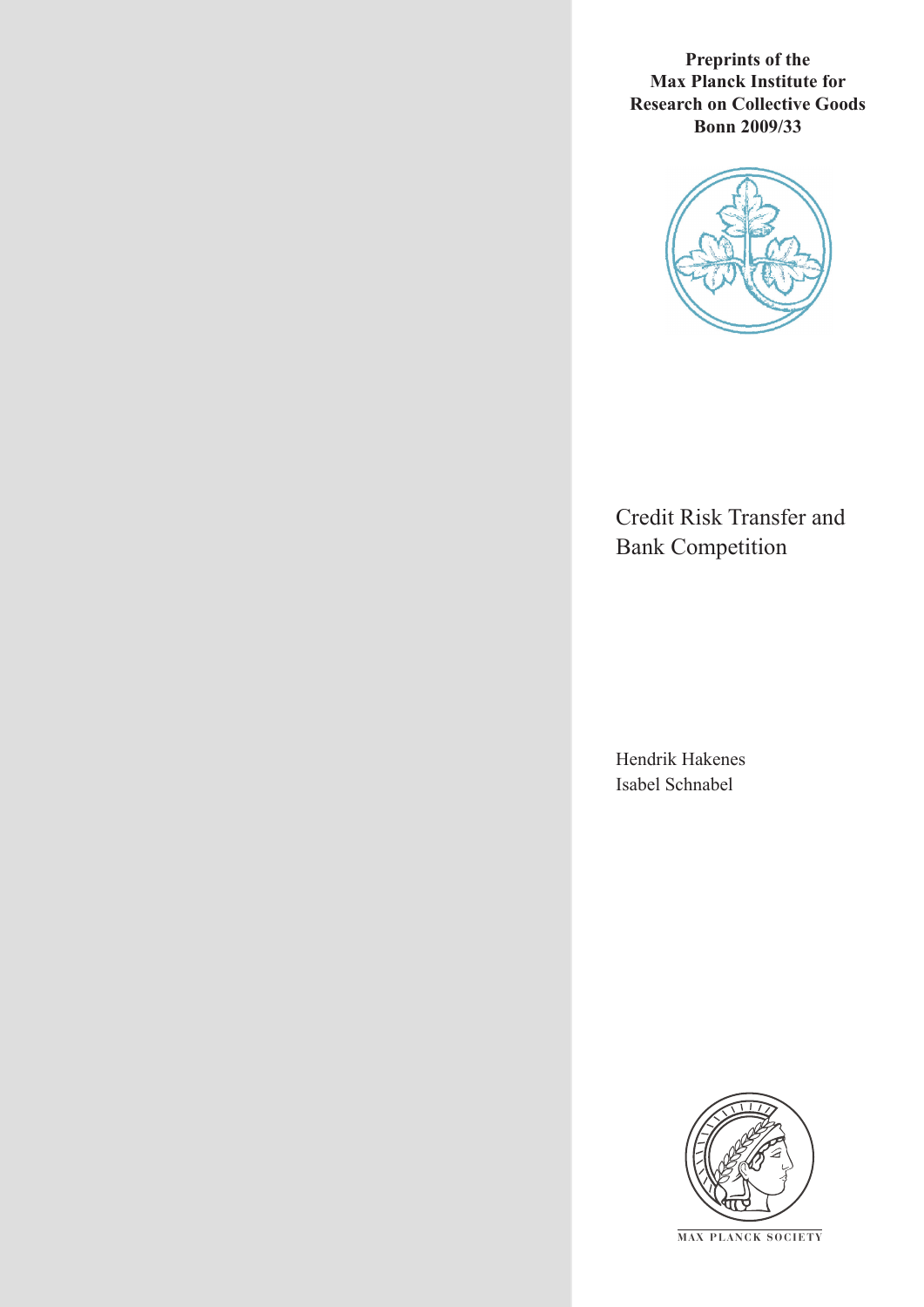

# **Credit Risk Transfer and Bank Competition**

Hendrik Hakenes / Isabel Schnabel

October 2009

Max Planck Institute for Research on Collective Goods, Kurt-Schumacher-Str. 10, D-53113 Bonn http://www.coll.mpg.de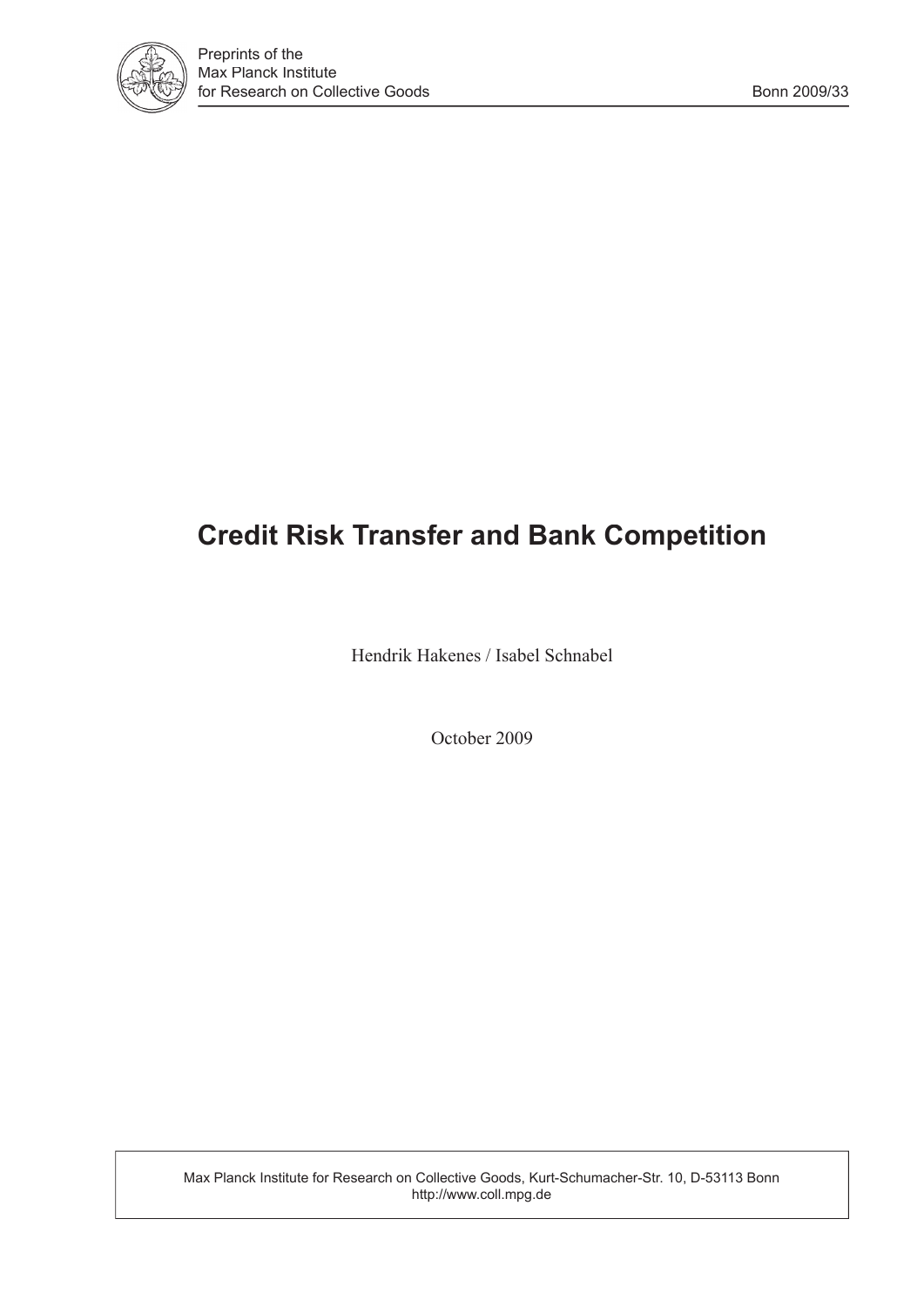# Credit Risk Transfer and Bank Competition†

Hendrik Hakenes<sup>∗</sup> University of Hannover and MPI Bonn

Isabel Schnabel∗∗ University of Mainz, CEPR, and MPI Bonn

September 28, 2009

Abstract: We present a banking model with imperfect competition in which borrowers' access to credit is improved when banks are able to transfer credit risks. However, the market for credit risk transfer (CRT) works smoothly only if the quality of loans is public information. If the quality of loans is private information, banks have an incentive to grant unprofitable loans in order to transfer them to other parties, leading to an increase in aggregate risk. Nevertheless, the introduction of CRT generally increases welfare in our setup. However, under private information, higher competition induces an expansion of loans to unprofitable firms, which in the limit offsets the welfare gains from CRT completely.

Keywords: Credit risk transfer, credit derivatives, public and private information, access to credit, bank competition.

#### JEL Classification: G21, L11, G13.

†An earlier version of this paper was circulated under the title "Credit Risk Transfer in Banking Markets with Hard and Soft Information." We would like to thank John Boyd, Florian Heider, Martin Hellwig, Christian Laux, Gyöngyi Lóránth, Alexander Morell, Javier Suarez, Jean Tirole, and participants at the workshop on "Risk transfer mechanisms and financial stability" in Basel, at the ESSFM in Gerzensee, at the ESEM in Milan, the VfS in Graz, the DGF in Münster, the SFBI in Karlsruhe, the Bundesbank-CEPR-CFS Conference on "Risk Transfer: Challenges for Financial Institutions and Markets", the FIRS Conference in Prague, and seminar participants in Bonn, Frankfurt, Vallendar, and Hannover for helpful suggestions.

<sup>∗</sup>Address: Institute of Financial Economics, Leibniz University of Hannover, K¨onigsworther Platz 1, 30167 Hannover, Germany, +49-511-762-5225, hakenes@fmt.uni-hannover.de.

∗∗Address: Department of Law and Economics, Johannes Gutenberg University Mainz, 55099 Mainz, Germany, +49-6131-39-24191, isabel.schnabel@uni-mainz.de.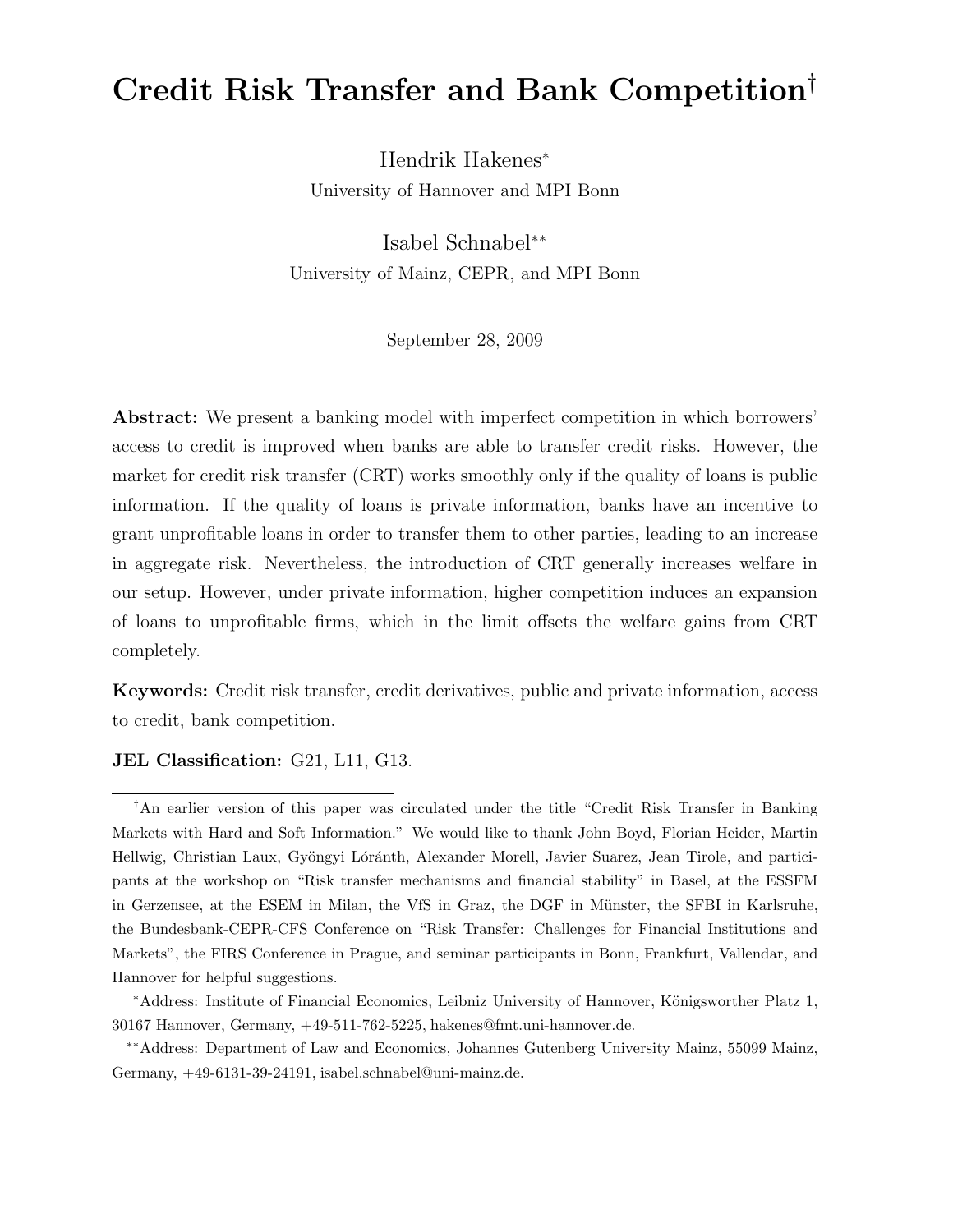# 1 Introduction

In the years before the subprime crisis, many countries have seen an explosion in the use of instruments for credit risk transfer (CRT) by financial institutions. At that time, this development was welcomed by many observers. Most prominently, it was argued that CRT leads to a desirable redistribution and better diversification of credit risks (see, e. g., Allen and Gale, 2005). Another advantage is the potential of CRT to improve the access to credit for firms and households (or, put differently, the ability of banks to free up capital; see, e.g., Chiesa,  $2008$ ).<sup>1</sup> However, the advent of the subprime crisis has raised doubts about the overall benefits of credit risk transfer. The recent experience suggests that CRT may also lead to a deterioration of loan quality, with detrimental consequences for financial stability.

From a theoretical perspective, this decline in loan quality did not come unexpectedly. The early literature on credit risk transfer emphasized the reduced monitoring incentives of banks, once a loan has been transferred to a third party (see, e. g., Pennacchi, 1988; Gorton and Pennacchi, 1995).<sup>2</sup> However, recent empirical findings also suggest that there has been an expansion of low quality loans.<sup>3</sup> Many of the loans granted during the credit boom preceding the subprime crisis were of such a bad quality that banks must have been aware of the poor loan quality when the loan was granted (an extreme example are the notorious "ninja" loans). It seems that banks granted low quality loans and transferred them to other parties afterwards.<sup>4</sup>

In addition, the decrease in lending standards on the eve of the subprime crisis has been shown to be related to the market structure in the banking sector. Dell'Ariccia,

<sup>&</sup>lt;sup>1</sup>For an excellent survey on credit risk transfer, see Duffie  $(2007)$ .

<sup>2</sup>Other papers dealing with the effects of CRT on monitoring incentives include Morrison (2005), Chiesa (2008), Parlour and Plantin (2008), and Cerasi and Rochet (2008). See Ashcraft and Santos (2008) for empirical evidence.

<sup>3</sup>Dell'Ariccia, Igan, and Laeven (2008) document a decline in loan denial rates, which they interpret as a decrease in lending standards.

<sup>4</sup>This view is supported by the finding of Dell'Ariccia, Igan, and Laeven (2008) that the decline in loan denial rates was more pronounced in regions with higher securitization rates. Moreover, Keys, Mukherjee, Seru, and Vig (2009a) show that loans eligible for securitization on average defaulted much more frequently than loans with similar observable risk characteristics that were not eligible for CRT. They interpret their finding as evidence for laxer screening of loans that were to be securitized.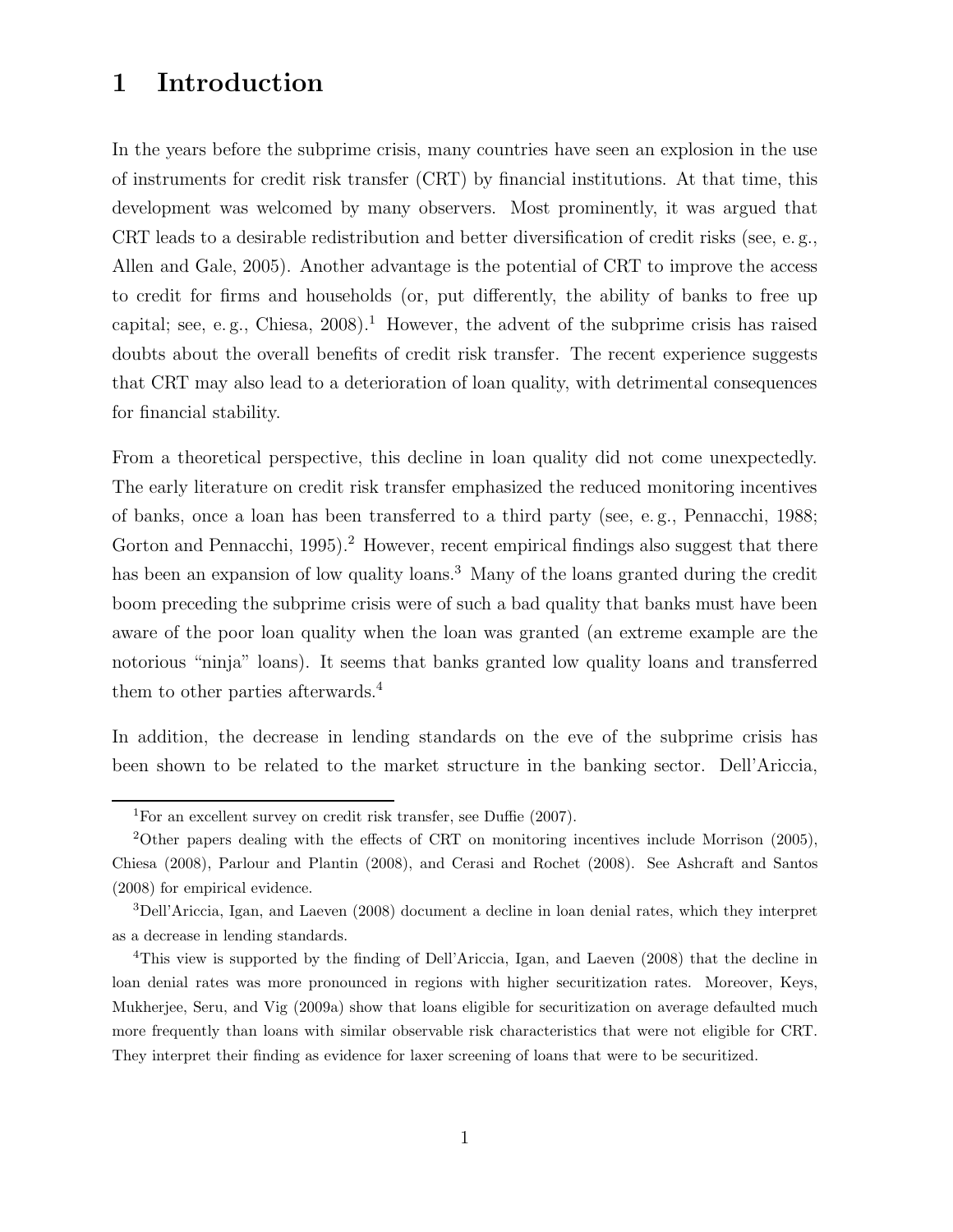Igan, and Laeven (2008) show that loan denial rates in the subprime segment decreased more in areas with highly competitive banking markets and that the market entry of new financial institutions induced a further decrease in lending standards. The role of banking competition in the presence of credit risk transfer has to our knowledge not yet been dealt with in the theoretical literature.

Our paper models banks' moral hazard problem in the origination of loans and shows how it is affected by the degree of competition in the banking sector. We start from a banking model with imperfect competition, in which the access of risky, but profitable borrowers to bank credit is constrained due to banks' limited risk-bearing capacities. Such constraints may arise from regulatory constraints, bankruptcy costs, or bankers' risk aversion. We show that the credit constraints are especially tight if banking markets are highly competitive. The reason is that the rents from relatively safe loans, which can serve as a buffer for riskier activities, will be small in the presence of fierce competition.

We then show that such credit constraints may be relaxed by allowing banks to transfer risks to outside investors. However, the functioning of CRT markets depends crucially on the type of information on which bank loans are based. If loans are granted on the basis of publicly observable information, a transfer of credit risk works smoothly and the access to credit for risky, but profitable borrowers is improved. Since the information is public, there is no moral hazard problem at the originating bank. The bank does not have an incentive to grant unprofitable loans because nobody will be willing to insure the risks from such loans. Hence, CRT is desirable from a welfare perspective.

If, however, loans are granted on the basis of privately observable information, the transfer of credit risk is hampered by problems of asymmetric information. If credit insurers cannot observe a loan's quality, banks have an incentive to grant unprofitable loans and to transfer the risks from these loans to the insurers. This is anticipated by the credit insurers who will demand a lemons premium for credit risk transfer. CRT generally still improves the access to finance for risky, but profitable borrowers, but it also improves the access to finance for unprofitable borrowers. As a result, the aggregate risk in the economy increases. Note that, in our model, the overall welfare effect of CRT is positive even with private information. The reason is that the positive welfare effects from a better access to finance for profitable borrowers overcompensate the welfare losses from financing projects with negative net present values (NPV).<sup>5</sup>

<sup>&</sup>lt;sup>5</sup>The paper by Parlour and Plantin (2008) yields similar findings regarding the incentive effects of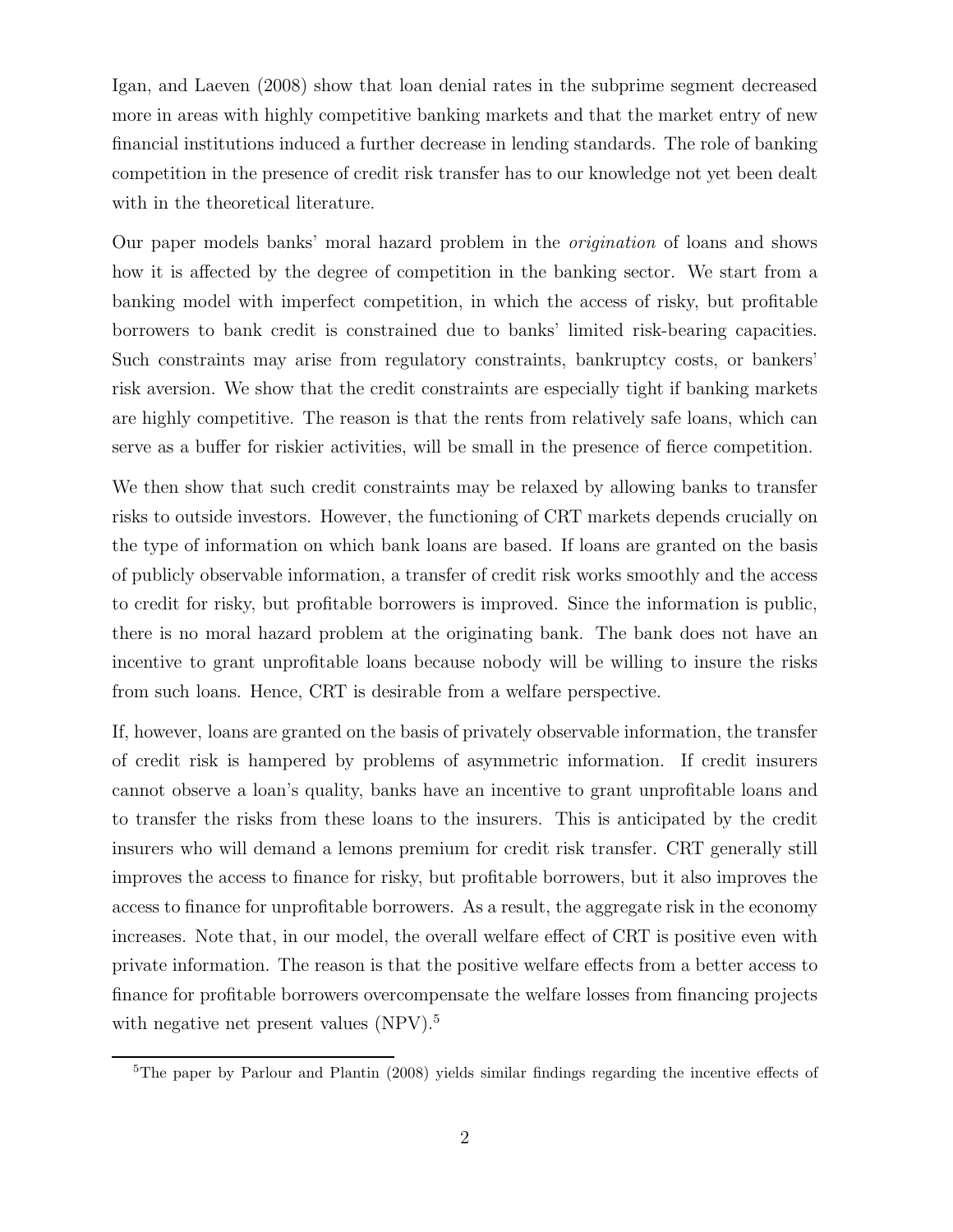We show further that competition generally reinforces the positive effects of credit risk transfer. The higher competition in the banking sector, the better is the access to credit. However, with private information, an increase in competition may reduce welfare when the loan market for profitable loans is saturated. Then, a further increase in competition only improves the access to credit for unprofitable borrowers. In the limit, this completely offsets the welfare gains from credit risk transfer. This finding coincides nicely with the observations from the current crisis. During the late years of the credit boom preceding the crisis, most of the newly extended loans seem to have been of relatively poor quality; at the same time, these years saw an increase in competition through the market entry of new financial institutions (see Dell'Ariccia, Igan, and Laeven, 2008).

Finally, we show that the CRT market breaks down if competition is very low. The reason is that low competition goes along with large risk-bearing capacities, which implies that banks keep most profitable loans on their own balance sheets, such that the average quality of loans to be insured is low and insurers are no longer willing to insure such loans. This may explain why CRT markets developed in an environment of banking deregulation and increasing competition.

To sum up, our paper illustrates two important points. First, it describes how CRT may lead to a moral hazard problem in the origination of loans. When information is private, CRT induces banks to knowingly extend negative NPV loans, leading to an increase in aggregate risk as seen in the recent crisis. Second, and more importantly, it shows that the welfare consequences of CRT depend on the degree of competition in the banking sector and on the type of information on which loans are based. The introduction of CRT markets generally leads to an increase in welfare because it improves the access to finance for profitable borrowers. However, under private information, higher competition leads to an expansion of negative NPV loans, which in the limit offsets the welfare gains from CRT completely.

The paper proceeds as follows. Section 2 presents the basic model setup. Section 3 describes the equilibrium of the model in the absence of credit risk transfer. Section 4 analyzes the functioning of CRT markets when loans are granted on the basis of public and private information, respectively. Section 6 concludes. Proofs are in the Appendix.

CRT, although it deals with monitoring rather than screening. Interestingly, their results on welfare are contrary to ours. We will discuss the reasons behind this difference at the end of the paper.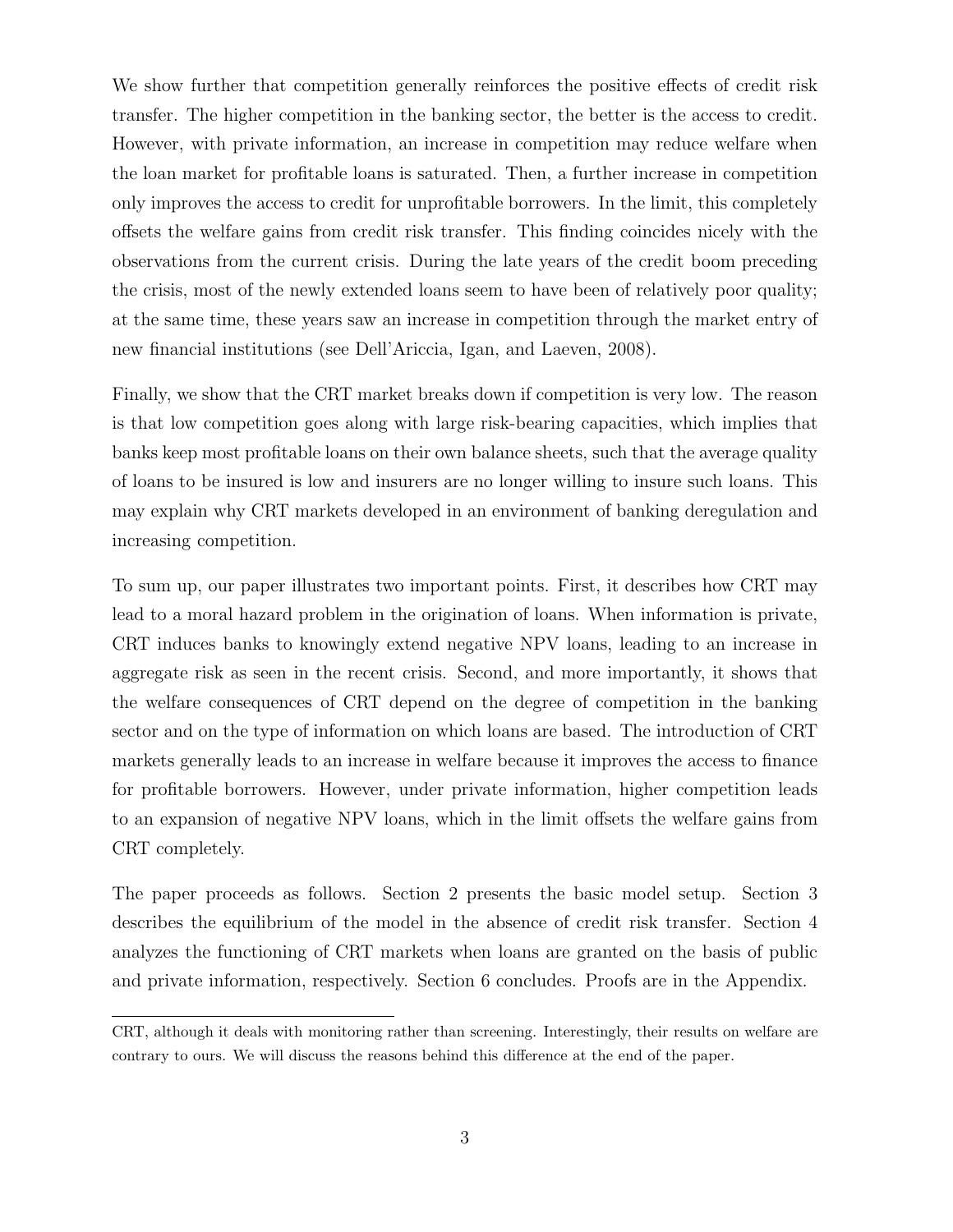### 2 Model Setup

Our model has several important ingredients. First, borrowers are heterogenous; they differ in their creditworthiness. Second, competition among banks is imperfect; specifically, we use a model of Salop competition. Third, banks have limited risk-bearing capacities, for example due to regulation. These features allow us to model lemons problems in CRT markets and the impact of competition on banks' risk-bearing capacities and hence on the potential of CRT to improve borrowers' access to credit. Later, we will distinguish between loans based on public or private information. This will be important in the discussion of CRT markets because the type of information will substantially affect the functioning of these markets.

Entrepreneurs. Consider an economy with a continuum of entrepreneurs. Each entrepreneur has access to a project that requires an investment of one unit of money. In order to finance their projects, entrepreneurs must take up a bank loan. Projects have one of three qualities, they are either good  $(G)$ , medium  $(M)$ , or bad  $(B)$ .<sup>6</sup> Entrepreneurs with good (medium, bad) projects are called good (medium, bad) entrepreneurs. Projects have a positive return of Y with probability  $p_i, i \in \{G, M, B\}$ ; otherwise they fail and return nothing. Projects of the same type are perfectly correlated. A share  $q_G$  of all projects is good. Good projects succeed with probability  $p<sub>G</sub> = 1$ . They have a positive net present value,  $p<sub>G</sub> Y - r = Y - r > 0$ , where r is the opportunity cost of one unit of money. A share  $q_M$  of all projects is medium. Medium projects succeed with probability  $p_M < 1$ , but they also have a positive net present value,  $p_M Y - r > 0$ . A share  $q_B = 1 - q_G - q_M$ of all projects is bad. Bad projects succeed with probability  $p_B < p_M < 1$ , and their net present value is negative,  $p_B Y - r < 0$ . As a result, there are two kinds of projects that are desirable from a social perspective: the good projects, which are safe, and the medium project, which are risky. The third class of projects is so risky that they are undesirable from a social perspective.

<sup>6</sup>These entrepreneurs can also be interpreted as borrowing households with different risk profiles.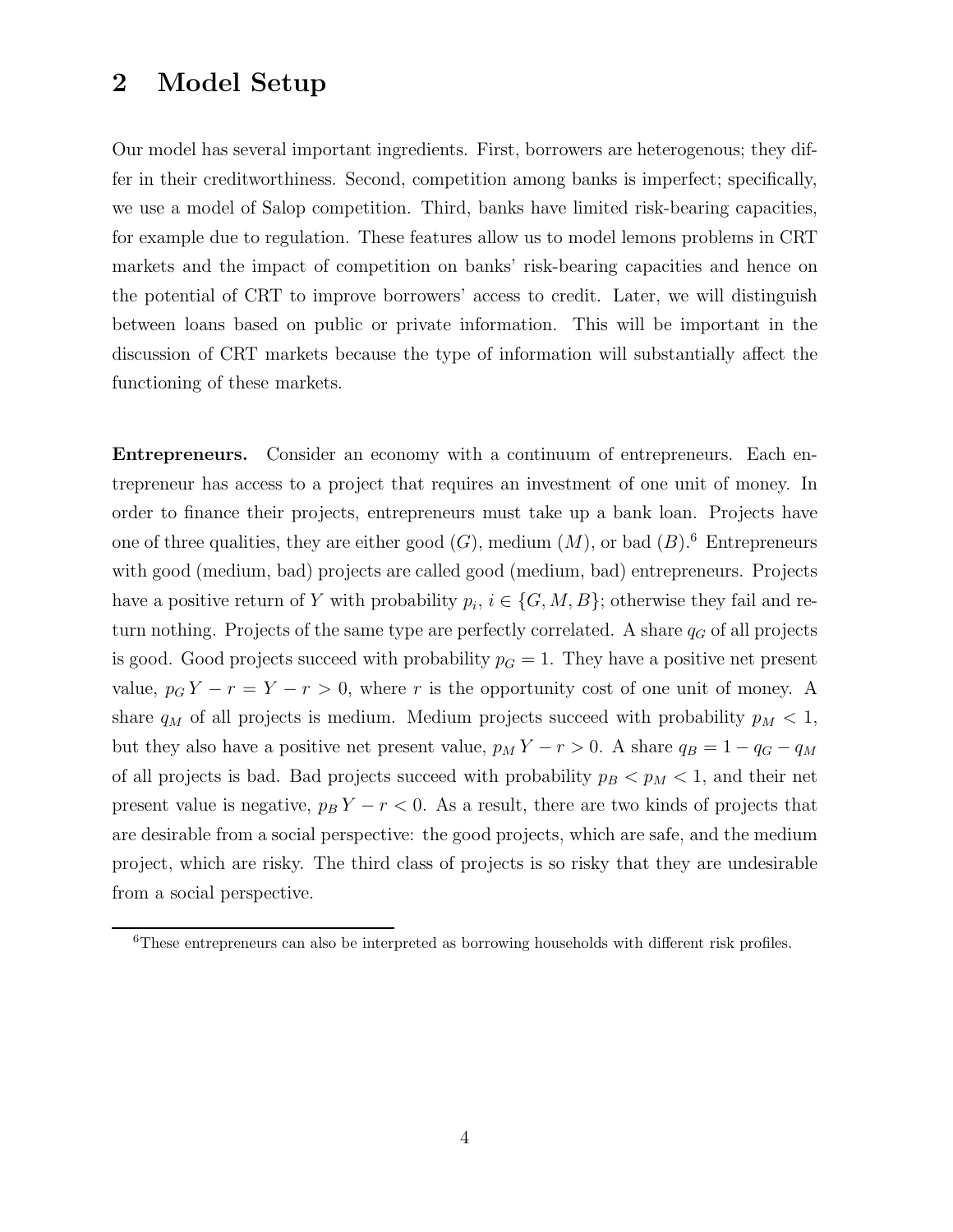

The figure shows a Salop circle with  $n = 7$  banks that are distributed equidistantly on the Salop circle. The three types of entrepreneurs, continuously located on the Salop circle, all have equal shares,  $q_G$  =  $q_M = q_B = 1/3$ . Dark gray stands for good entrepreneurs, medium gray for medium ones, and light gray for bad ones.

Banking Market Structure. Banks compete for loans à la Salop (1979).<sup>7</sup> They announce loan rates  $R_G$ ,  $R_M$ , and  $R_B$  for entrepreneurs with good, medium, and bad projects.<sup>8</sup> The entrepreneurs are uniformly distributed on a circle of length L, which is normalized to 1 (see Figure 1). Hence, the aggregate volume of potential projects is  $L = 1$ , and  $q_i L = q_i$  is the aggregate volume of potential projects of type *i*. In order to obtain a loan, an entrepreneur must travel to the bank, incurring transportation costs  $t$ per unit of distance.<sup>9</sup> When choosing a bank, the entrepreneurs take into account both transportation costs and interest rates. The banks are distributed equidistantly on the Salop circle. There is no equity; the only source of refinancing is deposits, which are offered at a gross interest rate  $r$ , including the repayment of the principal. Deposits are fully insured, and the costs of deposit insurance are normalized to zero. If a bank's liabilities exceed the returns from its loans, it defaults. We assume that the number of banks,  $n$ , is fixed. Below, we will consider free entry in the banking sector.

<sup>7</sup>The Salop model has frequently been used to model loan market competition in the banking sector. See Freixas and Rochet (1997) for an overview. Alternative models of price competition, e. g. monopolistic competition as in Monti (1972), Klein (1973), and Shubik and Levitan (1980), yield similar results.

<sup>8</sup>The Salop model assumes that banks do not price discriminate among entrepreneurs at different locations. In Section 5, we discuss a model with observable locations.

<sup>9</sup>See Degryse and Ongena (2005) for empirical evidence that transportation costs are important in loan markets.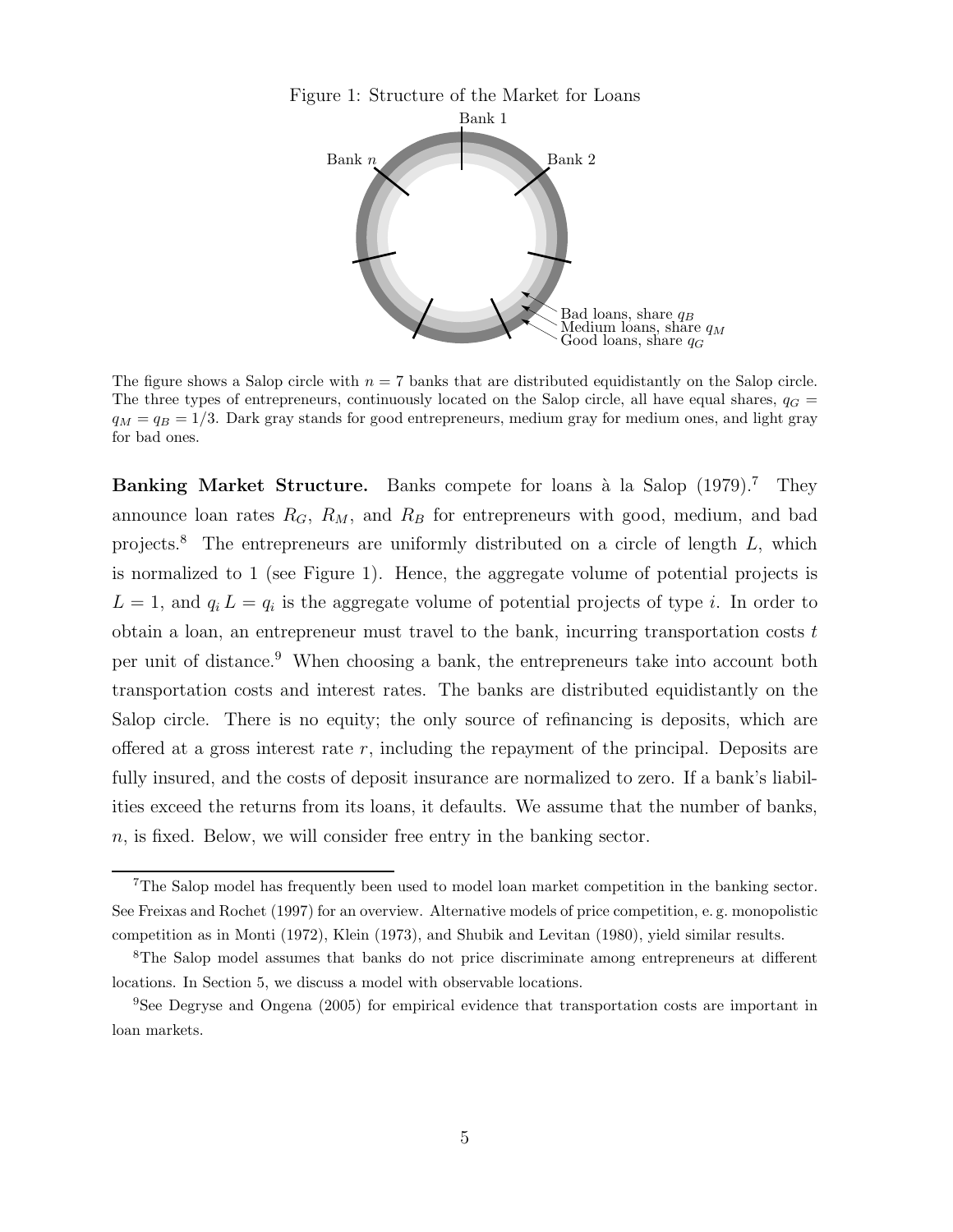- $t = 0$ : Banks announce loan rates, depending on the borrowers' qualities
- Borrowers choose a bank and invest
- Banks enter the market for credit risk transfer (if applicable)
- $t = 1$ : Borrowers repay their loans if they are successful, otherwise they fail. If a loan to a failing borrower has been insured, the credit insurer repays the loan. Banks repay deposits if they can, otherwise they fail.

Screening Technology. Banks have access to a screening technology to find out the quality of an entrepreneur's project. The technology produces a noiseless signal. Later in the paper, we will distinguish between two kinds of screening technologies, based on either public or private information.

Banks' Probability of Default. Finally, we assume that banks are regulated to have a probability of default below some level  $\alpha$ <sup>10</sup> As we will see later, this assumption constrains the banks' risk-bearing capacities and hence firms' access to credit, yielding a rationale for credit risk transfer.<sup>11</sup>

The time structure of the game is given in Figure 2.

### 3 No Credit Risk Transfer

We will now show that the described setup with no possibility of transferring risks to other parties leads to a situation where banks are constrained in their lending due to their restricted risk-bearing capacities. In particular, loans to medium entrepreneurs will

<sup>&</sup>lt;sup>10</sup>This could be achieved by imposing capital requirements on the basis of a bank's value at risk at a confidence level  $1 - \alpha$ .

<sup>11</sup>Pennacchi (1988) was the first to motivate credit transfer by regulation. Alternatively, the desire for CRT could arise from bankruptcy costs (as in Wagner and Marsh, 2006) or from bankers' risk aversion (as in Morrison, 2005).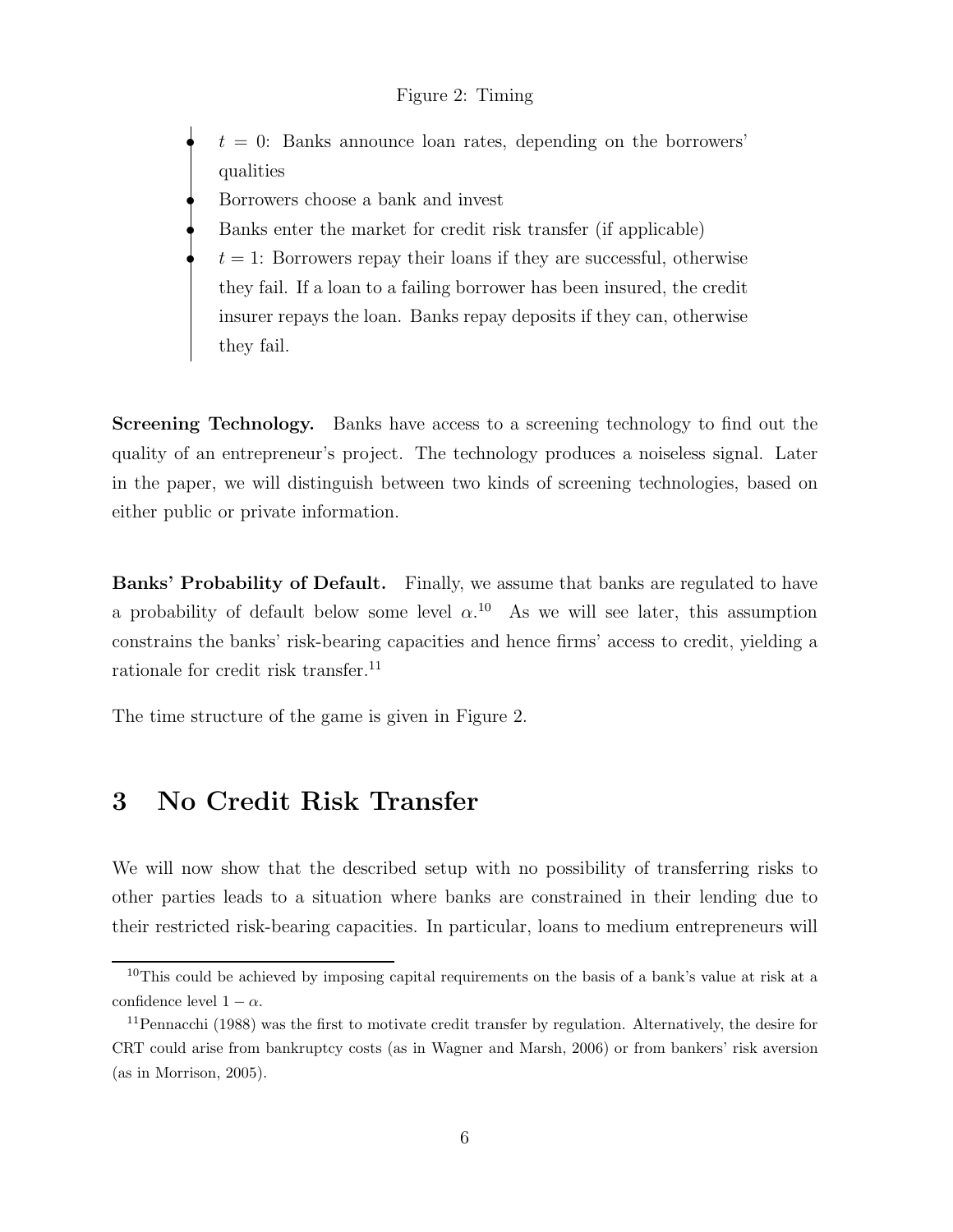be below their optimal level. Interestingly, fiercer competition (through bank entry) is shown to tighten banks' lending constraints.

Access to credit. The loan volume granted by a single bank to borrowers of type i is denoted by  $l_i$ ; the aggregate volume of loans of type i is denoted by  $L_i = n l_i$ . Bad projects have a negative net present value, hence bad entrepreneurs do not have access to loans in equilibrium, i.e.  $l_B = 0$ . A bank's probability of default is determined by its loan volumes and loan rates. With probability  $p_M$ , both good and medium loans repay, and the bank's profit is  $(R_G - r)l_G + (R_M - r)l_M > 0$ . With probability  $1 - p_M$ , only the good loans repay, and the profit is  $(R_G - r)l_G - r l_M$ . If this term is (weakly) positive, then the bank's probability of default is zero. If this term is negative, then the bank's default probability is  $1 - p_M$ . For the solvency regulation to be effective, the required maximum default probability  $\alpha$  has to be smaller than  $1 - p_M$ , implying that

$$
(R_G - r) l_G - r l_M \ge 0.
$$
\n<sup>(1)</sup>

In the following, we assume that the regulation has an effect, such that condition (1) binds in equilibrium. We restrict our attention to situations where the good loan market is covered completely, such that banks compete for loans at least in this loan segment. This will always be true when banking markets are sufficiently competitive (e.g.,  $n$  is sufficiently large or t is sufficiently small). We can then calculate  $l_G$  by deriving the distance  $x_G$  between a bank and a good borrower who is just indifferent between a loan from the bank at a loan rate  $R_G$  and a loan from the neighboring bank at a loan rate  $R'_{G}$ ,

$$
(Y - R_G) - t x_G = (Y - R'_G) - t (1/n - x_G). \tag{2}
$$

Solving for  $x_G$  and considering that  $l_G = 2 q_G x_G$ , we get

$$
l_G = q_G \left(\frac{1}{n} + \frac{R'_G - R_G}{t}\right). \tag{3}
$$

Condition (1) implies that banks cannot grant as many medium loans as they would like to in the absence of regulation; the access to credit is constrained for medium entrepreneurs due to limited risk-bearing capacities of banks. Hence, the market for medium loans is not covered and banks enjoy local monopolies in the segment for medium loans, as depicted in Figure 3.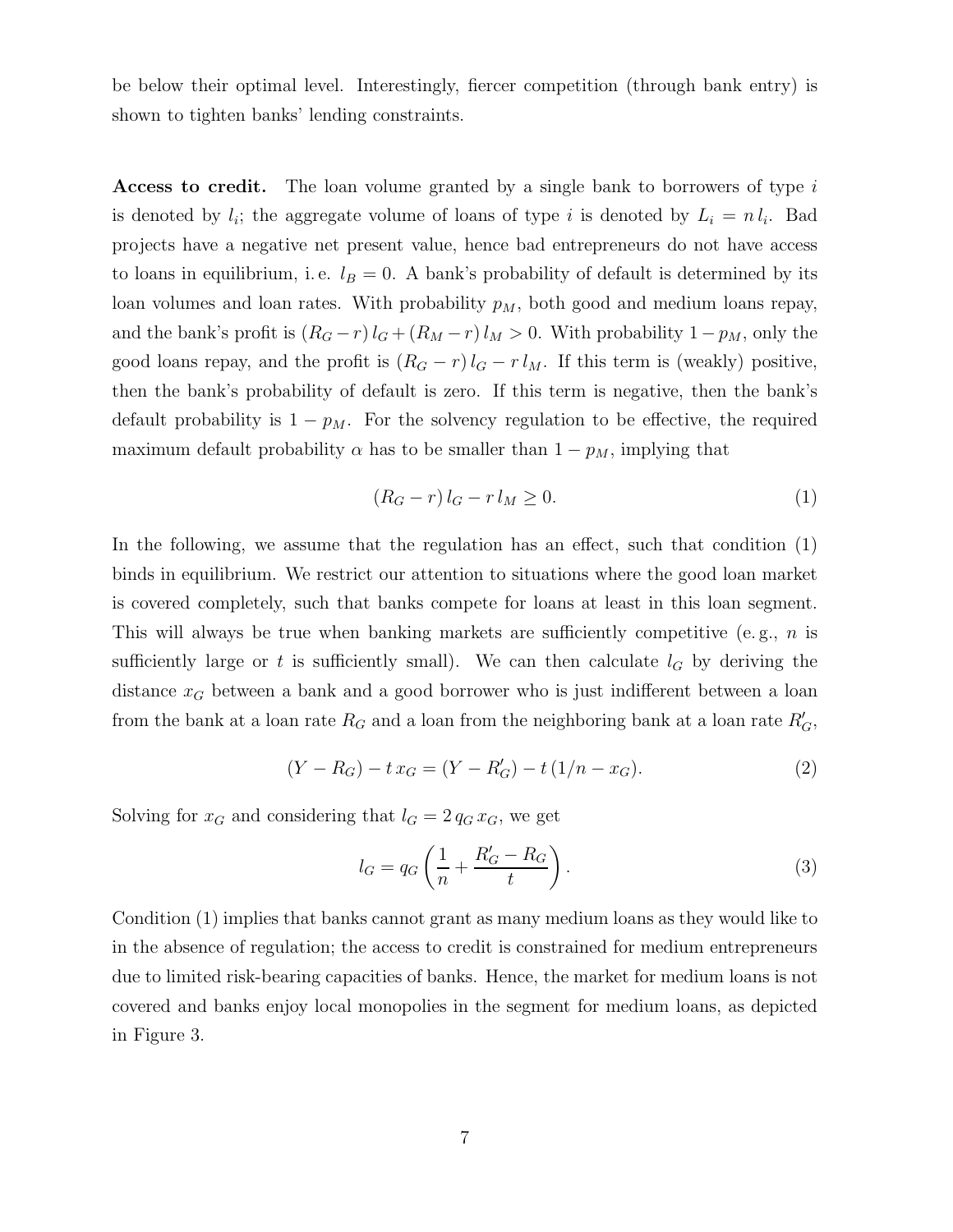

The figure shows a typical market share of a bank. Note that the good loan segment is covered completely, but not the medium loan segment. Banks do not grant any bad loans.

We can then calculate the distance of a medium borrower  $(x_M)$  who is just indifferent between a loan from a bank at a loan rate  $R_M$  and no loan at all,

$$
p_M(Y - R_M) - t x_M = 0.
$$
\n(4)

Solving for  $x_M$  and considering that  $l_M = 2 q_M x_M$ , we get

$$
l_M = 2 p_M q_M \frac{Y - R_M}{t}.\tag{5}
$$

Banks maximize their expected profits,

$$
\Pi = (R_G - r) l_G + (p_M R_M - r) l_M,
$$
\n(6)

subject to condition (1). This maximization yields  $R_G$ ,  $R_M$  and  $\lambda$ , the shadow price of condition  $(1)$ . Proposition 1a characterizes the described equilibrium.<sup>12</sup>

Proposition 1a (Equilibrium without CRT) There is an equilibrium in which the market for good loans is covered completely, the market for medium loans is not covered completely, and the shadow price  $\lambda$  of condition (1) is strictly positive. This equilibrium obtains if

•  $q_M/q_G > (Y - r)/(2 r)$ ,

<sup>&</sup>lt;sup>12</sup>The proofs of all propositions can be found in the Appendix.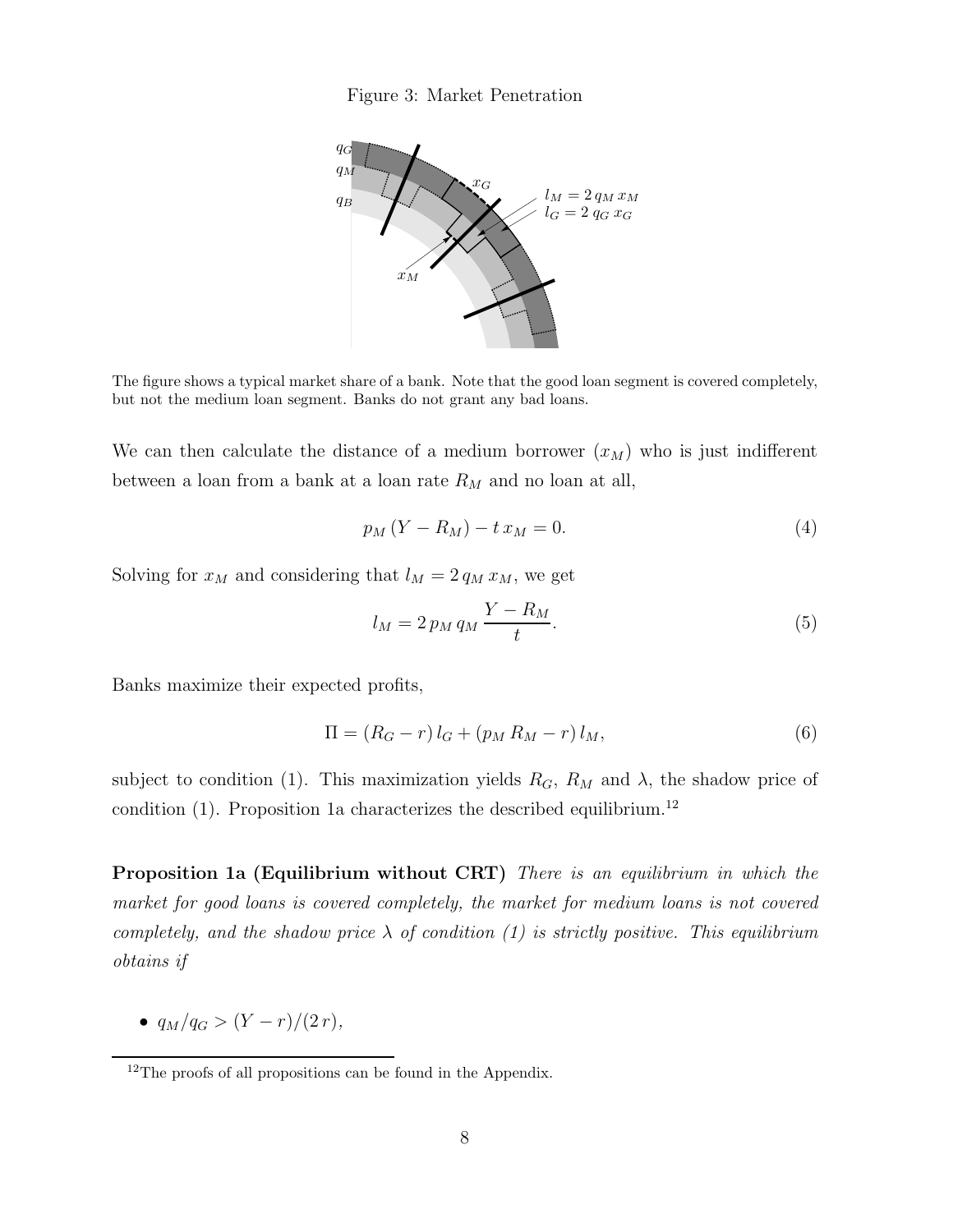- $n \ge t/(Y r)$ , and
- $n > t \sqrt{q_G}/\sqrt{q_M r (p_M Y r)}$ .

The first two conditions guarantee that the good market is covered, but not the medium market. The third condition implies that the shadow price  $\lambda$  is strictly positive.

Some socially beneficial, but risky projects (of type  $M$ ) are not carried out because banks have to avoid default to satisfy regulatory constraints. We will see later that this restriction can be eased by introducing a market for credit risk transfer (Section 4).

Competition. According to condition (1), a bank's risk-bearing capacity is determined by its profits from the good loan segment. These depend on the intensity of competition in the banking sector. This leads to the interesting result that the access to credit for medium firms is reduced by fiercer competition. Proposition 1b summarizes the effects of competition on firms' access to credit.

#### Proposition 1b (Competition) Higher competition (higher n)

- leaves the aggregate amount of good loans unaffected,  $dL_G/dn = 0$ ,
- lowers the aggregate amount of medium loans,  $dL_M/dn < 0$ ,
- increases the shadow price of condition (1),  $d\lambda/dn > 0$ .

Surprisingly, more banks lead to a lower market penetration for medium loans (see the second chart of Figure 4, which is based on a numerical example). The reason is the following. When competition intensifies, the banks' margins in the good loan segment shrink due to decreasing loan rates for good loans,  $R_G$  (see the first chart of Figure 4). These margins determine how aggressive banks are in the medium loan segment because banks have to comply with condition (1). The lower the profits in the good loan segment, the lower are the banks' buffers against default, and the fewer medium loans they are willing to grant. Hence, loan rates  $R_M$  increase, and the market penetration in the medium loan segment declines. In other words, the underprovision of loans in the medium segment (i. e. profitable, but risky loans) is most severe when there is fierce competition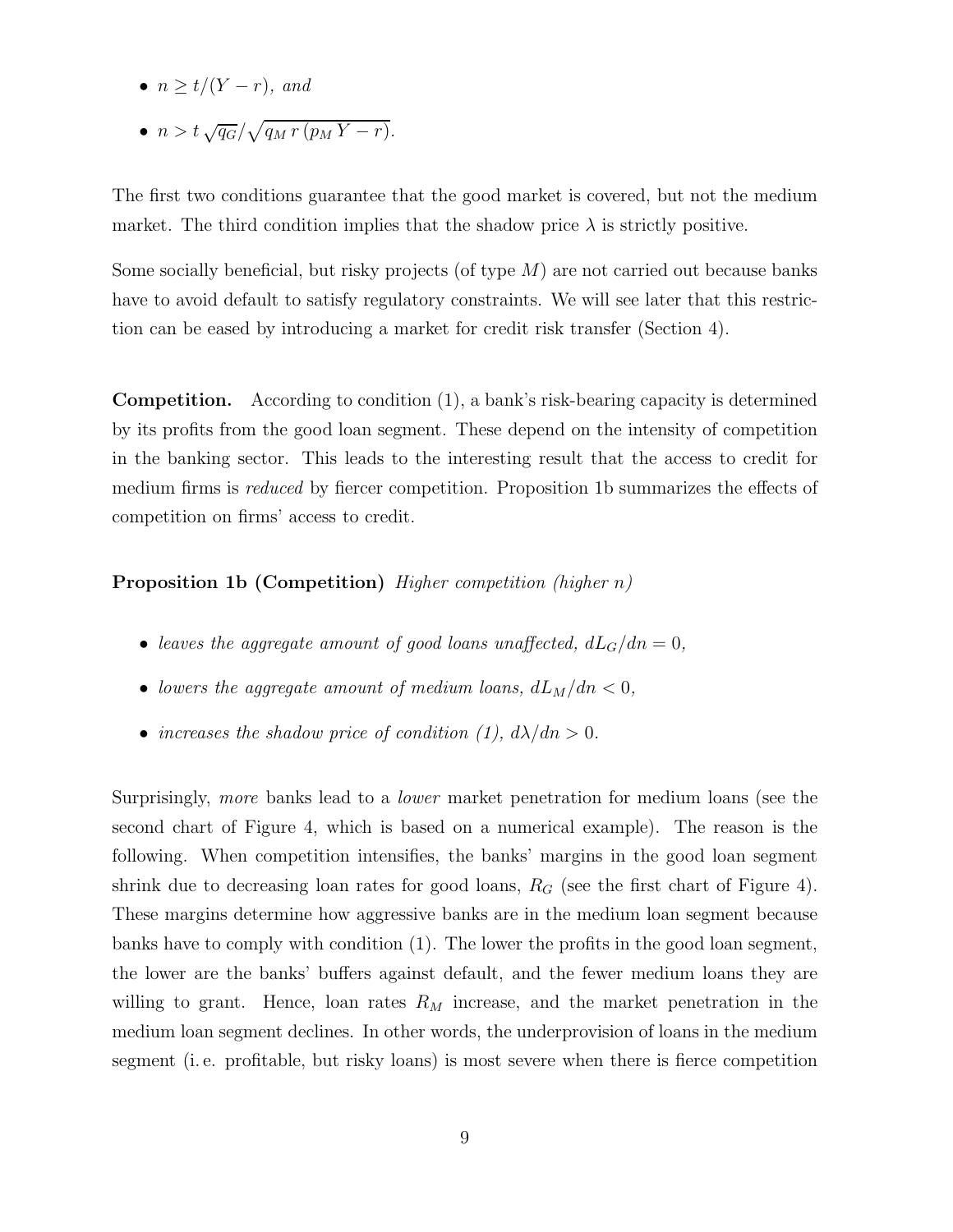Figure 4: Comparative Statics with Respect to n



Colors are the same as in Figure 1: Light gray stands for bad borrowers, medium gray for medium borrowers, and dark gray for good borrowers. Parameters for the numerical example are  $q_G = q_M$  $q_B = 1/3$ ,  $p_G = 1$ ,  $p_M = 2/3$ ,  $p_B = 1/3$ ,  $Y = 2$ ,  $r = 1$ , and  $t = 2$ . The larger the number of banks, the higher the competition for good borrowers, which shows up in a lower loan rate  $R_G$ . The volume of good loans  $L_G$  is constant because the whole market is always covered. As n increases, banks' buffers decrease and banks become less aggressive in the medium loan segment and raise  $R_M$ . Hence, the aggregate volume of medium loans  $L_M$  decreases. The shadow price of condition (1) increases in n because banks are more constrained in their lending to medium borrowers. The rents of good entrepreneurs  $(W_G)$  increase in n, due to the decrease in loan rates  $R_G$ . The rents of medium entrepreneurs  $(W_M)$  decrease in n due to higher loan rates  $R_M$  and a lower loan volume  $L_M$ . Finally, banks' profits  $(n \Pi)$  decrease. Aggregate welfare  $(W)$  is non-monotonic. For this numerical example, it reaches its maximum at  $n^* = 6$ .

in the banking sector.  $\lambda$  is a measure of how much a bank suffers from having to adhere to condition (1). A higher  $\lambda$  implies a higher marginal profit of the banks when condition (1) is relaxed. The third chart of Figure 4 shows that a higher number of banks leads to an increase in  $\lambda$ , reflecting the tighter constraints on banks' lending in the medium segment.

In Proposition 1b, the degree of competition is identified with the number of banks  $n$ . However, the intensity of competition is also affected by transportation costs  $t$ . When transportation costs decrease, "shopping around" for loans becomes easier. As can be seen from the proof of Proposition 1b in the Appendix, a decline in  $t$  has similar consequences as an increase in  $n$ . In particular, the volume of medium loans decreases, and the shadow price  $\lambda$  increases.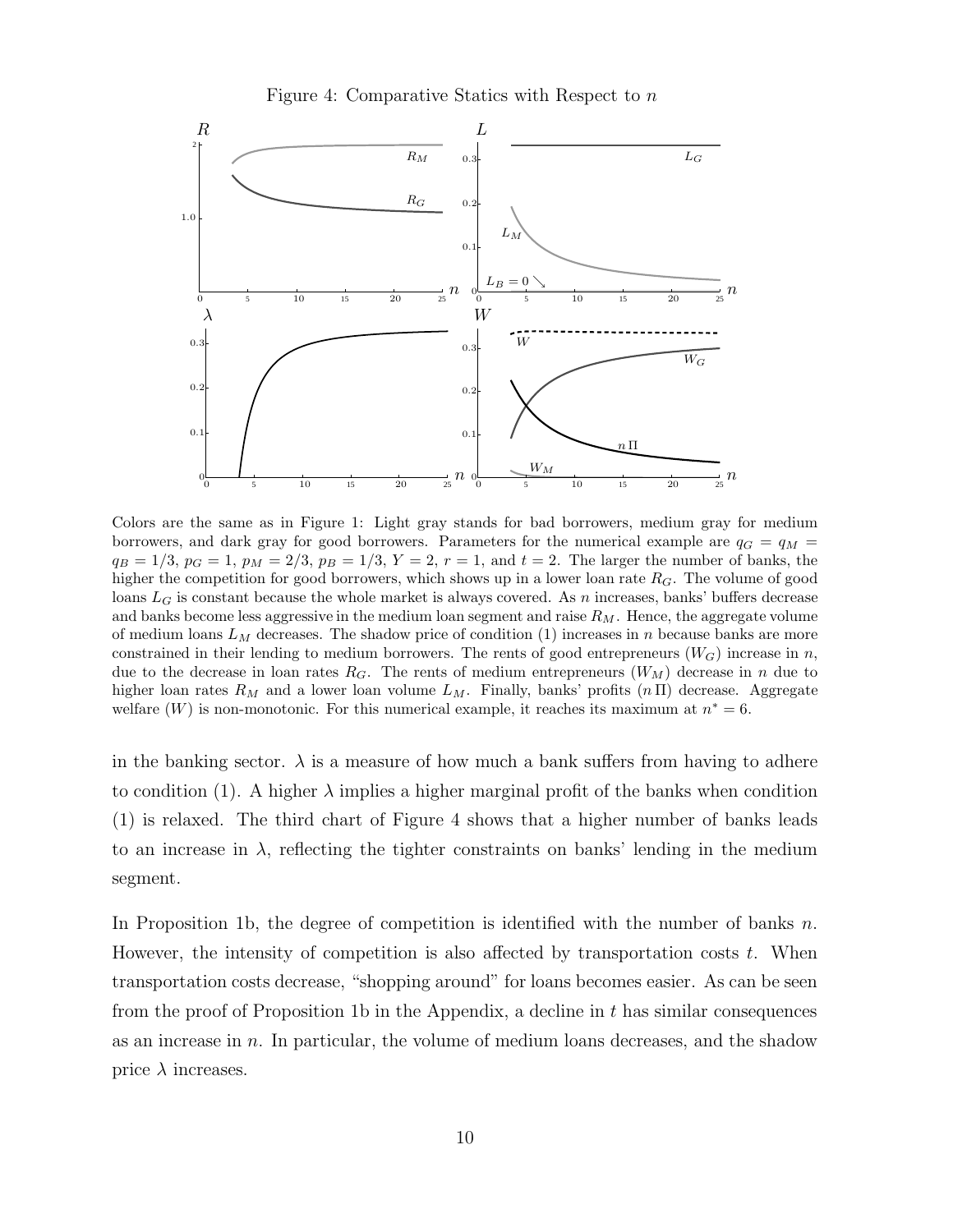Welfare. Within this setting, utilitarian welfare consists of four parts: aggregate rents of the three types of entrepreneurs, and aggregate profits of banks. Bad entrepreneurs do not receive any loans, hence their rents are zero. Welfare for good and medium entrepreneurs is equal to the rents of entrepreneurs who receive a loan. Interestingly, and in contrast to the ordinary Salop model, aggregate welfare is not strictly increasing in the number of banks *n*, although there are no entry costs.

**Proposition 1c (Welfare)** If  $4 p_M Y > 5 r$ , the welfare function is non-monotonic in the number of banks n and reaches a maximum at

$$
n^* = t \sqrt{\frac{3 q_G}{q_M r (4 p_M Y - 5 r)}}.
$$
\n(7)

For large n, welfare converges to  $q_G(Y - r)$ , the aggregate NPV of good projects.

The reason behind this result is the banks' lending constraints. Increasing competition decreases banks' ability to lend to (profitable) medium entrepreneurs.<sup>13</sup> Since the banks' margins in the good loan segment converge to zero, banks cannot grant any medium loans in the limit. Therefore, for  $n \to \infty$ , welfare converges to the aggregate NPV of good projects. The welfare loss of excessive competition in the banking sector can be arbitrarily large, for example if medium projects have a large net present value,  $p_M Y \gg r$ .

Summing up, there is a welfare-optimal degree of competition. Welfare reaches a maximum when (7) holds. As before, competition can be identified just as well with the size of transportation costs t.

Market Entry. In order to analyze the effects of free entry in the banking sector, let us assume that there are fixed entry costs f. Banks will then enter until  $\Pi = f$ . Hence, the number of entering banks is

$$
n = \sqrt{q_G t \frac{p_M Y + \sqrt{p_M^2 Y^2 - 2 f t / q_M}}{2 f r}}.
$$
\n(8)

Here, the fixed entry costs f deter banks from entering,  $dn/df < 0$ , as is always the case in Salop models with free entry. The reason is that the higher fixed costs can only be

<sup>&</sup>lt;sup>13</sup>In the absence of medium entrepreneurs,  $q_M$  would be zero, and  $n^*$  would converge to  $\infty$ , which means that welfare would be a strictly increasing function.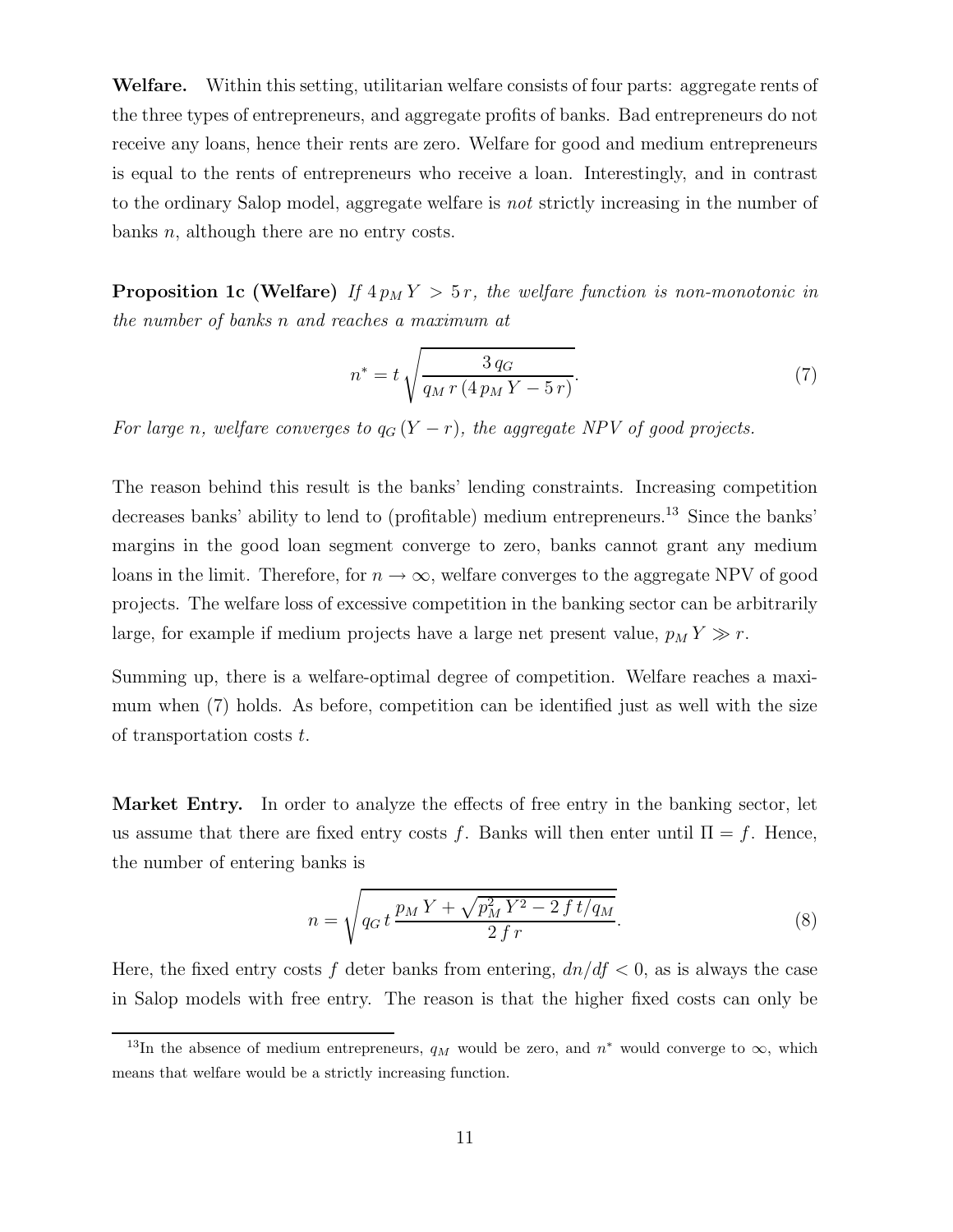earned in equilibrium if there is less competition and, hence, higher margins. As a result, all other endogenous variables  $(l_G, l_M, R_G, R_M, \text{ and } \lambda)$  respond to a change in fixed costs f. The comparative statics with respect to f are analogous to those with respect to n (but with the opposite sign). An increase in  $f$  leaves the aggregate amount of good loans unchanged, but it increases the market penetration in the medium loan segment. The shadow price of condition (1) decreases in f because banks are less constrained in their lending to medium borrowers. As a result, higher entry costs lead to larger banks for two reasons. First, fewer banks enter, increasing the loan volume in the good market segment. Second, banks expand their medium loans due to higher buffers in the good segment.

As in the traditional Salop model, there is excessive entry in this model. The reason is that firms do not take into account the negative externality that their entry has on the other firms' profits. In this model, there is a second externality that exacerbates the excessive entry problem. Banks do not take into account the negative externality that their entry has on their competitors' risk-bearing capacities, and hence on the credit availability for medium entrepreneurs.

### 4 Credit Risk Transfer

We now allow banks to transfer risks from their balance sheets to other investors. For simplicity, we model credit risk transfer as an insurance contract with outside investors. The possibility of trading credit risk relaxes condition (1). Hence, CRT may improve the access to credit for medium entrepreneurs. The higher the shadow price of condition (1), the higher the benefits of banks from transferring their credit risks. We will see, however, that the functioning of CRT markets depends crucially on the type of information underlying the banks' loans. We will distinguish between two types of information: public information and private information.

#### 4.1 Model Setup

Insurers. Outside of the banking system, there is a continuum of risk neutral investors who are willing to insure the banks against credit default at a fair premium.<sup>14</sup> We assume

<sup>14</sup>As an alternative, one could assume that there are several economies, each of which contains a Salop circle. Then banks in different economies can share their credit risk. For a large number of economies,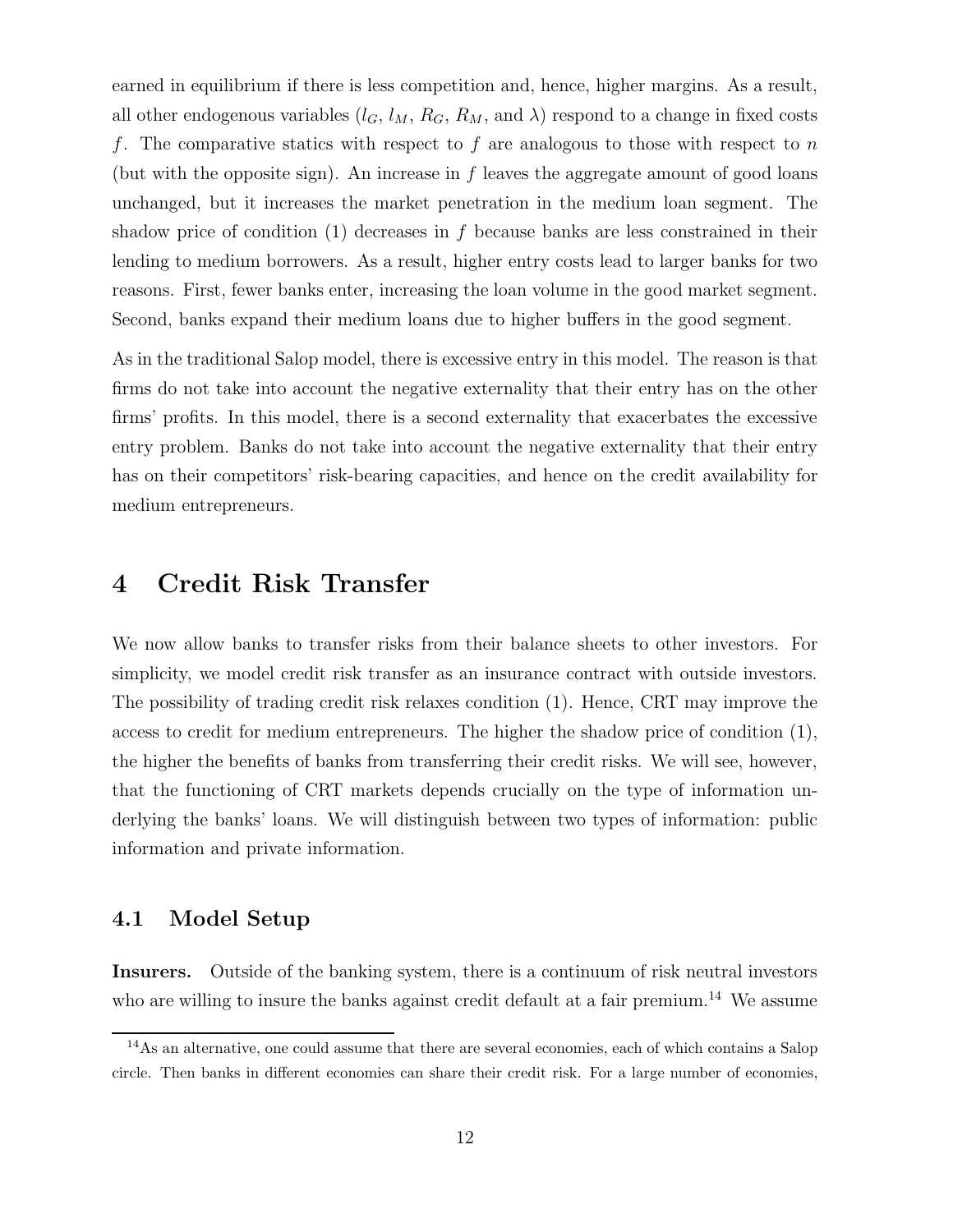that the market for CRT is anonymous, such that the amount of transferred credit risk is unobservable by the insurers. This seems to be reasonable given the opaqueness and complexity of CRT markets.

Public vs. Private Information. We assume that the information produced by a bank in the screening process is either publicly or privately observable by the bank. If the information is publicly observable, it can also be observed by potential insurers. If the screening information is privately observable, it is not observable by potential insurers. The distinction between public and private information is related to that between hard and soft information, popularized by Stein (2002) (see also Petersen, 2004). For example, a credit rating that is produced by a standardized statistical rating system on the basis of balance sheet information is hard information and is publicly observable by other parties. In contrast, the personal impression of the loan officer during the loan interview is soft information and cannot be publicly observed.

In the following, we will discuss the properties of an equilibrium with credit risk transfer under public and private information. In each case, we will start by analyzing the effect of CRT, holding the number of banks fixed; we will then allow for free market entry.

### 4.2 Public Information

In this section, we assume that the banks' screening technologies produce publicly observable information about the entrepreneurs. Hence, if a bank wants to transfer its credit risk, it can communicate the quality of the underlying loans to the insurer. As a consequence, only medium loans are insured. Good loans do not entail any risk, so there is no benefit from credit insurance; bad loans are not granted in the first place.

An insurance contract will allow the bank to turn a risky loan into a safe payment. If a bank insures a medium loan, it pays a premium  $\pi_M R_M$  to the insurer at date  $t =$ 0, independent of whether the loan eventually fails or not.<sup>15</sup> Risk neutral competitive

the effect would be the same as with risk neutral insurers. Potentially, banks could perfectly diversify their risk at zero cost.

<sup>&</sup>lt;sup>15</sup>Since banks choose not to default in equilibrium, it is irrelevant whether they settle the insurance premia in  $t = 0$  or  $t = 1$ .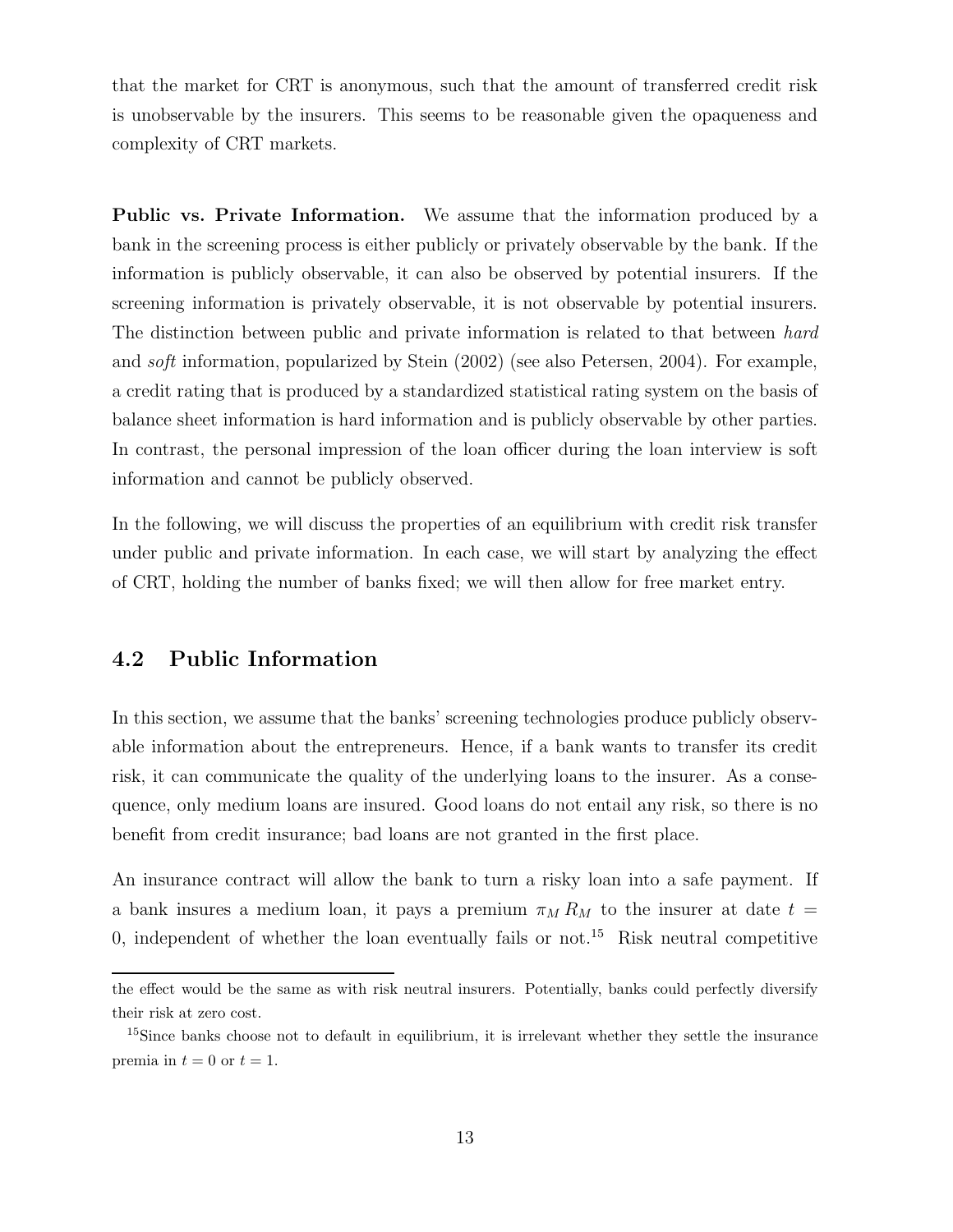insurers break even if  $\pi_M - (1 - p_M)/r = 0$ , hence  $\pi_M = (1 - p_M)/r$ . The bank has to refinance the premium by taking up more deposits, implying an additional repayment to depositors at date  $t = 1$  of  $\pi_M r R_M = (1 - p_M) R_M$ . At date  $t = 1$ , the insurer pays  $R_M$ to the bank if a medium loan fails; if the loan does not fail, the bank receives  $R_M$  from the debtor. Therefore, the bank receives  $R_M (1 - (1 - p_M)) = p_M R_M$  with certainty. Hence, the bank has used insurance contracts to turn a risky loan with an expected payment of  $p_M R_M$  into a safe payment of  $p_M R_M$ .

Due to the possibility of unloading credit risk, condition (1) no longer applies. The bank can grant more medium loans. Hence, the introduction of credit risk transfer improves firms' access to finance in the case of public information. We start by considering the effects of the introduction of a CRT market, holding the number of banks constant. Two kinds of equilibria may result. First, the market penetration for medium loans improves, but banks still do not cover the entire circle. Second, the market for medium loans may be covered completely, like the market for good loans. In the second case, the analysis boils down to that of a standard Salop model with two separate loan markets. Let us therefore concentrate on the first case.<sup>16</sup>

The bank again maximizes its expected profits,

$$
\Pi = (R_G - r) l_G + (p_M R_M - r) l_M,
$$
\n(9)

where  $p_M R_M l_M$  is now a safe payment because medium loans are covered by credit insurance. Condition (1) is no longer binding, implying that  $\lambda$  is equal to 0. Hence, profits are higher than in the absence of a CRT market. The market for good loans is again covered completely. The market for medium loans is not covered, but the penetration is larger than in the situation with CRT. The following proposition summarizes the effects of the introduction of a CRT market with public information. See Figure 5 for a graphical illustration.

Proposition 2a (Credit Risk Transfer with Public Information) With public information, the introduction of credit risk transfer

• leaves the aggregate amount of good loans unaffected,

<sup>16</sup>The second case is discussed in the Appendix.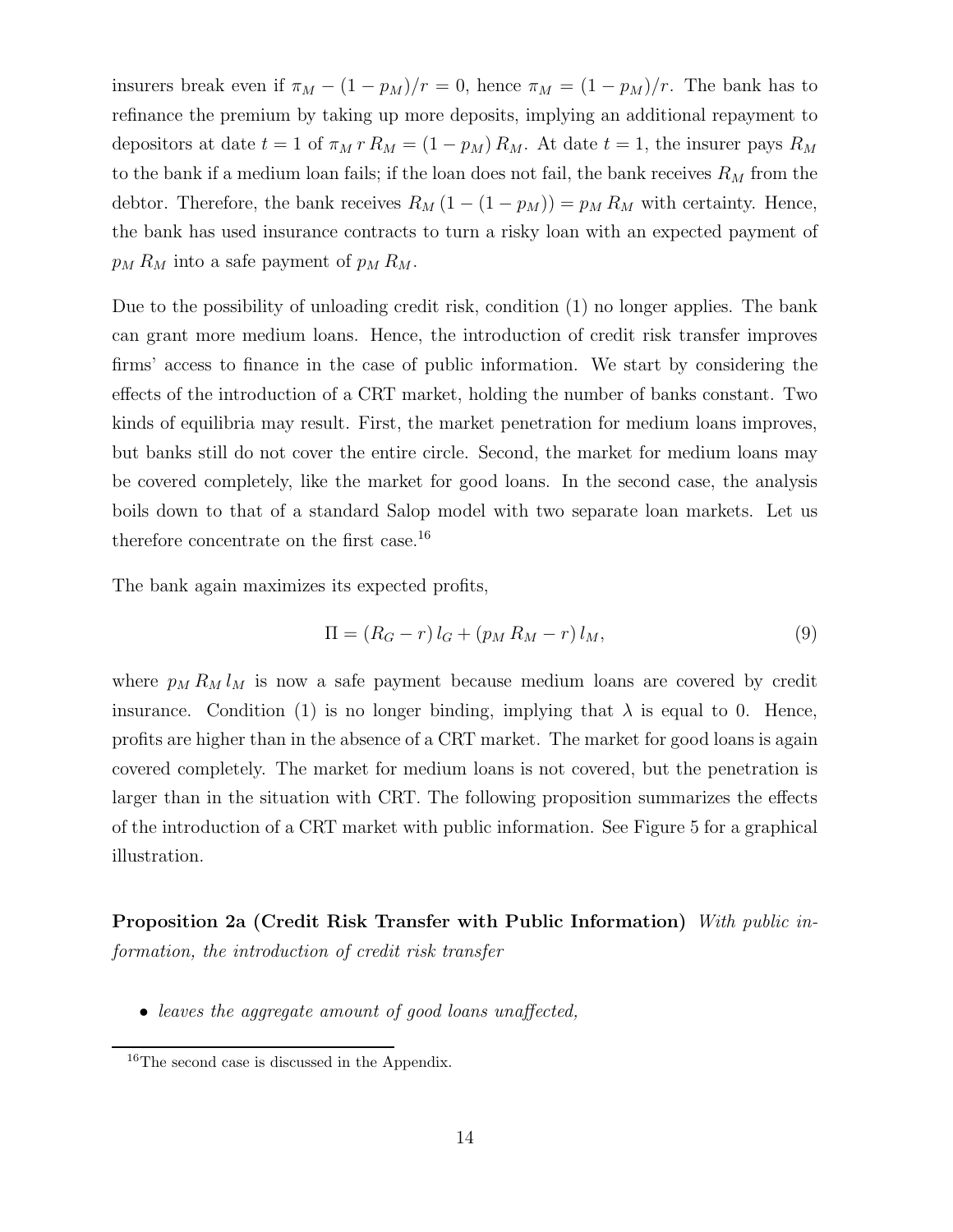- increases the aggregate amount of medium loans,
- reduces the shadow price of condition (1) to zero,  $\lambda = 0$ ,
- increases banks' expected profits.

Competition. We can now analyze how competition affects banks' behavior in the presence of CRT with public information. In the presence of credit risk transfer, as long as the medium loan segment is not covered completely, banks act as monopolists on the medium loan market. Hence the medium loan volume of a single bank does not depend on the number of banks. As a direct consequence, the penetration in the medium segment is proportional to n. This result stands in contrast to Proposition 1b. A higher number of banks and the resulting increase in competition improve the access to credit for medium entrepreneurs when there is a functioning CRT market, whereas they worsen the access to loans in the absence of credit risk transfer (see Figure 5). Proposition 2b summarizes these results.

Proposition 2b (Competition) In the presence of credit risk transfer with public information, higher competition (higher n)

- leaves the aggregate amount of good loans unaffected,  $dL_G/dn = 0$ ,
- increases the aggregate amount of medium loans until the market is covered completely,  $dL_M/dn \geq 0$ .

Welfare. The introduction of CRT with public information leads to a Pareto improvement. We have seen already that banks' expected profits increase (see Proposition 2a). Moreover, medium borrowers benefit for two reasons. First, the borrowers who had access to credit even in the absence of CRT benefit from lower loan rates. Second, other medium borrowers profit from gaining access to credit. For  $n \to \infty$ , all good and medium entrepreneurs get loans and carry out projects, and transportation costs converge to zero. Welfare converges to the aggregate NPV of good and medium projects.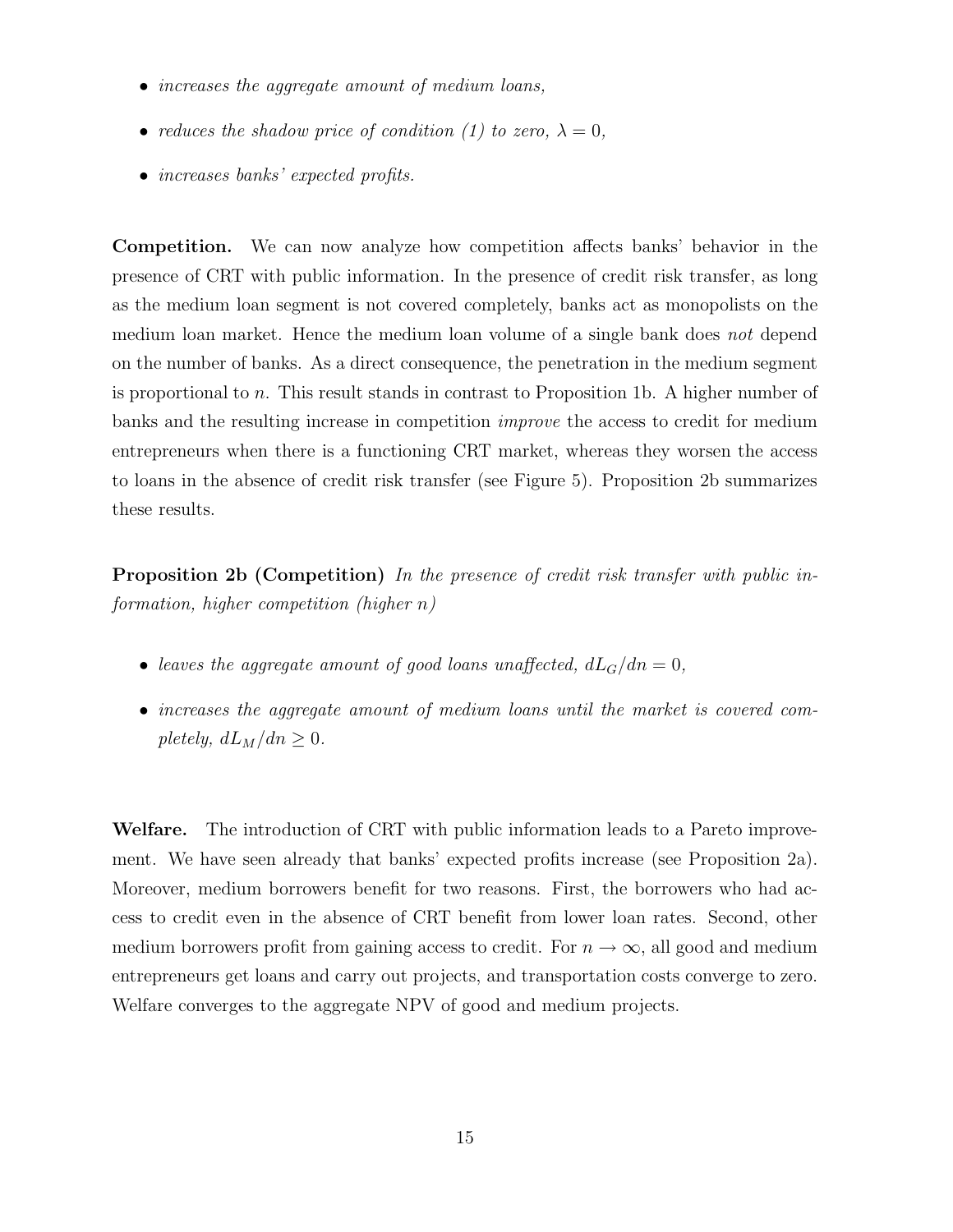Figure 5: Credit Risk Transfer with Public Information



Colors are the same as in Figure 1: Light gray stands for bad borrowers, medium gray for medium borrowers, and dark gray for good borrowers. The solid lines refer to a situation with public-information CRT. In the left picture, the dashed line shows the loan volume in the medium loan segment in the absence of CRT (for good and bad loans the volumes are unchanged by the introduction of CRT). We see that CRT leads to a higher market penetration in the medium loan segment. Moreover, the market penetration for medium loans now weakly increases in  $n$ ; for large enough  $n$ , the market is covered completely. In the right picture, the solid line refers to aggregate welfare in the presence of CRT, the dashed line to aggregate welfare in the absence of CRT (as in Figure 4). The welfare function has a kink at the point where the medium loan market is saturated.

Proposition 2c (Welfare) The introduction of credit risk transfer with public information increases aggregate welfare. The welfare function is strictly increasing in the number of banks n and converges to  $q_G(Y - r) + q_M(p_M Y - r)$ , the aggregate NPV of good and medium projects.

Note that this welfare result hinges on the fact that the credit risk transfer leads to an efficient transfer of (macroeconomic) risk to insurers who are better able to bear the risks than banks. However, it is not necessary to assume that insurers are strictly risk neutral. If they were risk averse, they would demand a risk premium for taking the (macroeconomic) risk. In equilibrium, this would result in higher loan rates for medium entrepreneurs and smaller loan volumes. Nevertheless, welfare would still increase due to the introduction of CRT markets. Insurers would earn a non-negative rent (otherwise, they would not participate), medium entrepreneurs would benefit from increased access to loans and from reduced interest rates, and banks would benefit from increased profits. Welfare gains would, however, depend negatively on the degree of insurers' risk aversion. If the insurers' risk aversion is too large, there will be no CRT. The maximum premium that banks are willing to pay will depend on the shadow price  $\lambda$ .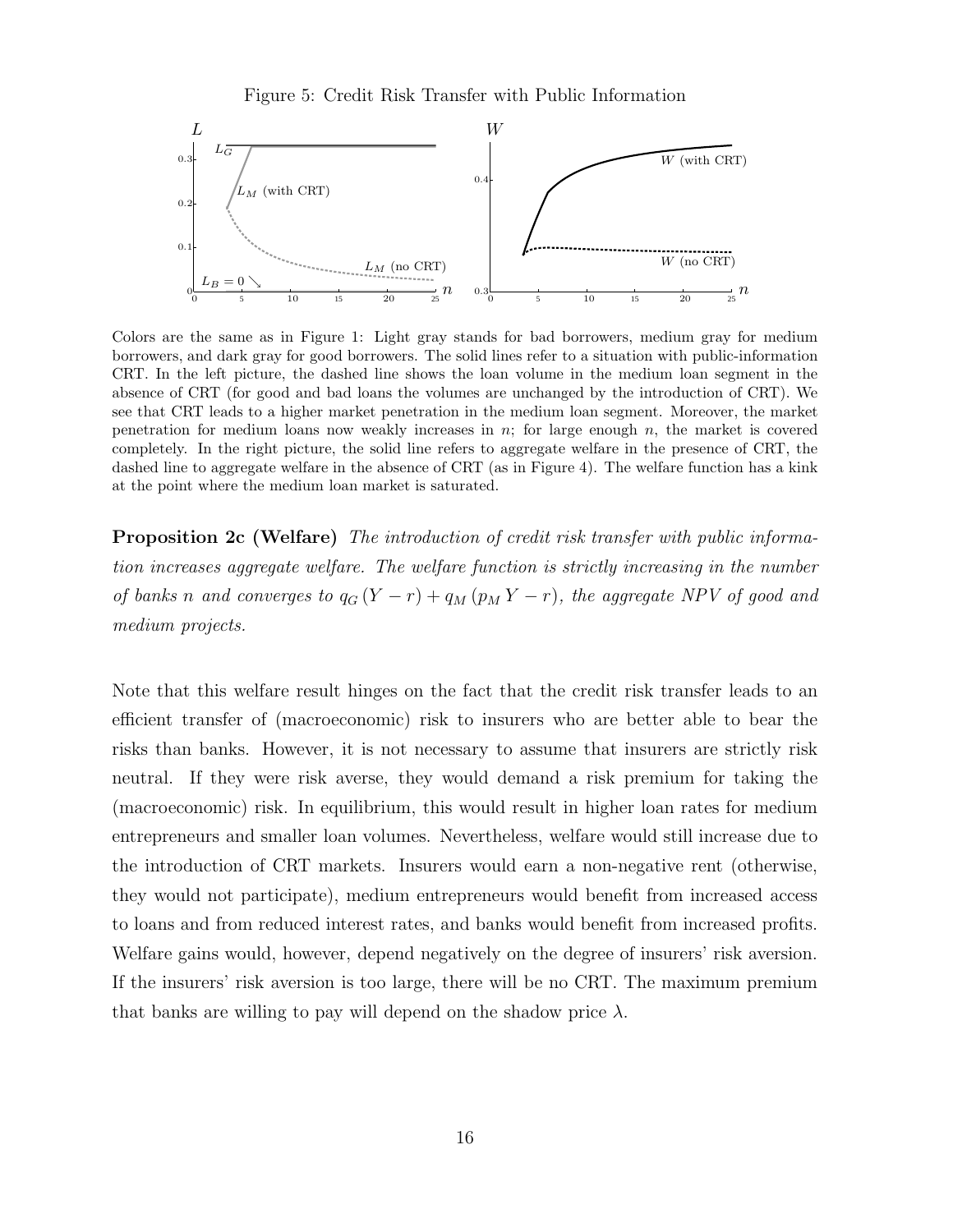Market Entry. Consider again a situation in which, in the long run, banks enter until their expected profits  $\Pi$  equal some fixed entry costs f. On the basis of Propositions 2a and 2b, we can derive the long-run effects of the introduction of a CRT market with public information, allowing for market entry. The number of banks in equilibrium is

$$
n = t \sqrt{\frac{q_G}{f t - q_M (p_M Y - r)^2 / 2}}.
$$
\n(10)

Since the introduction of CRT increases expected profits in the short run (cf. Proposition 2a), it attracts more banks in the long run. This implies that there is more competition for good loans. As a consequence, the loan rate  $R_G$  decreases. The aggregate volume of good loans cannot change because the market is already completely covered. For medium loans, banks have local monopolies. As argued above, the volume of medium loans  $l_M$  of a single bank does not depend on n. Hence, the market penetration for medium loan is proportional to  $n$ ; it increases as more banks enter the market. Hence, the effects of CRT on medium loans are reinforced in the long run through market entry.

### 4.3 Private Information

When loans are based on private information, banks cannot credibly communicate the quality of a loan underlying an insurance contract. Therefore, the transfer of credit risk becomes more difficult. The asymmetric information about loan qualities leads to a moral hazard problem. Banks knowingly grant bad loans only to resell them to the insurers.<sup>17</sup> This is anticipated by the insurers who demand a lemons premium. Under some circumstances, the market for credit risk transfer even breaks down completely.

In equilibrium, the insurers anticipate the underlying credit risk and set their insurance premia accordingly. When deciding whether to grant a loan and whether to insure the risk from that loan, banks take insurance premia, and hence the price of CRT, as given. Let  $\beta$ denote the insurers' anticipated probability that an underlying loan has medium quality. The loan is then expected to be *bad* with probability  $1 - \beta$ . Good loans are not risky, hence banks never insure such loans. Therefore, the insurer expects an underlying firm of an insurance contract to be successful with an average probability of  $\bar{p} \equiv \beta p_M + (1-\beta) p_B$ .

<sup>&</sup>lt;sup>17</sup>This is different from the incentive problem analyzed by Pennacchi (1988), Gorton and Pennacchi (1995), and Chiesa (2008), where banks have suboptimal incentives to monitor loans transferred to other parties. Here, banks know that a loan is of low quality, but they still decide to grant it.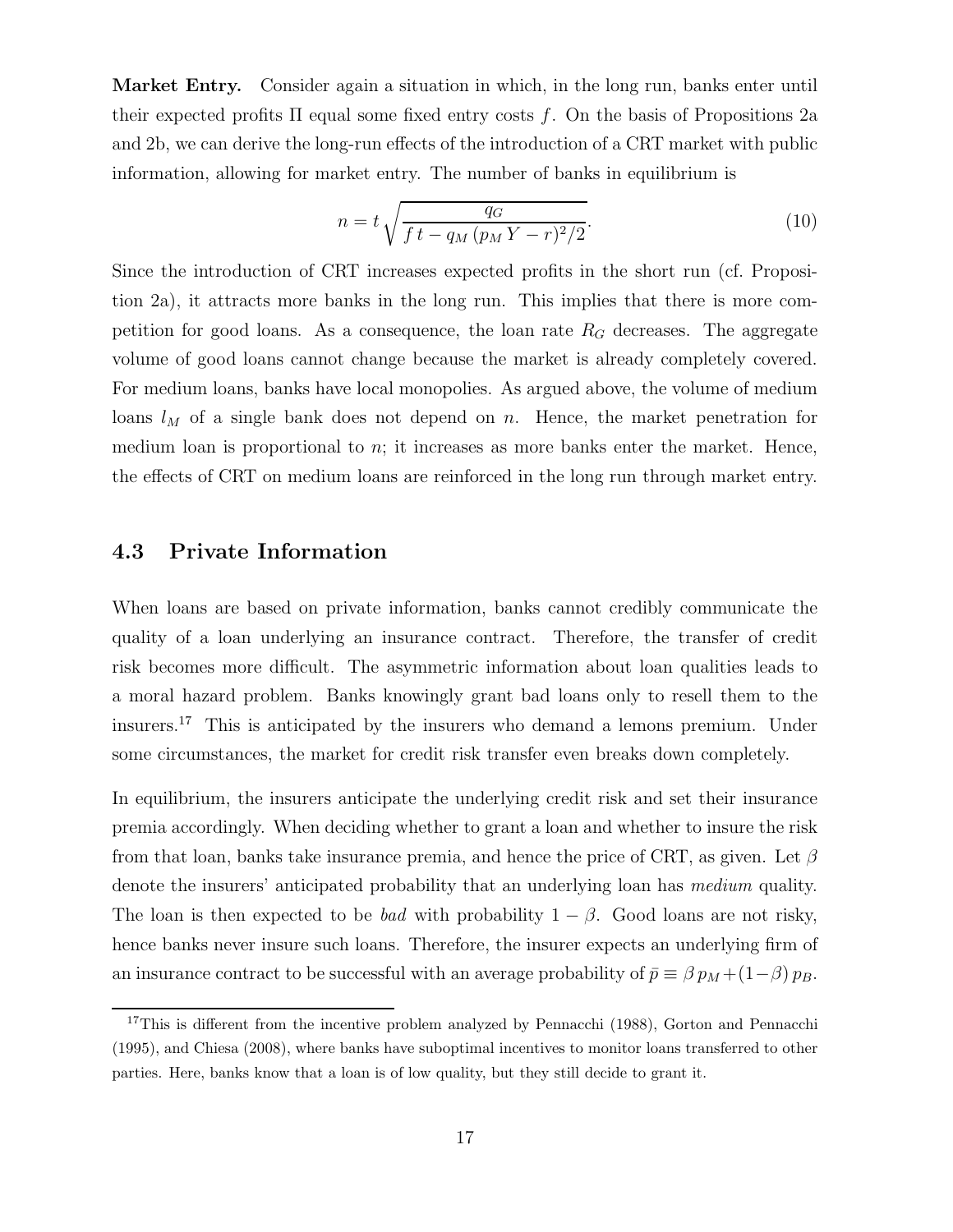The insurer anticipates a firm to default with probability  $1 - \bar{p}$ , entailing a payment to the bank.<sup>18</sup>

As above, with an insurance contract, a bank can turn a risky yield from a loan into a safe payment. Let us give an example. A medium loan allows the bank to claim  $R_M$  from the entrepreneur. In order to completely insure this loan, the bank must buy a volume  $R_M$  of credit protection. The premium will be  $R_M \pi = R_M (1-\bar{p})/r$ . Taking into account the loan, the insurance contract and the costs of refinancing the insurance premium, the bank will then receive a safe payment of  $\bar{p} R_M$  at date  $t = 1$ . Hence, a bank makes a negative expected profit from insuring a medium loan  $(\bar{p} R_M < p_M R_M)$ ; in contrast, the bank makes a positive expected profit from insuring a bad loan. In both cases, selling risk has the positive effect that condition (1) is relaxed. The bank can thus expand and grant more loans. As a consequence, the bank never resells the entire risk within its portfolio. Condition (1) must bind in equilibrium. If it did not bind, the bank could increase profits by insuring fewer medium risks. Also, a bank never grants a bad loan and keeps it in its balance sheet. All bad loans are resold in equilibrium.

As in (5), a single bank's volume of medium loans is  $l_M = 2 p_M q_M (Y - R_M)/t$ , and the volume of bad loans is  $l_B = 2 p_B q_B (Y - R_B)/t$ , accordingly. Let  $\kappa$  be the fraction of medium loans that a bank insures, and  $1 - \kappa$  the fraction of medium loans that remain in the bank's balance sheet. A bank's total loan volume (and hence the balance sheet total) is  $l_G + l_M + l_B$ , and refinancing costs are  $(l_G + l_M + l_B)r$ . In the best possible case (with probability  $p_M$ ), all loans are repaid; the bank gets  $R_G l_G$  from the good loans,  $\bar{p}(l_B R_B + \kappa l_M R_M)$  from the insured bad and medium loans (net of the payments to insurers), and  $(1 - \kappa) l_M R_M$  from uninsured medium loans. In the worst possible case (with probability  $1 - p_M$ ), medium entrepreneurs do not repay, all other payments are identical. Hence, condition (1) is modified to

$$
(R_G - r) l_G + \bar{p} (l_B R_B + \kappa l_M R_M) - (l_M + l_B) r \ge 0.
$$
 (11)

Obviously, an increase in the sale of credit risk (i.e. an increase in  $\kappa$ ) relaxes (11).

<sup>&</sup>lt;sup>18</sup>Note that, with private information, there can be multiple equilibria, depending on whether insurers expect a high or a low average success probability. Both types of beliefs can be justified in equilibrium. In the following, we will focus on the Pareto-efficient equilibrium with larger  $\bar{p}$  and lower interest rates. A discussion of the other equilibrium can be found in the proof of Proposition 3a in the Appendix.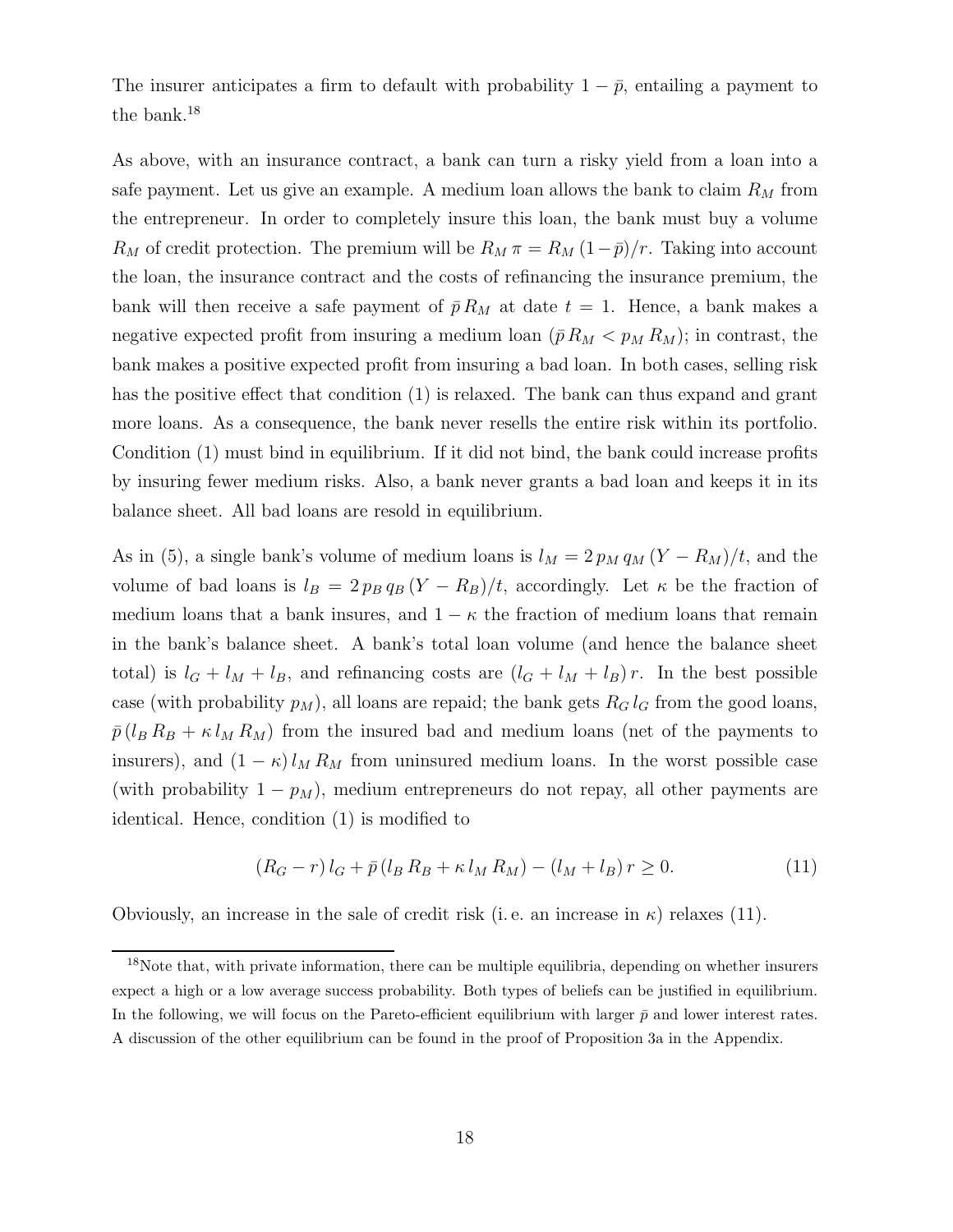Because this condition is binding, it implicitly defines  $\kappa$ . Banks choose loan rates in order to maximize their expected profits,

$$
\Pi = [R_G - r] l_G + [(\bar{p}\kappa + p_M(1 - \kappa)) R_M - r] l_M + [\bar{p} R_B - r] l_B,
$$
\n(12)

subject to condition (11) and taking  $\beta$  (and hence  $\bar{p}$ ) as given.  $\bar{p} = \beta p_M + (1 - \beta) p_B$  can be determined by using Bayes' law. The probability that an insured loan has medium quality is

$$
\beta = \frac{\kappa \, l_M}{\kappa \, l_M + l_B}.\tag{13}
$$

Substituting the binding constraint (11) in the bank's profit function (12) and considering the first-order conditions with respect to  $R_M$  and  $R_B$  yields the interesting result that

$$
R_M = R_B = \frac{\bar{p}Y + r}{2\bar{p}}.\tag{14}
$$

Although bad loans are riskier than medium ones, and hence have a lower NPV, the loan rate for both types of entrepreneurs is identical. The intuition goes as follows. In each market, the loan rate is determined by the expected payments that the last infinitesimal loan (the marginal loan) earns. However, given that the bank is constrained and inequality (11) binds, the bank must insure the marginal loan. Consequently, the probability of success becomes irrelevant. In equilibrium, the bank offers the same loan rates for medium and bad loans.

Proposition 3a summarizes the effects of the introduction of a CRT market with private information.

Proposition 3a (Credit Risk Transfer with Private Information) With private information, if the market for credit risk transfer does not break down, its introduction

- leaves the aggregate amount of good loans unaffected,
- increases the aggregate amount of medium loans, but less than with public information,
- increases the aggregate amount of bad loans,
- reduces the shadow price of condition (1), but not to zero,  $\lambda > 0$ ,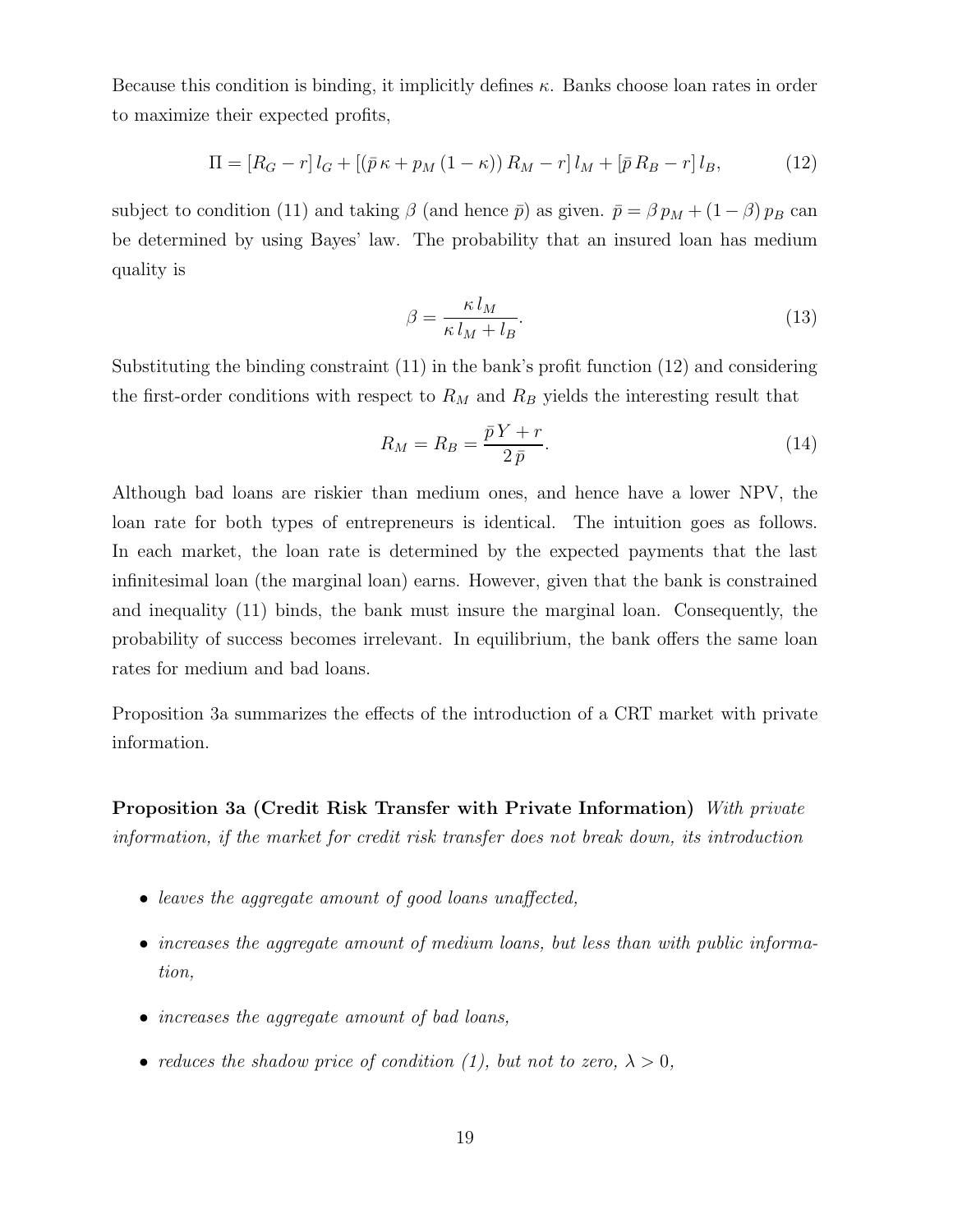• increases banks' expected profits, but less than with public information.

The directions of all effects are the same as for CRT with public information. However, because banks also insure bad loans, they have to pay a lemons premium. As a result, the loan rate for medium loans  $R_M$  is higher than under CRT with public information, and the volume  $L_M$  is lower. Because  $R_B = R_M$ , the volume of bad loans is positive. Hence, the introduction of CRT improves the access to credit for medium entrepreneurs less than with public information. In addition, CRT improves the access to credit for bad entrepreneurs with negative net present values. Given that the reason for CRT, and hence ultimately the reason for the existence of negative NPV loans, is condition (1), this result is in line with the findings of Keys, Mukherjee, Seru, and Vig (2009b). The quality of loans may be worse in a more regulated banking system.

Competition. Consider now an increase in the number of banks. Due to stronger competition for good loans,  $R_G$  decreases, but  $L_G$  remains constant. As a consequence, the profits from the good loan segment that banks can put at risk in the other loan segments decrease. We have argued above that banks keep only medium loans in their balance sheets; all bad loans are insured. When buffers decrease, banks can keep relatively fewer medium loans in their own balance sheets. The average quality of insured loans improves, and the lemons premium drops. Since the lemons premium is a component of the price of credit risk transfer, the price of CRT drops, and banks can grant more loans. The loan rates  $R_M$  and  $R_B$  drop.

The opposite happens when the number of banks goes down. Then, CRT becomes more expensive because the banks prefer to keep more medium loans on their own balance sheets. At some point, for small enough  $n$ , the market for CRT breaks down completely. Analogously, the market will break down for large enough transportation costs t. These results are summarized in the following proposition.

Proposition 3b (Competition) In the presence of credit risk transfer with private information, if the market does not break down, higher competition (higher  $n$ )

• leaves the aggregate amount of good loans unaffected,  $dL_G/dn = 0$ ,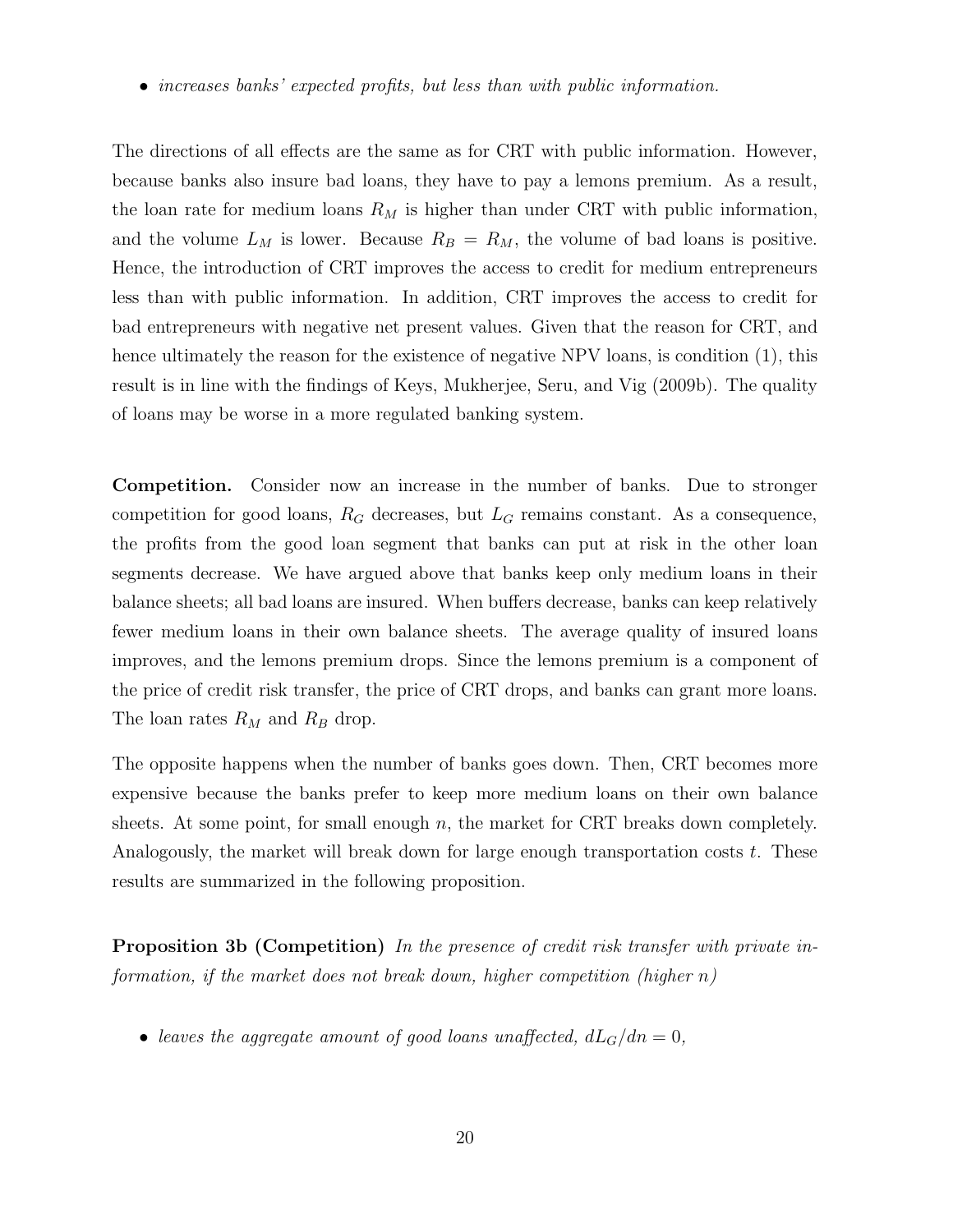- increases the aggregate amount of medium loans until the market is covered completely,  $dL_M/dn \geq 0$ ,
- increases the aggregate amount of bad loans,  $dL_B/dn > 0$ ,
- increases the fraction of medium loans that is insured,  $d\kappa/dn > 0$ .

For some  $\bar{n} > 0$ , the market for credit risk transfer breaks down for  $n \leq \bar{n}$ .

The last part of Proposition 3b offers a new explanation for the evolution of CRT markets before the crisis. In the interpretation of our model, the strong increase in the use of CRT instruments before the financial crisis may have been due to the intensification of competition in the banking sector. When competition in the banking sector was low, banks' balance sheets were healthy enough to absorb large amounts of risk. Consequently, CRT was not necessary, and banks granted loans with an efficient risk-return structure. When competition increased, e.g., due to financial deregulation such as the abolishment of the Glass-Steagall act in 1999, or the branching deregulation initiated in the Riegle-Neal act of 1994, capital buffers of banks shrank and banks needed to shed more risk. The market for CRT became active, and banks had an incentive to grant negative-NPV high-risk loans, just in order to resell them. Hence, financial deregulation may have been one reason for financial instability. The proposition is also in line with Vickery (2007) who shows that savings banks (operating in a less competitive environment) retain mortgages on their own balance sheet and originate loans with low levels of risk, whereas finance companies (operating in a more competitive environment) choose an originateand-distribute strategy and grant riskier loans. Note again that fiercer competition can also be caused by a reduction in "transportation costs." In fact, it seems that in the years before the current crises, "shopping around" for loans has become much easier in retail banking in the U. S., not least due to the advent of the internet and the resulting increase in price transparency.<sup>19</sup>

The results of Proposition 3b are illustrated in Figure 6. There is a critical  $n$  (in the numerical example  $n \approx 14$ ) below which the market for CRT breaks down. Only for higher n, a market for CRT with private information can be maintained. The reason is the following. For low levels of competition, banks earn high profits on good loans,

<sup>19</sup>We thank an anonymous referee for bringing this point to our attention.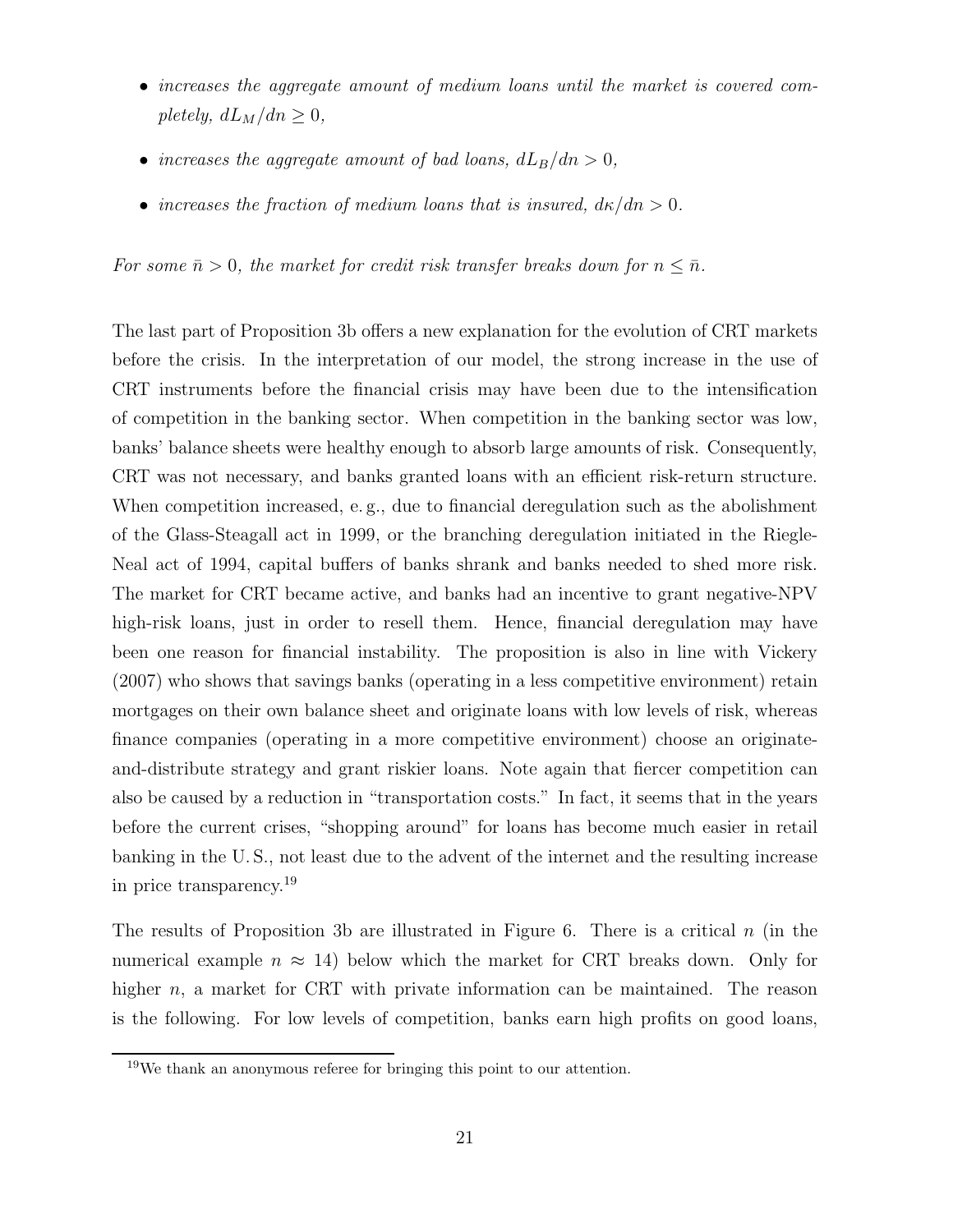

 $\eta$ 

Figure 6: Credit Risk Transfer with Private Information

Colors are the same as in Figure 1: Light gray stands for bad borrowers, medium gray for medium borrowers, and dark gray for good borrowers. The first chart of the figure shows aggregate loan volumes. The solid lines again refer to a situation with CRT. The dashed lines show the loan volumes in the medium and bad loan segments in the absence of CRT (for good loans the volume is unchanged by the introduction of CRT). If the market for CRT does not break down, there is an increase in both medium and bad loans due to CRT; the market penetration for medium and bad loans increases in  $n$ . The second chart shows the fraction of transferred medium loans  $\kappa$ , together with the fractions of transferred good loans (which is always zero) and bad loans (which is equal to 1 as long as the market for CRT is active). The higher n, the fewer medium loans can banks keep in their books. Notice the discontinuity of most curves at  $n \approx 14$ , which is where the CRT market starts to exist. Most curves also exhibit a kink at  $n \approx 19$ , at which point the market for mediums loans is saturated. The third chart shows welfare. Welfare without CRT is dashed black, welfare with public-information CRT is solid black, and welfare with private-information CRT is gray. The gray welfare function increases as long as the medium loan market expands. Above the kink, only the bad loan market expands, and welfare decreases.

0 5 10 15 20 25

Market breakdown

 $\frac{1}{25}n$ 

W (no CRT)

W (priv. info CRT)

 $0.36$ 

hence they need to insure fewer medium loans; as a consequence, the price for CRT is high, leading to a complete market breakdown because the lemons problem becomes too severe. All variables are then equal to those in the absence of CRT (cf. Figure 4). For higher n, the CRT market is active. As n becomes larger, the penetration of the medium loan segment increases, until at some point ( $n \approx 19$  in the figure) the medium market is covered completely. The bad loan segment keeps growing. As a consequence, the lemons premium for CRT increases, and the growth of bad loans is (slightly) smaller. Consequently, competition has the beneficial effect of increasing the market penetration for medium loans, but it inflates the volume of bad loans at the same time.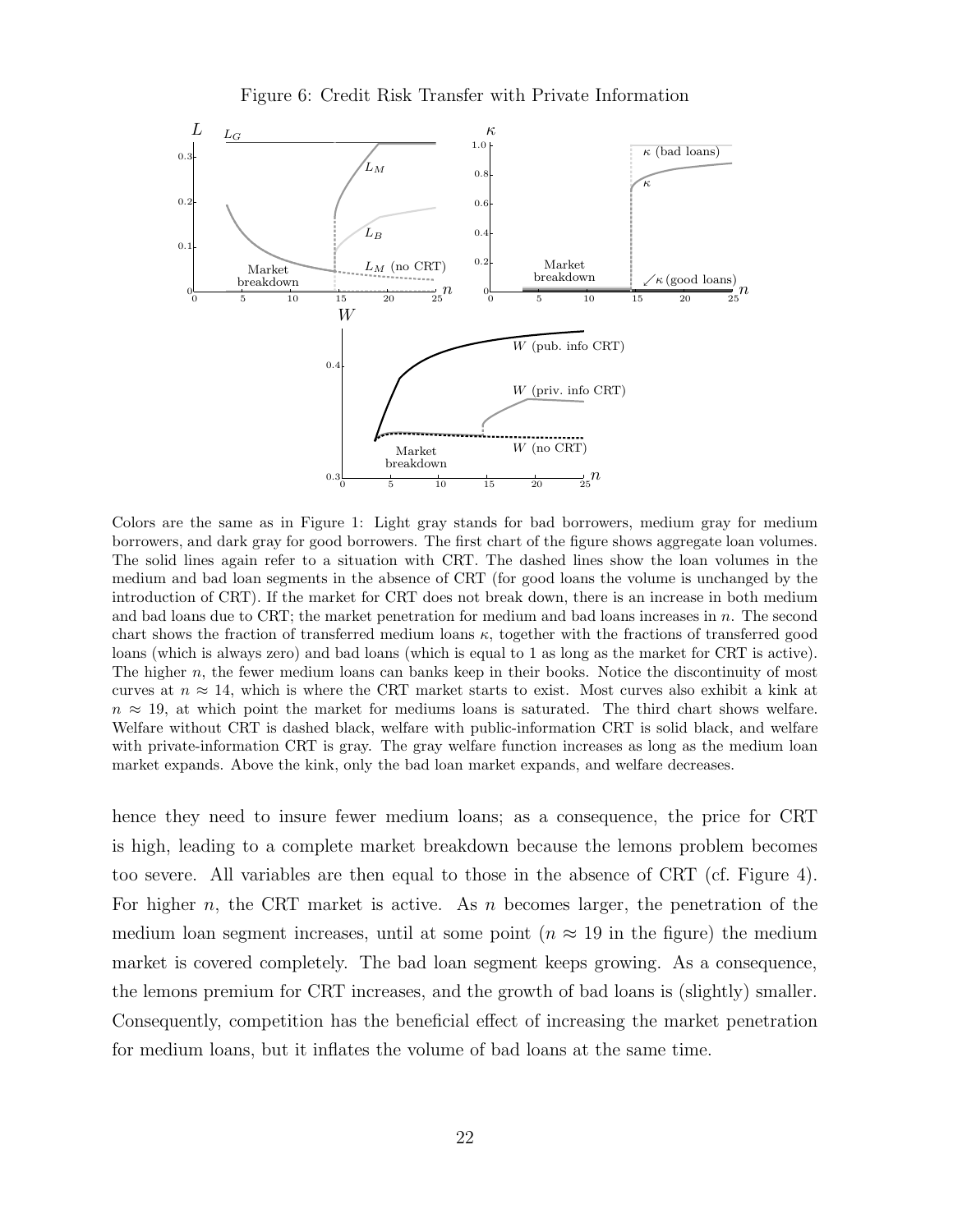When the medium market is covered completely, a further increase in competition improves only the access to credit for negative NPV firms. Given that  $l_M = 2 q_M p_M (Y R_M/t$ , the medium market is saturated when  $R_M = Y - t/(2 n p_M)$ . Since  $R_B = R_M$ , the volume of bad loans will be  $L_B = q_B p_B/p_M < q_B$  at this point, hence the bad market is not saturated. The reason is the following. For a given loan rate and a given distance to the closest bank, expected profits of medium entrepreneurs are higher than those of bad entrepreneurs, due to the higher success probability of medium projects. Consequently, the medium loan market is always penetrated more than the bad market. When the medium market is saturated, fiercer competition cannot lead to a further increase in  $L_M$ . Consequently, the price of credit insurance increases, which makes bad loans  $L_B$  grow more slowly. This is also visible in Figure 6.

The maximum volume of bad loans is bounded not only by the size of the bad loan segment, but also by the banks' capacity to grant bad loans. This capacity depends on the price of credit insurance, which in turn depends on the relative number of medium and bad entrepreneurs,  $q_M$  and  $q_B$ , and the NPV of loans. Of course, if the NPV of bad loans is only slightly negative, then banks' capacity to grant bad loans will be large. For  $n \to \infty$ , the volume of bad loans converges towards

$$
\lim_{n \to \infty} L_B = \min\{q_B; \bar{L}_B\}, \quad \text{where} \quad \bar{L}_B = q_M \frac{p_M Y - r}{r - p_B Y} \tag{15}
$$

is the banks' lending capacity to bad entrepreneurs.<sup>20</sup> Hence, the market for bad loans will never be saturated if the banks' lending capacity for bad loans is smaller than  $q_B$ , which happens if and only if

$$
q_M(p_M Y - r) + q_B(p_B Y - r) < 0. \tag{16}
$$

This condition implies that the aggregate NPV of all available medium and bad projects is negative; the (negative) NPV of all bad projects exceeds the (positive) NPV of all medium projects in absolute value. In reality, (16) is likely to hold. For a potential entrepreneur, it is relatively simple to come up with a negative-NPV investment, whereas it is much more difficult to find a positive-NPV project. Consequently, the potential amount of bad projects  $q_B$  will be large relative to  $q_M$ . Because the NPV of bad projects,  $p_B Y - r$ , is negative, (16) will hold. The bad market will never be saturated. This result will be important for the welfare assessment of credit risk transfer under private information.

<sup>&</sup>lt;sup>20</sup>See the Appendix for a proof of equation  $(15)$ .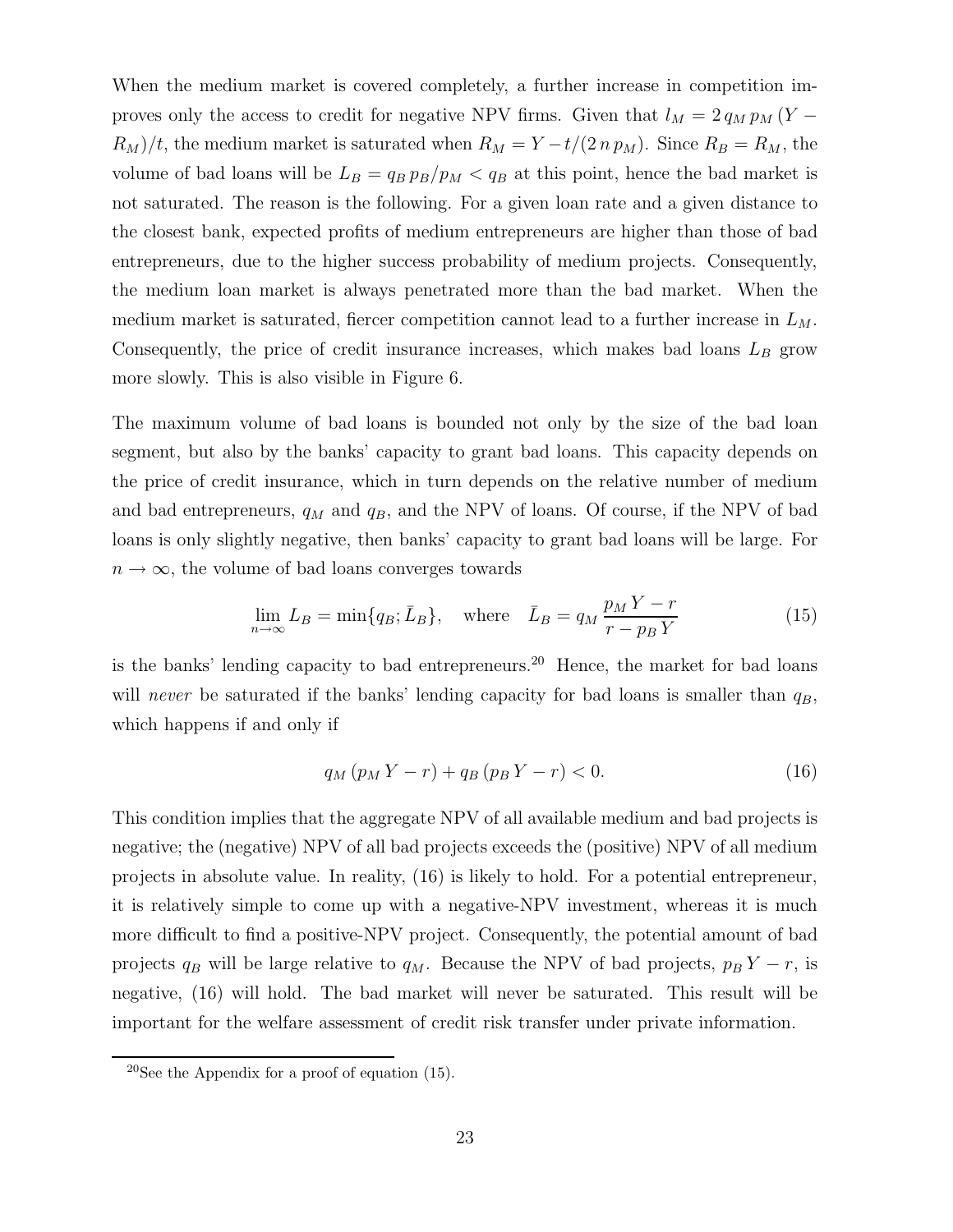Welfare. When CRT is based on private information, the effects of an introduction of CRT on welfare are less clear-cut than before. The improved access to credit for medium borrowers raises welfare, but the extension of loans to negative NPV borrowers decreases welfare. Still, the overall effect on welfare is positive. Bad borrowers benefit from gaining access to credit. Medium borrowers benefit due to lower loan rates and to an improved access to loans. The banks ultimately bear the costs of the negative NPV projects of bad borrowers, but they still benefit from CRT due to the possibility of expanding in the medium market. Summing up, we have the following result.<sup>21</sup>

**Proposition 3c (Welfare)** If the CRT market does not break down, the introduction of credit risk transfer with private information strictly increases aggregate welfare. For large n, welfare converges to

$$
\lim_{n \to \infty} W = q_G (Y - r) + \max\{0; q_M (p_M Y - r) + q_B (p_B Y - r)\}.
$$
 (17)

Remember that, in the absence of CRT, welfare converges to  $q_G(Y - r)$  for large n. The same is true here if condition (16) holds. Hence, this proposition implies that the potential welfare gains from the introduction of CRT are completely offset at high levels of competition.

The proposition is illustrated by the third panel of Figure 6. As long as the CRT market breaks down, it does not affect welfare. The gray and the dashed welfare curves are identical for  $n < 14$ . At  $n \approx 14$ , the CRT market becomes active. Welfare jumps up, and further competition raises welfare even more. At  $n \approx 19$ , the medium market is saturated, and further competition only increases the volume of bad loans. From this point onwards, welfare decreases in competition. In the limit, the two curves (welfare without CRT and welfare with private-information CRT) converge. Again, the same results hold true also for decreasing t.

These welfare effects are interesting because they differ from the results found in the literature. In the paper by Parlour and Plantin (2008) (PP), the introduction of CRT may decrease welfare. The diverging results stem from differences in model structures. In PP, CRT affects banks in two ways. First, banks face unknown future investment opportunities (modelled through a stochastic discount factor). CRT allows banks to

<sup>21</sup>As in Proposition 2c, the fact that welfare increases does not hinge upon the risk neutrality of insurers.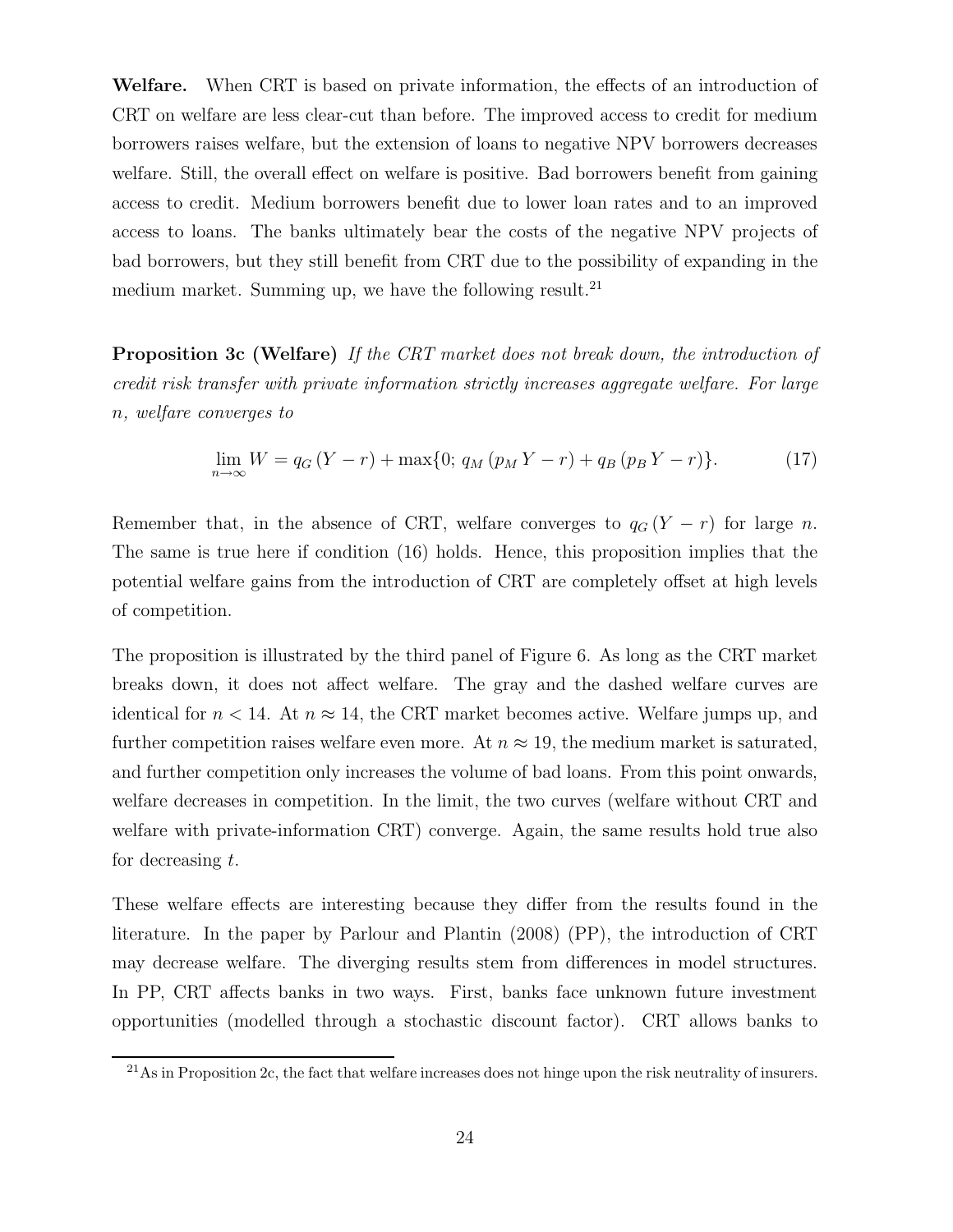exploit profitable investment opportunities, which may lead to a positive welfare effect. This is comparable to the positive welfare effect of our static model, where CRT helps banks to grant additional loans that could not be financed otherwise. Second, banks have to monitor loans because firms face a moral hazard problem. If banks do not monitor, firms shirk and their projects' NPV decreases. If a bank's stakes in a firm's returns are too small (for example because the bank makes use of CRT to insure part of a loan), monitoring incentives of the bank are reduced. In order to preserve monitoring incentives, the bank must increase its relative stake in the firm. The borrowing capacity and size of the firm decline, which leads to a negative welfare effect. Hence, banks exert a negative externality on firms. Either of these two channels can dominate, which explains the ambiguous welfare result in PP. In their paper, if the welfare effect of CRT is negative, banks would like to commit to not using CRT instruments.

Instead of monitoring, banks screen firms in our paper before granting loans. After screening, they hold information on the firms' types that insurers do not have. As in PP, CRT distorts incentives because it induces banks to originate bad loans. However, in PP, banks harm firms by not monitoring (if this is anticipated by other investors). In our paper, the origination of bad loans is beneficial for firms (who obtain better access to loans and lower loan rates), irrelevant for insurers (who are always at their participation constraint), and beneficial for banks (who otherwise would not use CRT). Consequently, although monitoring and screening are comparable activities, the welfare effects of CRT can be quite different.

Market Entry. Let us now discuss the long-run effects of CRT with private information. Since the introduction of CRT increases expected profits in the short run (see Proposition 3a), it attracts more banks in the long run. Because CRT with private information increases expected profits less then CRT with public information, fewer additional banks will enter the market.

If competition is not too fierce, long-run effects of CRT reinforce short-run effects, as was the case with public information. Increasing competition through market entry further improves the access to credit for both medium and bad borrowers. However, if competition is so strong that the medium market is covered completely, market entry improves the access to credit only for bad borrowers. In this case, only the detrimental effects of CRT are reinforced.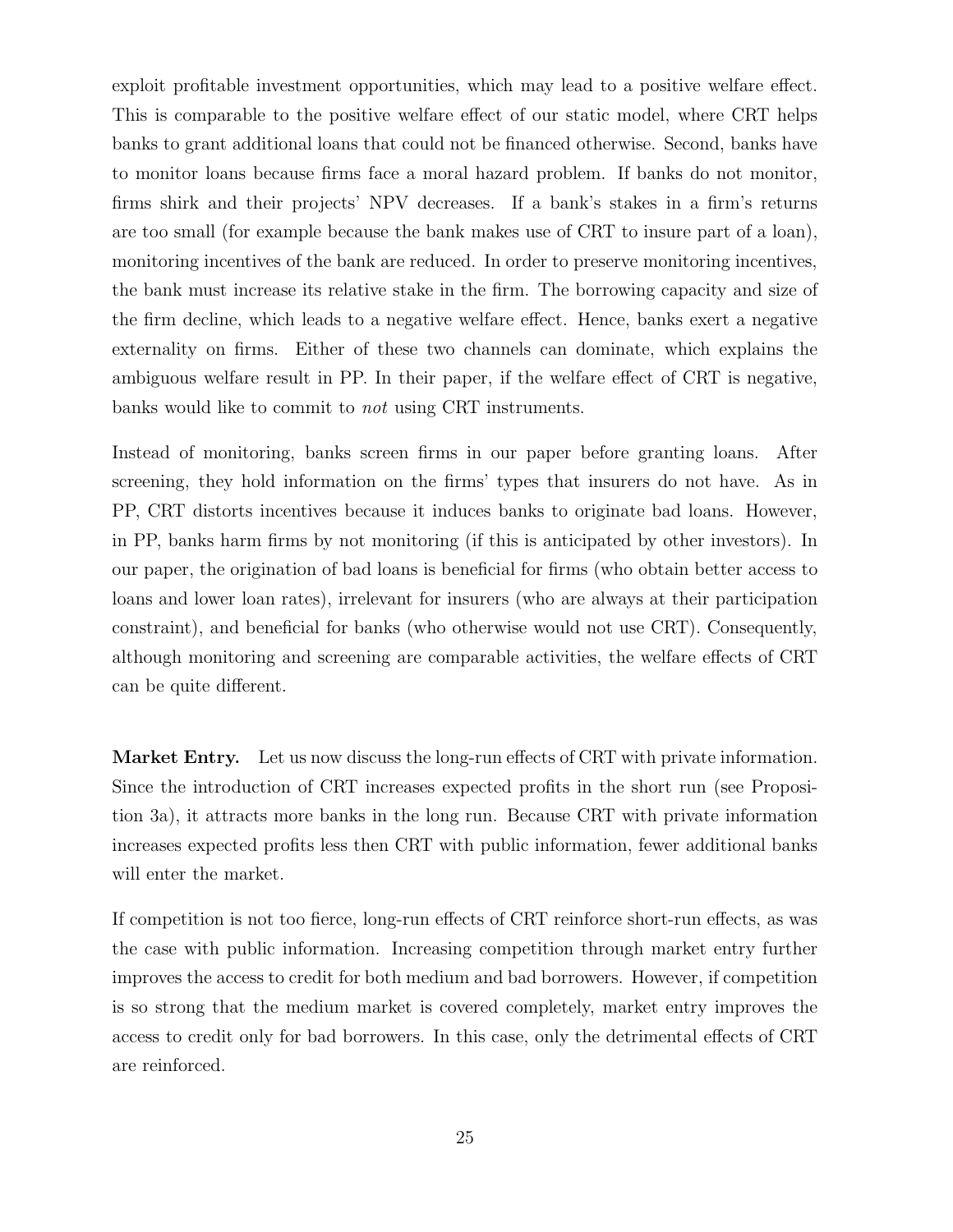Under CRT with private information, entry is again excessive. First, as in any Salop model, firms do not take into account the negative externality that their entry has on the other firms' profits. Second, bank entry exacerbates the problem that banks lend to bad entrepreneurs to finance negative NPV projects.

### 5 Extensions

We will now briefly consider two extensions of our model. First, we analyze a modification of the Salop model where the entrepreneurs' locations can be observed by banks. Second, we will discuss what happens when insurers can observe a bank's retention of credit risk.

Observable Locations The Salop model assumes that banks cannot observe the entrepreneurs' locations. We will now show that this assumption is not crucial for our results. Consider the setup of Section 2, the only difference being that banks can observe the entrepreneurs' locations  $x$ . Consequently, they can (and will) price discriminate among entrepreneurs. We first examine the market for good entrepreneurs. Assume that the number of banks is so large that at least two banks compete for each entrepreneur. There is Bertrand competition for each entrepreneur. Consequently, an entrepreneur always takes the loan from the closest bank, at a loan rate that cannot be matched by the second closest bank. Take an entrepreneur at position  $x < \frac{1}{2n}$ , with the closest bank at position 0. The second closest bank is at position  $\frac{1}{n}$ , with a break-even loan rate of  $R_G = r$ . With this loan rate, the expected profit of the entrepreneur would be  $(Y - r) - t\left(\frac{1}{2n} - x\right)$ . Hence, the closest bank must offer a rate such that

$$
(Y - R_G) - tx = (Y - r) - t\left(\frac{1}{2n} - x\right),
$$
  

$$
R_G = r + t\left(\frac{1}{n} - 2x\right).
$$
 (18)

Each bank can extract exactly the difference in transportation costs from an entrepreneur. The bank's clientele reaches from  $-\frac{1}{2i}$  $\frac{1}{2n}$  to  $\frac{1}{2n}$ , hence aggregate profits from G-type entrepreneurs are

$$
\Pi_G = 2 \int_0^{\frac{1}{2n}} \left[ r + t \left( \frac{1}{n} - 2 x \right) \right] dx = \frac{t}{2 n^2}.
$$
\n(19)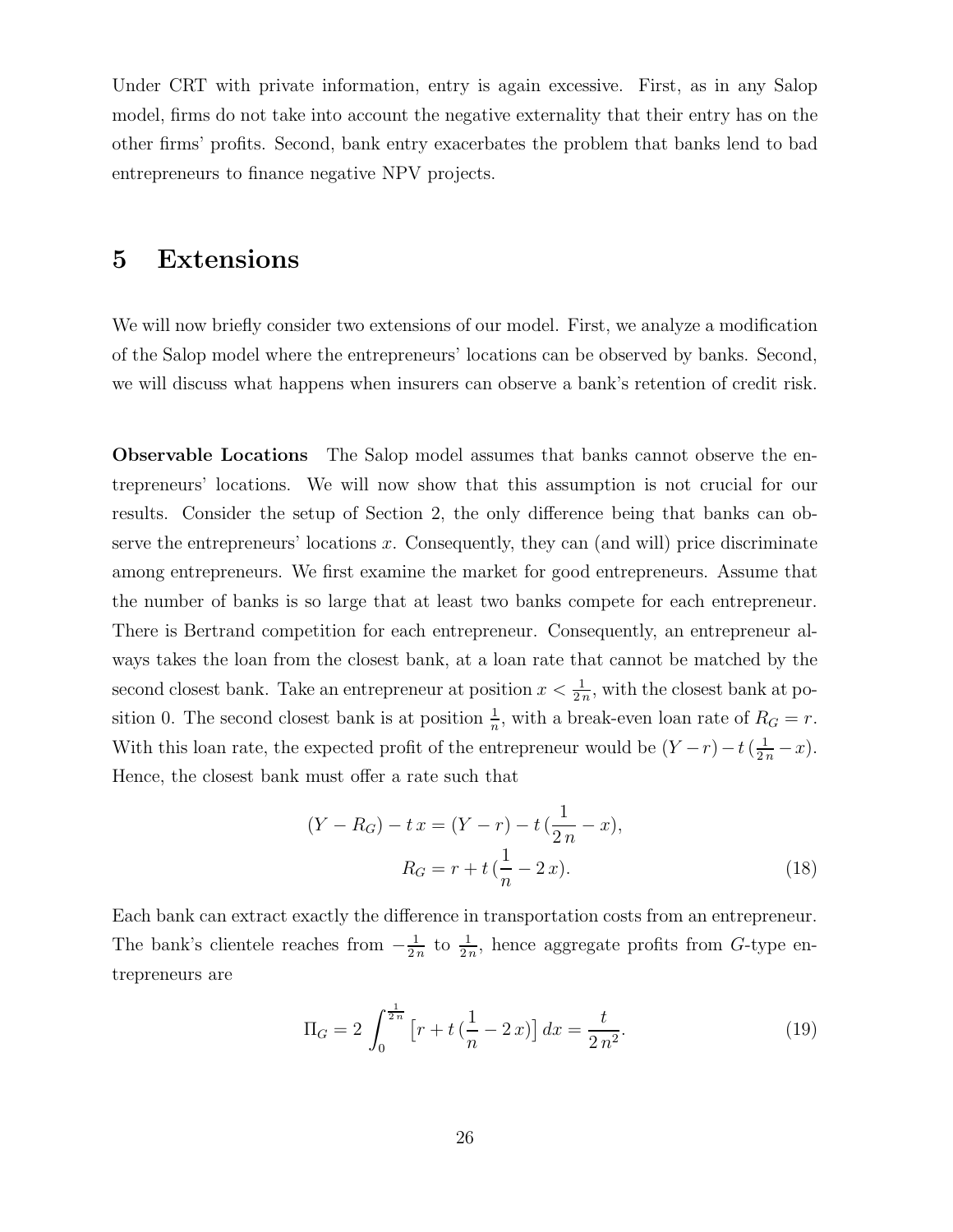In analogy to (1),  $\Pi_G - r l_M \geq 0$  must hold. In equilibrium,  $l_M = \Pi_G/r$ . Consequently, we immediately get an analogy to Proposition 1b: As the number of banks  $n$  increases, profits in the good loan segment decrease; hence banks have less money to put at risk in the medium loan segment, hence the market penetration in the medium segment decreases. This mechanism is the driving force of the main results of this paper. Therefore, the results of the paper will also go through with observable locations. The comparative statics with respect to the degree of competition are identical to those with unobservable locations of entrepreneurs. Especially welfare can again be non-monotonic in the case of private-information CRT.

Observable Retention Rates In the private information case, we have based our calculations on the assumption that insurers can observe neither the type of an entrepreneur, nor the fraction of a loan's risk that is retained in a bank's portfolio. As a consequence, the retention rate was zero for bad loans, and  $1 - \kappa$  for medium loans (and 1 for good loans). With an observable retention rate, banks can commit to granting and insuring only medium loans. In equilibrium, the retention rate has to be high enough to destroy a bank's incentives to grant bad loans and then insure them.

The expected profit from a bad loan, insured at the premium of a medium loan, is  $\kappa p_M R_M + (1 - \kappa) p_B R_M - r$ . The profit from granting and insuring bad loans has to be negative,

$$
\kappa p_M R_M + (1 - \kappa) p_B R_M - r < 0,
$$

defining a minimum retention rate  $1 - \kappa$ , where

$$
\kappa = \frac{r/R_M - p_B}{p_M - p_B}.
$$

Furthermore, a modified version of (1) holds. A bank's profits from good loans are unaffected and are equal to  $\Pi_G = q_G t/n^2$ . Now there is a multiplier effect. Banks can use the profits from good loans to grant medium loans, of which they insure a fraction  $\kappa$ . The insured fraction leads to new safe cash streams, which again can be used to grant medium loans. Since the multiplier is smaller than one, the equilibrium volume of medium loans can fall short of a bank's desired volume. The shadow price  $\lambda$  will then still be positive.

Note that observable retention rates can prevent the granting of bad loans and will therefore increase welfare relative to the situation considered before. However, rising competition will still be welfare-decreasing for large  $n$  because fiercer competition reduces banks'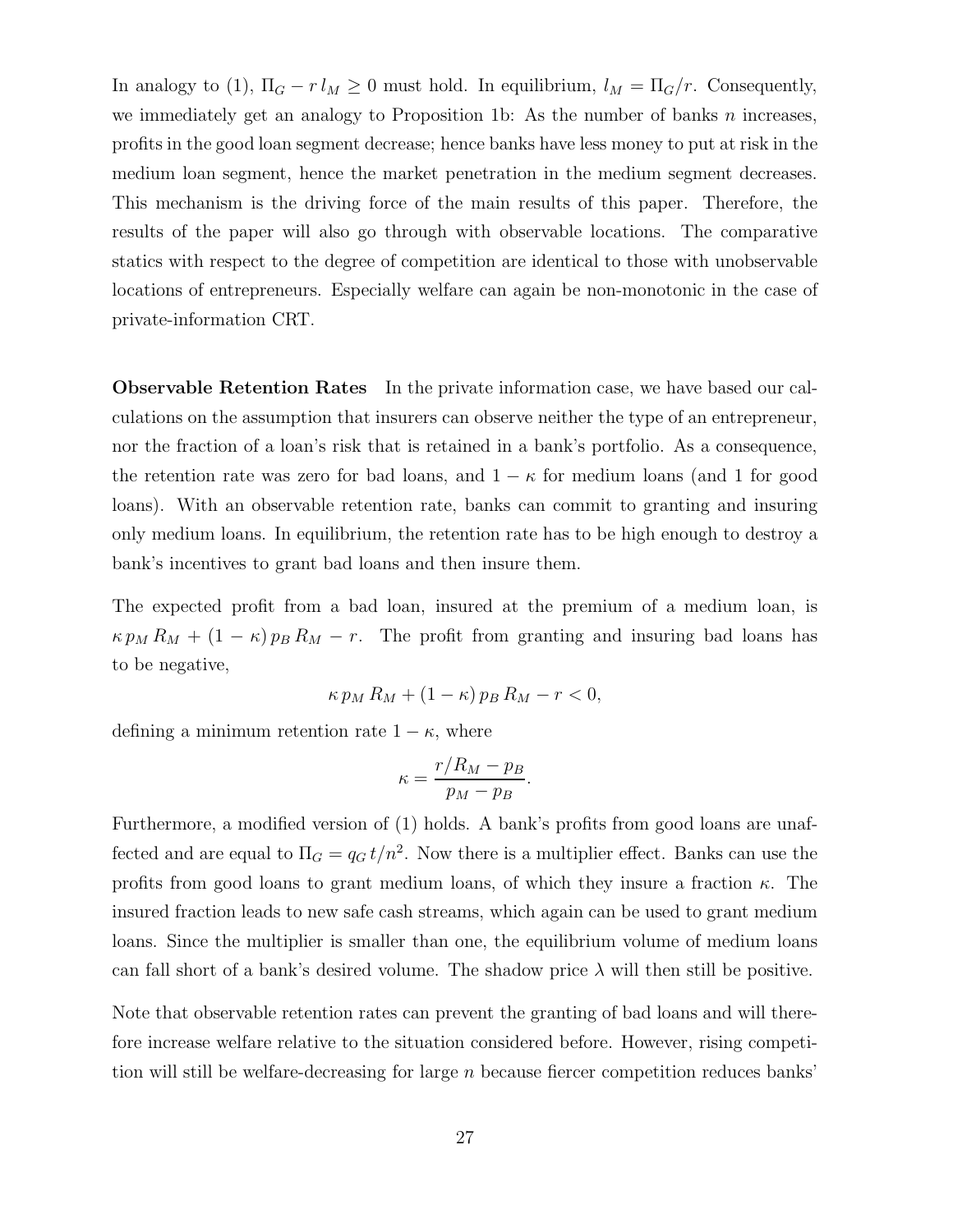risk-bearing capacities (but less than without CRT). Therefore, welfare will be lower than under public information, especially for high levels of competition. In the limiting case of extreme competition  $(n \to \infty)$ , banks' profits in the good loan segment vanish. The volume of medium loans converges to zero, and welfare drops to  $W = q_G(Y - r)$ , as in Proposition 3c.

# 6 Conclusion

This paper has shown how credit risk transfer can improve the access to finance for risky borrowers by increasing banks' risk-bearing capacities and thereby relaxing lending constraints. Without CRT, a bank may be reluctant to grant loans to risky borrowers because such loans threaten its solvency. An introduction of markets for CRT generally leads to a loan expansion and thereby to an increase in welfare because it enables borrowers to finance profitable projects that would otherwise not have been carried out.

However, a bank's ability to transfer risks depends on whether the bank grants loans on the basis of public or private information. If loans are granted on the basis of public information, credit risk transfer works smoothly because banks can easily convey the quality of their borrowers to insurers and will not have an incentive to grant (and transfer) unprofitable loans. If loans are granted on the basis of private information, the transfer of credit risk is more difficult because the insurers cannot observe the quality of a bank's borrowers. This leads to a moral hazard problem at the originating bank. It can exploit the informational asymmetry by granting unprofitable loans and transferring the risk to the insurers. The insurers anticipate this and demand a lemons premium. As a consequence, banks do not insure their loan portfolio to the same degree as with public information. Here the possibility of transferring risks improves the access to finance not only for medium (i. e. risky, but profitable) borrowers, but also for bad (i. e. unprofitable) borrowers, which leads to an increase in aggregate risk in the economy.

Nevertheless, the overall welfare effect of an introduction of CRT markets is always positive in our setup. Even with private information, CRT is beneficial because the welfare gains from the improved access to credit for medium borrowers overcompensate the welfare losses from the improved access to credit for bad borrowers.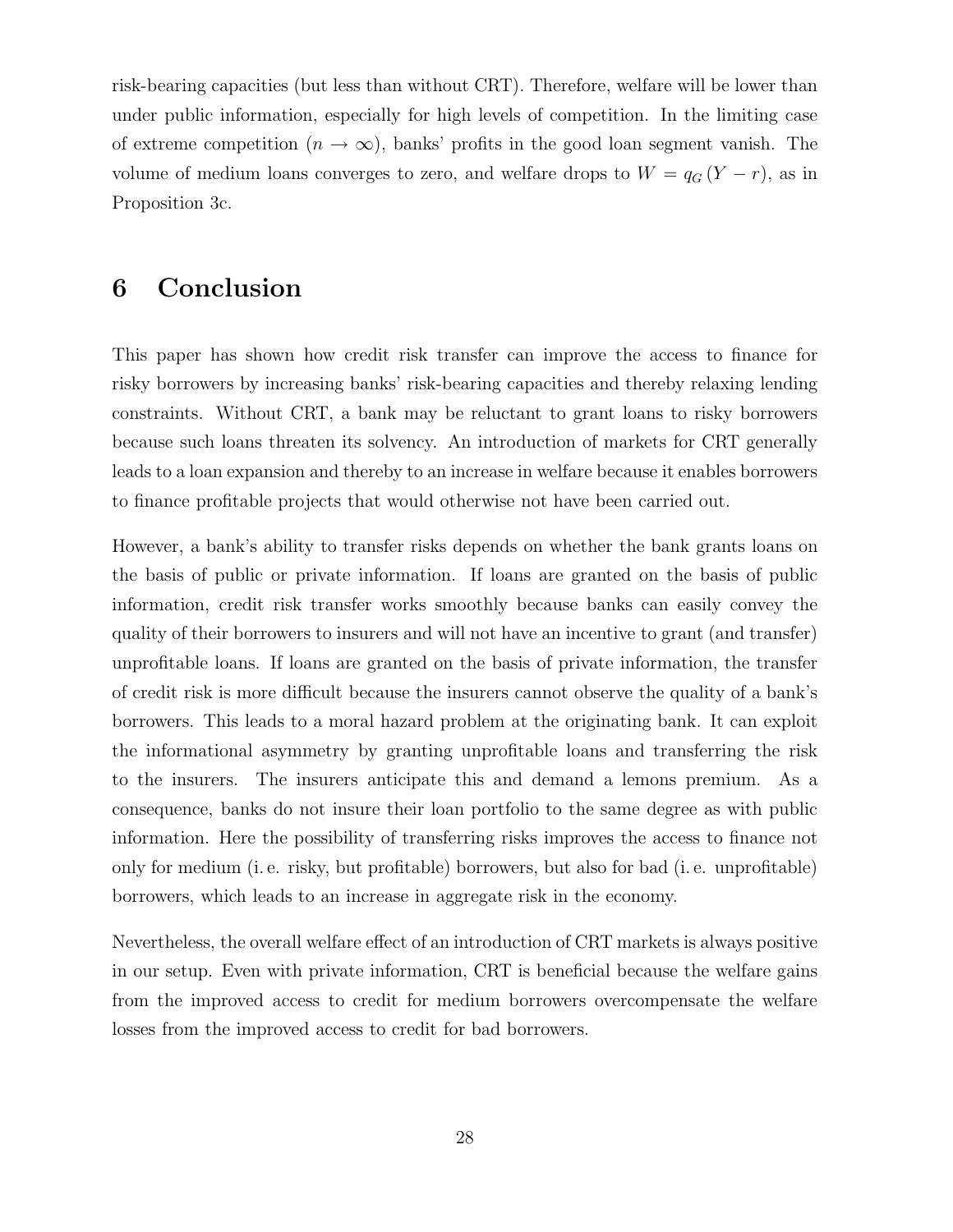Furthermore, we have emphasized the role of banking competition. In our basic setup, we find that the undersupply of risky loans is most severe in a highly competitive environment. The reason is that the banks' margins in other types of business (the good loan segment) and hence the potential to absorb losses from risky loans are small under such circumstances. With CRT, increasing competition no longer leads to a deterioration in borrowers' access to finance; in fact, the borrowers' access to finance improves both with public and private information. However, increasing competition may be harmful in the presence of CRT with private information. When the medium loan market is saturated, a further increase in competition improves the access to finance only for bad borrowers, and welfare decreases. In the limit, this completely offsets the welfare gains from credit risk transfer.

CRT markets break down when banking competition is very low. Low competition implies that banks have large risk-bearing capacities and can keep most of their medium loans in their own balance sheets. This reduces the average quality of loans to be insured, such that insurers are no longer willing to participate. This may explain why CRT markets appeared in an environment of intensifying banking competition, after banking markets had been deregulated in the 1980s and 1990s and banks' margins had been reduced by competition from non-bank intermediaries.

The sharp distinction between banking markets with public and private information should not be taken too literally. The pure public information case can hardly be found in the real world and should rather be seen as a benchmark case in which CRT markets work perfectly. In reality, loan markets are always characterized by some degree of asymmetric information; hence, CRT markets will never work perfectly and will always involve some moral hazard in the origination of loans. Moreover, the welfare analysis presented in this paper abstracts from the costs arising from financial instability. Such costs would have to be balanced against the benefits from CRT, such as the improved access to finance for profitable borrowers.

Our results on the destabilizing role of highly competitive banking markets in the presence of credit risk transfer are well in line with the traditional literature on the harmful effects of banking competition on financial stability. Our paper yields a number of interesting testable implications regarding the effect of competition on banking markets. First, CRT markets are most likely to develop in an environment of intensive banking competition. Second, in the presence of CRT with private information, a rise in competition tends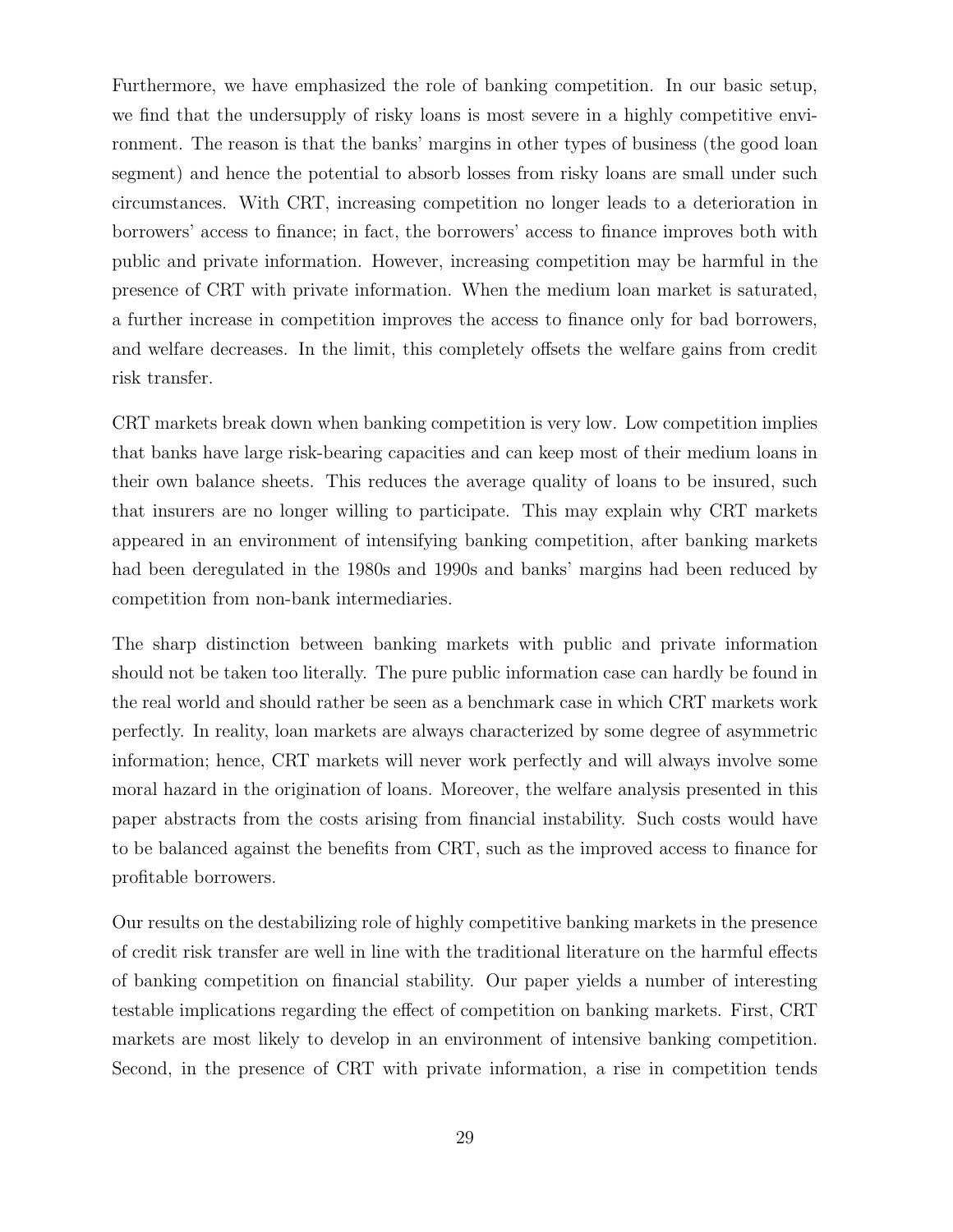to lower average loan quality when most profitable lending opportunities have already been exploited; then new loans tend to be low quality loans. Both predictions are in line with the observations from the current subprime crisis. The development of CRT markets coincided with intensifying competition in the banking market due to deregulation and the entry of non-bank competitors. Moreover, the late years of the credit boom preceding the crisis were characterized by both increasing competition in the banking sector and decreasing loan quality. Further research is needed to explore in more detail the relationship between banking competition and financial stability in the presence of CRT markets.

# A Appendix

### A.1 Proofs

**Proof of Proposition 1a.** We will first solve for the endogenous variables of our model in an equilibrium where the good market is covered, the medium market is not covered, and the shadow price  $\lambda$  is strictly positive. Then we will derive the conditions under which this equilibrium obtains.

Banks maximize their expected profits given by (6), subject to condition (1). We set up the Lagrangian  $\Lambda$  and plug in the loan demand functions  $l_G$  and  $l_M$  from (3) and (5),

$$
\Lambda = (R_G - r) l_G + (p_M R_M - r) l_M + \lambda \left[ (R_G - r) l_G - r l_M \right]
$$
  
=  $(R_G - r) q_G \left( \frac{1}{n} + \frac{R'_G - R_G}{t} \right) + (p_M R_M - r) 2 p_M q_M \frac{Y - R_M}{t}$   
+  $\lambda \left[ (R_G - r) q_G \left( \frac{1}{n} + \frac{R'_G - R_G}{t} \right) - r 2 p_M q_M \frac{Y - R_M}{t} \right].$  (20)

Taking the first-order conditions of the Lagrangian  $\Lambda$  with respect to  $R_G$ ,  $R_M$ , and  $\lambda$ , and setting  $R'_{G} = R_{G}$  in a symmetric equilibrium, we obtain

$$
R_G = r + \frac{t}{n},\tag{21}
$$

$$
R_M = Y - \frac{q_G t^2}{2 n^2 p_M q_M r}, \text{ and}
$$
 (22)

$$
\lambda = \frac{p_M Y}{r} - 1 - \frac{q_G t^2}{n^2 q_M r^2},\tag{23}
$$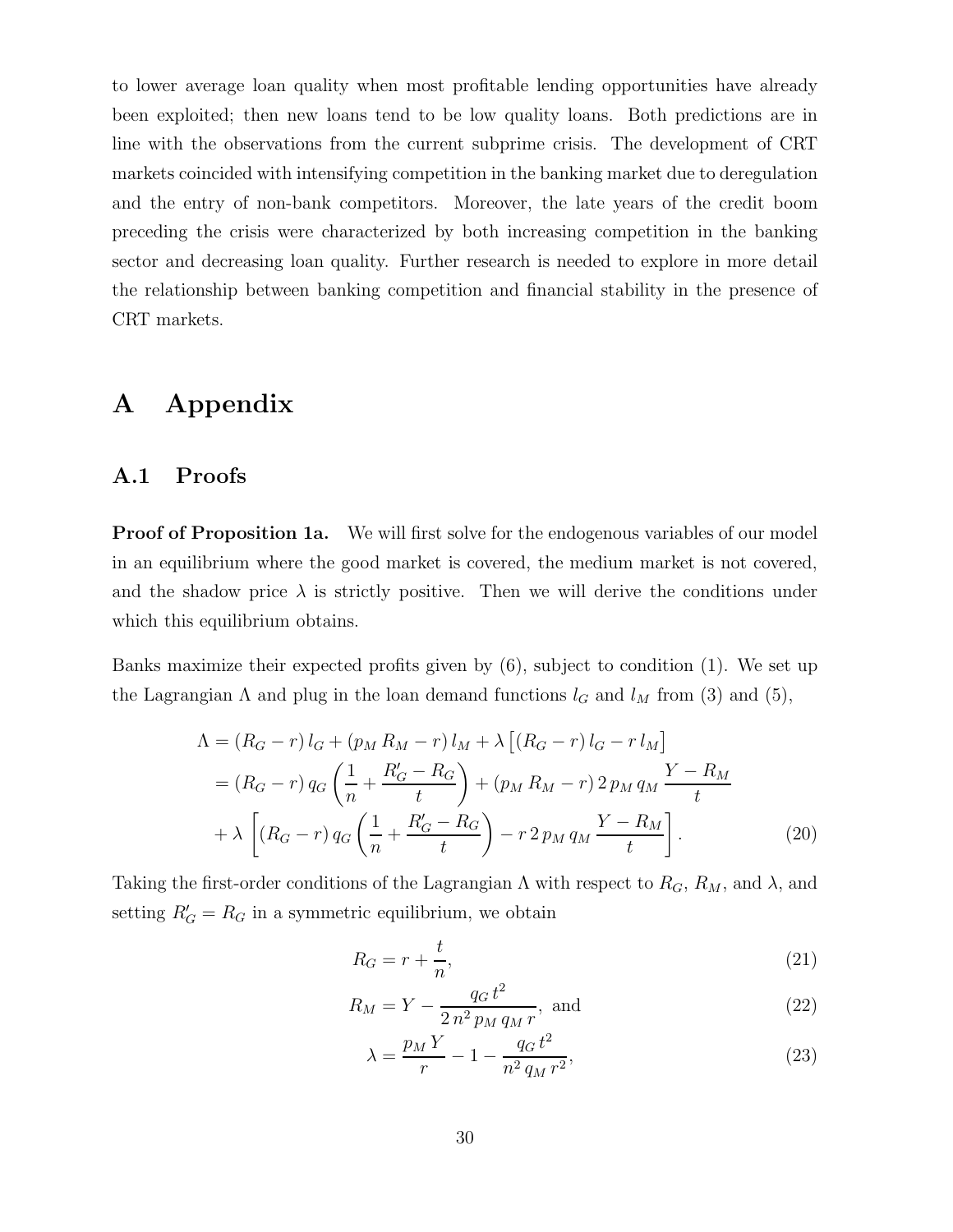where  $\lambda$  is the shadow price of constraint (1). Equilibrium loan volumes and profits are

$$
l_G = \frac{q_G}{n}, \quad L_G = n l_G = q_G,\tag{24}
$$

$$
l_M = \frac{q_G t}{n^2 r}
$$
,  $L_M = n l_M = \frac{q_G t}{n r}$ , and (25)

$$
\Pi = \frac{q_G t}{2 n^4 q_M r^2} \left( 2 n^2 p_M q_M r Y - q_G t^2 \right).
$$
 (26)

We now show under which conditions this equilibrium obtains. We first derive the condition under which the good market is covered for lower  $n$  than the medium market. Consider a situation in which the market for good loans is not covered. Then banks enjoy local monopolies in this loan segment. The critical, indifferent entrepreneur at position  $x_G$  would have  $(Y - R_G) - tx_G = 0$ , hence  $x_G = (Y - R_G)/t$  and  $l_G =$  $2 q_G (Y - R_G)/t$ . Denote by  $\Pi_G$  a bank's profits in the good loan segment. Then  $\Pi_G = (R_G - r)l_G = (R_G - r)(Y - R_G) 2 q_G/t$ . The first-order condition  $\partial \Pi_G / \partial R_G = 0$ implies that  $R_G = (Y + r)/2$ ,  $l_G = q_G(Y - r)/t$ , and  $\Pi_G = q_G(Y - r)^2/(2t)$ . Since there is no competition among banks, these values do not depend on  $n$ . Equation (1) is equivalent to  $\Pi_G = r l_M$ , which implies that  $l_M = \Pi_G/r$  if (1) binds. Hence, as long as banks do not interact at all,  $L_G = n l_G$  and  $L_M = n l_M$  are proportional to n.

The question is now under which condition the good market is covered  $(L_G = q_G)$  for lower  $n$  than the medium market. Clearly, the answer must depend on the ratio between  $q_G$  and  $q_M$ . If the good market is relatively small, the banks' risk-bearing capacity will be small and banks can cover only part of the medium market. Then the good market will be saturated first. The good sector is saturated if  $L_G = n q_G (Y - r)/t = q_G$ , hence if  $n = t/(Y - r)$ . The medium sector is saturated if  $L_M = n q_G (Y - r)^2/(2 t r) = q_M$ , hence if  $n = 2 q_M r t / [q_G (Y - r)^2]$ . Comparing these two critical values for n, one finds that the good segment is saturated for a lower  $n$  than the medium segment if

$$
\frac{q_M}{q_G} > \frac{Y - r}{2r}.\tag{27}
$$

This yields the first condition of Proposition 1a. Note that this condition is very likely to be satisfied in reality. The fraction  $(Y - r)/r$  gives the return of a project in the good segment. This number will not exceed a few percentage points; the right hand side of (27) will thus typically be well below 1. Hence,  $q_M$  could even be well below  $q_G$  under this condition.

For  $n \ge t/(Y - r)$ , the good market is covered. This is the second condition in the proposition. If this condition were violated, banks would not compete at all. All interest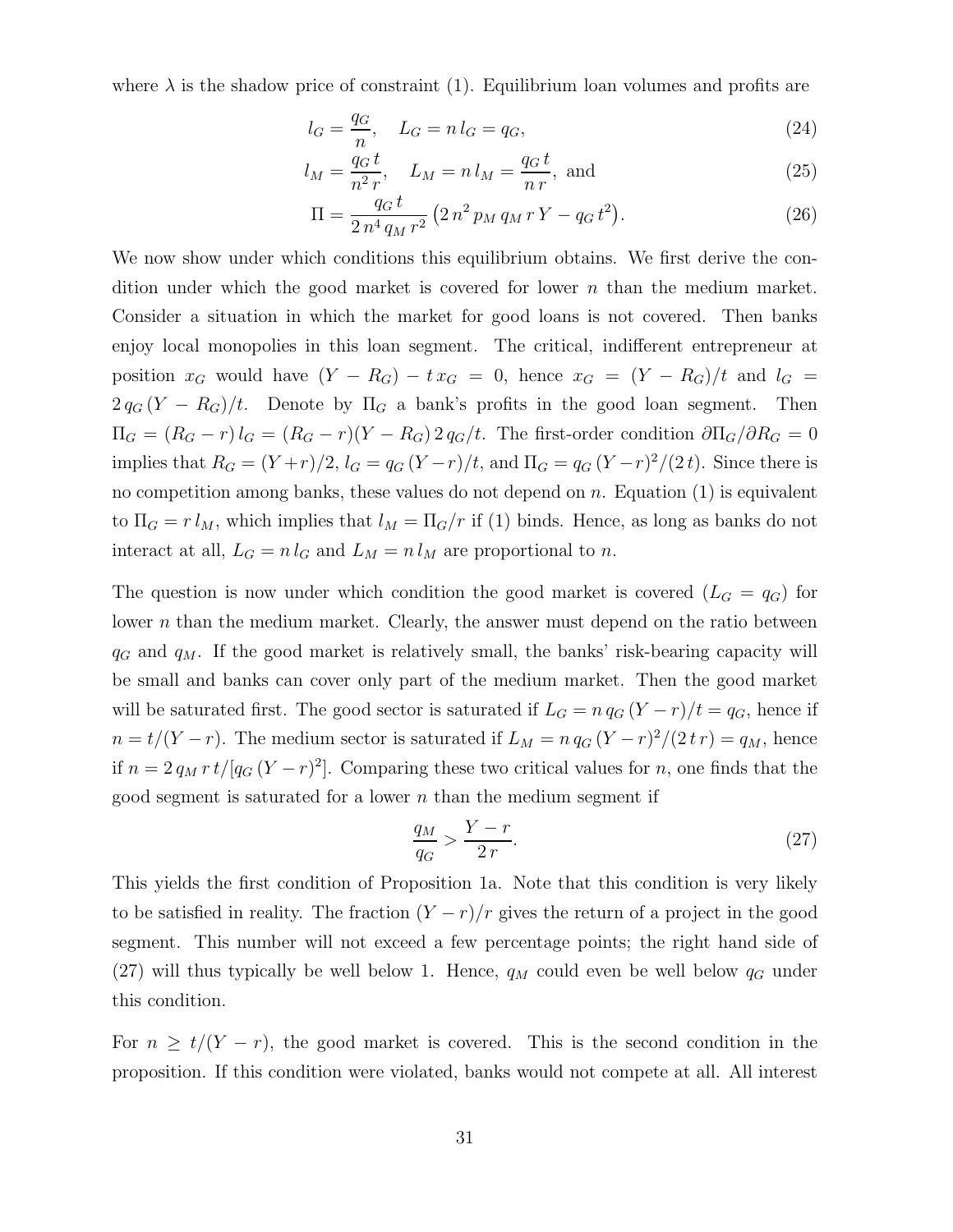rates would be independent of  $n$ , and aggregate loan volumes (and welfare) would be proportional to n. At the critical  $n = t/(Y - r)$ , the medium market is not covered due to condition (27). For larger n,  $L_M$  decreases (see (25)). Hence, the medium market is not covered.

Finally, condition (1) binds in equilibrium if  $\lambda > 0$ , hence if  $n > t \sqrt{q_G}/\sqrt{q_M r (p_M Y - r)}$ . This is the third condition in the proposition.

**Proof of Proposition 1b.** We see that, for an individual bank,  $dl_G/dn < 0$  and  $dl_M/dn < 0$ , see (24) and (25). In the aggregate,  $L_G = q_G$ . The market is still covered completely, such that  $dL_G/dn = 0$ , which proves the first statement of the proposition. In the medium market,  $L_M = (q_G t)/(n r)$ , see (25), which depends negatively on n. This proves the second statement of the proposition. Finally, taking the derivative of (23) with respect to n, we find that  $d\lambda/dn > 0$ , proving the third statement of the proposition.  $\Box$ 

Proof of Proposition 1c. Welfare consists of the expected profits and rents of banks, depositors, and borrowers. Depositors' participation constraints are binding, their rents are equal to zero. Aggregate welfare for good and medium entrepreneurs is

$$
W_G = q_G 2 n \int_0^{\frac{1}{2n}} ((Y - R_G) - tx) dx = q_G \left( Y - r - \frac{5t}{4n} \right), \text{ and } (28)
$$

$$
W_M = q_M 2 n \int_0^{x_M} (p_M (Y - R_M) - t x) dx = \frac{q_G^2 t^3}{4 n^3 q_M r^2},
$$
\n(29)

where  $x_M$  is defined by (4). The banks' profits  $\Pi$  are given by (6). Aggregate welfare is then

$$
W = W_G + W_M + n \Pi = q_G \left( (Y - r) + t \frac{p_M Y - 5/4 r}{n r} - \frac{q_G t^3}{4 q_M n^3 r^2} \right). \tag{30}
$$

The first-order condition with respect to  $n$  yields

$$
\frac{\partial W}{\partial n} = q_G \left( -t \frac{p_M Y - 5/4 r}{n^2 r} + 3 \frac{q_G t^3}{4 q_M n^4 r^2} \right) = 0.
$$

Solving for *n* gives the optimal  $n^*$  as in (7). For  $n \to \infty$ , W converges to  $q_G(Y - r)$ .  $\Box$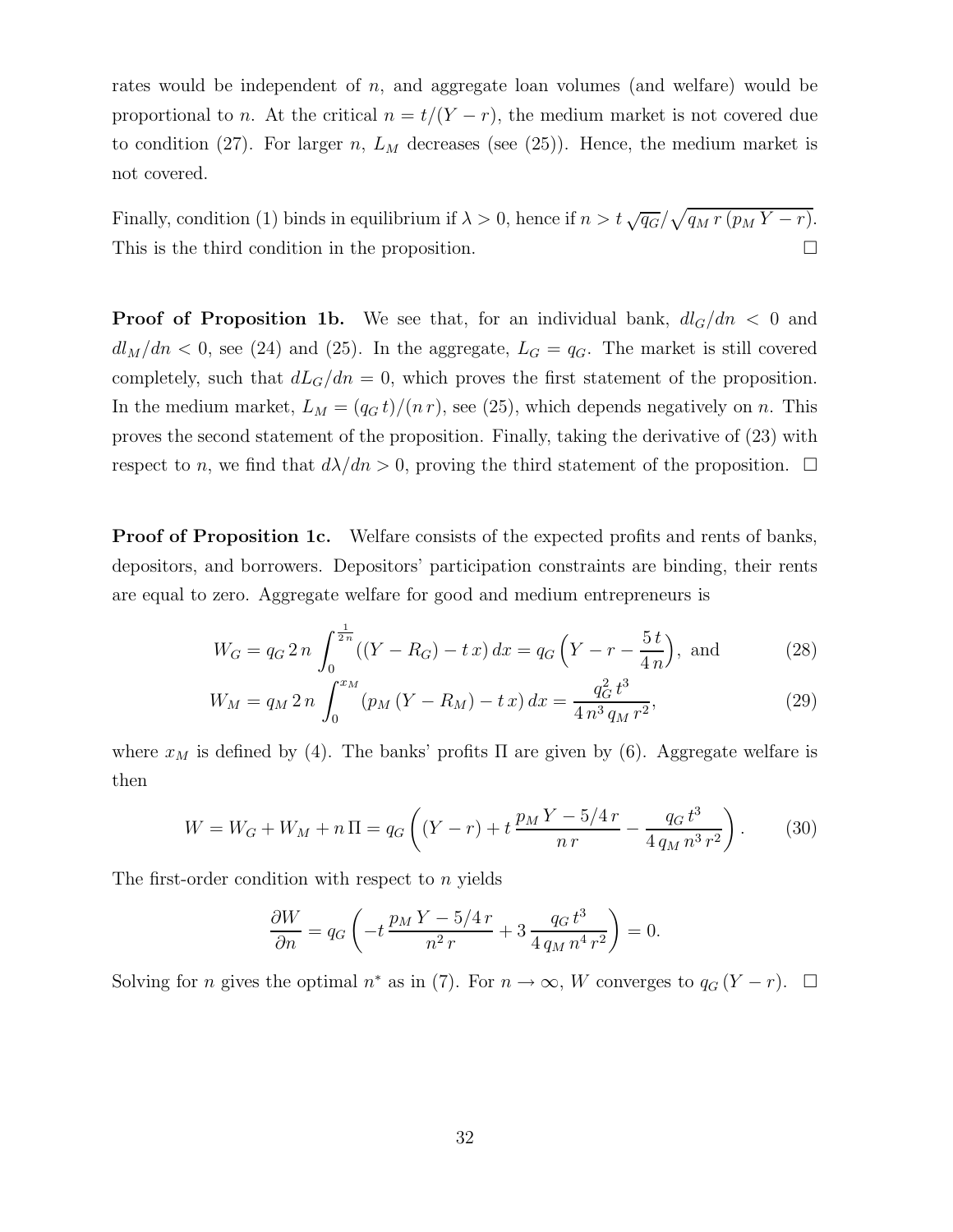**Proof of Proposition 2a.** The bank's profit function is given by (9). Banks can swap risky loans against safe payments with the same expected return by insuring a loan, hence condition (1) is no longer binding. This implies that  $\lambda$  is equal to 0, proving the third statement of the proposition.

Loan volumes are as in (3) and (5), given that the medium loan market is not covered completely. Plugging in loan volumes, taking the derivative of a bank's expected profits Π with respect to  $R_G$  and  $R_M$ , and taking into account the symmetry of banks  $(R'_G = R_G)$ , we obtain

$$
R_G = r + \frac{t}{n} \quad \text{and} \quad R_M = \frac{Y}{2} + \frac{r}{2p_M}.\tag{31}
$$

Hence,  $R_G$  is unchanged by the introduction of CRT, and the market is covered completely as before,  $L_G = q_G$ . Hence,  $dL_G/dn = 0$ , which proves the first statement of the proposition.

Comparing  $R_M$  before and after the introduction of CRT, we find that  $R_M$  decreases due to the introduction of CRT markets if and only

$$
\frac{Y}{2} + \frac{r}{2 p_M} < Y - \frac{q_G t^2}{2 n^2 p_M q_M r},
$$
\n
$$
\frac{r}{p_M} < Y - \frac{q_G t^2}{n^2 p_M q_M r},
$$
\n
$$
0 < \frac{p_M Y}{r} - 1 - \frac{q_G t^2}{n^2 q_M r^2},
$$

hence if  $\lambda$  is positive in the absence of CRT, see (23). Therefore, individual and aggregate loan volumes in the medium loan segment,  $l_M$  and  $L_M$  increase, see (5), which proves the second statement of the proposition.

Finally, expected profits are

$$
\Pi = q_G \frac{t}{n^2} + q_M \frac{(p_M Y - r)^2}{2t}.
$$
\n(32)

The condition  $\lambda > 0$  is sufficient for an increase in expected profits due to the introduction of CRT. This proves the final statement of the proposition.

The expansion of medium loans due to the introduction of CRT may lead to a complete coverage of the medium loan segment. As before, the market for good loans is not affected by CRT. Since the medium market is covered, banks no longer enjoy local monopolies,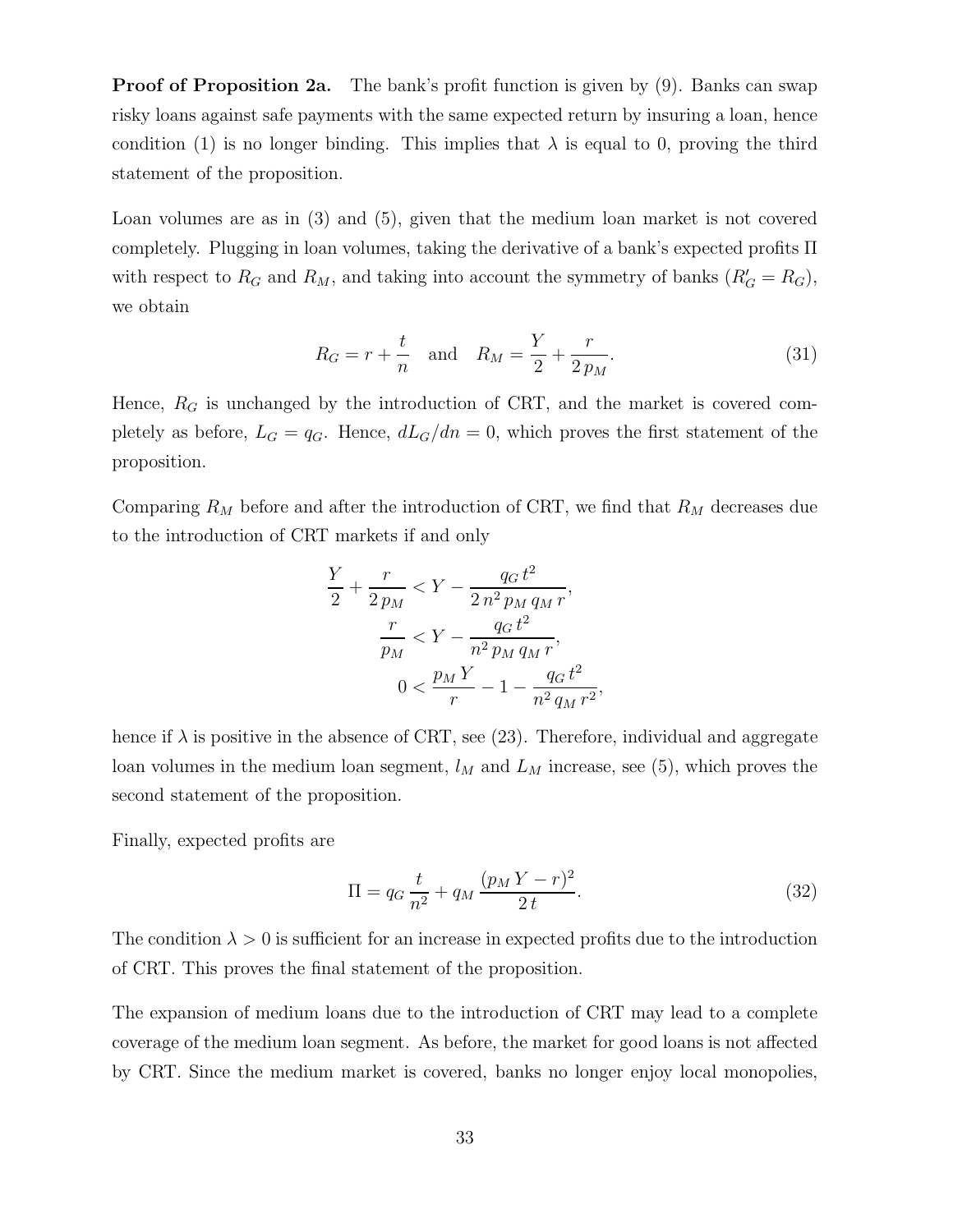but they compete à la Salop, as in the good loan segment. Banks maximize  $\Pi_M =$  $(p_M R_M - r) l_M$  subject to  $l_M = q_M (1/n + (R'_M - R_M)/t)$ , in analogy to (3). Taking the first-order condition, setting  $R'_M = R_M$  due to symmetry, and solving for  $R_M$ , we obtain

$$
R_M = \frac{r}{p_M} + \frac{t}{n}.
$$

Loan volumes are  $l_M = q_M/n$  due to symmetry, banks' profits are  $\Pi_M = p_M q_M t/n^2$ .

Let us again go through the statements of the proposition. First, the amount of good loans is unaffected. Second, the amount of medium loans has increased (the market was not covered before). Third, condition (1) is not binding, hence the shadow price  $\lambda$  is zero. Finally, profits increase if condition (1) was binding in the absence of CRT. Hence, all four statements of the proposition are also true when the medium market is covered after the introduction of CRT.

Proof of Proposition 2b. As argued above, the aggregate loan volume in the good loan segment,  $L_G = q_G$ , does not depend on n, as the market is already saturated. This gives us the first part of the proposition. Moreover, we can plug  $R_M$  from (31) in (5) to obtain  $l_M = q_M (p_M Y - r)/t$ . We see that the medium loan volume of a single bank does not depend on the number of banks. As a result,  $L_M = n l_M$  increases monotonically in n until the medium loan market is covered completely. This proves the second part of the proposition.  $\Box$ 

Proof of Proposition 2c. Welfare now consists of the expected profits and rents of banks, depositors, borrowers, and insurers. Risk insurance is fair, hence insurers' expected profits are zero. Depositors' rents are also zero. Consequently,  $W = W_G + W_M + n \Pi$ , as before. If the market for medium loans is not covered completely, we obtain the following results.  $W_G$  is as in (28),

$$
W_M = q_M 2 n \int_0^{x_M} (p_M (Y - R_M) - t x) dx = n q_M \frac{(p_M Y - r)^2}{4 t}, \text{ and}
$$
  
\n
$$
\Pi = q_G \frac{t}{n^2} + q_M \frac{(p_M Y - r)^2}{2 t}, \text{ hence}
$$
  
\n
$$
W = q_G \left( (Y - r) - \frac{t}{4 n} \right) + q_M \frac{3 n (p_M Y - r)^2}{4 t}.
$$
\n(33)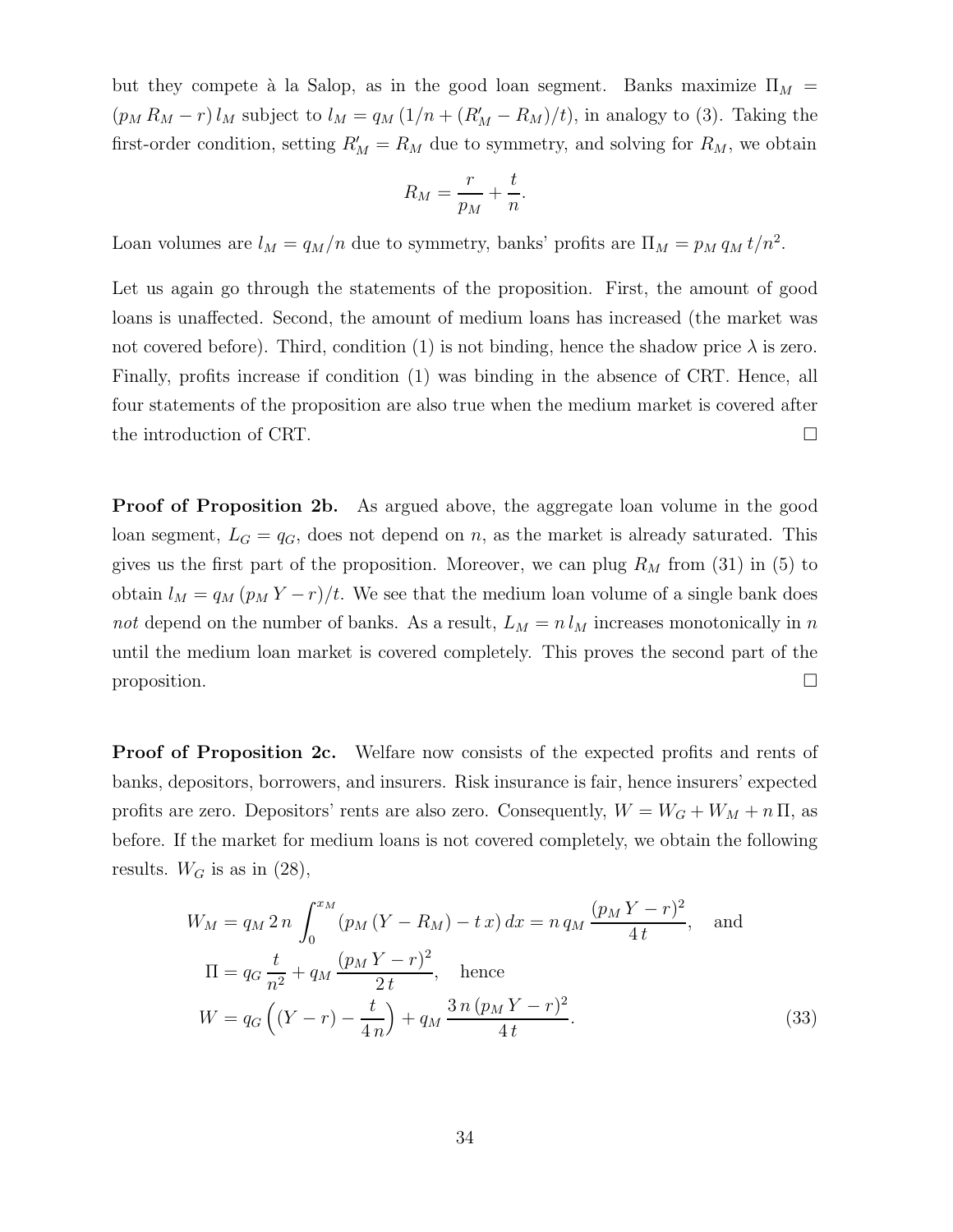For  $n = t/(p_M Y - r)$ , the medium market is covered. The welfare components are then

$$
W_M = q_M \left( (p_M Y - r) - \frac{5t}{4n} \right) \text{ and}
$$
  
\n
$$
\Pi = (q_G + q_M) \frac{t}{n^2}, \text{ hence}
$$
  
\n
$$
W = q_G \left( (Y - r) - \frac{t}{4n} \right) + q_M \left( (p_M Y - r) - \frac{t}{4n} \right).
$$
\n(34)

The aggregate deposit supply is perfectly elastic, hence depositors' expected utility does not change although the aggregate deposit volume increases due to the introduction of CRT. For good borrowers, loan rates  $R_G$  remain unchanged. CRT does not help bad borrowers to gain access to credit. Medium borrowers, however, profit from the introduction of CRT in two ways. Those borrower who already had access to credit in the absence of CRT benefit from lower loan rates  $R_M$ . Additionally, the volume  $L_M$  expands; some medium borrowers gain access to credit due to CRT. Finally, consider the banks' expected profits. Introducing CRT, banks' profits in the good loan segment do not change; expected profits from the medium loan segment increase. Consequently, aggregate welfare increases.

This can also be shown formally. Comparing (30) with (33), we obtain

$$
q_G\left((Y-r) - \frac{t}{4n}\right) + q_M \frac{3n(p_M Y - r)^2}{4t} > q_G\left((Y-r) + t\frac{p_M Y - 5/4r}{nr} - \frac{q_G t^3}{4q_M n^3 r^2}\right) -\frac{t}{4n} + \frac{q_M}{q_G} \frac{3n(p_M Y - r)^2}{4t} > t\frac{p_M Y - 5/4r}{nr} - \frac{q_G t^3}{4q_M n^3 r^2} \frac{q_M}{q_G} 3n^4(p_M Y - r)^2 - n^2 t^2 > t^2 \frac{n^2(4p_M Y - 5r)}{r} - \frac{q_G t^4}{q_M r^2}.
$$

Solving for  $n$ , we get

$$
n > t \frac{\sqrt{q_G}}{\sqrt{q_M r (p_M Y - r)}},
$$

which is the condition for a positive shadow price  $\lambda$  at the end of Proposition 1a. Analogously, a comparison of (30) and (34) shows that, in the case of saturated medium loan markets, welfare increases through the introduction of CRT markets for any positive  $n$ .

Finally, we see immediately that both welfare functions, (33) and (34), are strictly increasing in n. However, welfare increases more slowly once the medium market is covered. For large  $n$ , the medium market is eventually saturated, and welfare in  $(34)$  converges to  $q_G(Y - r) + q_M (p_M Y - r).$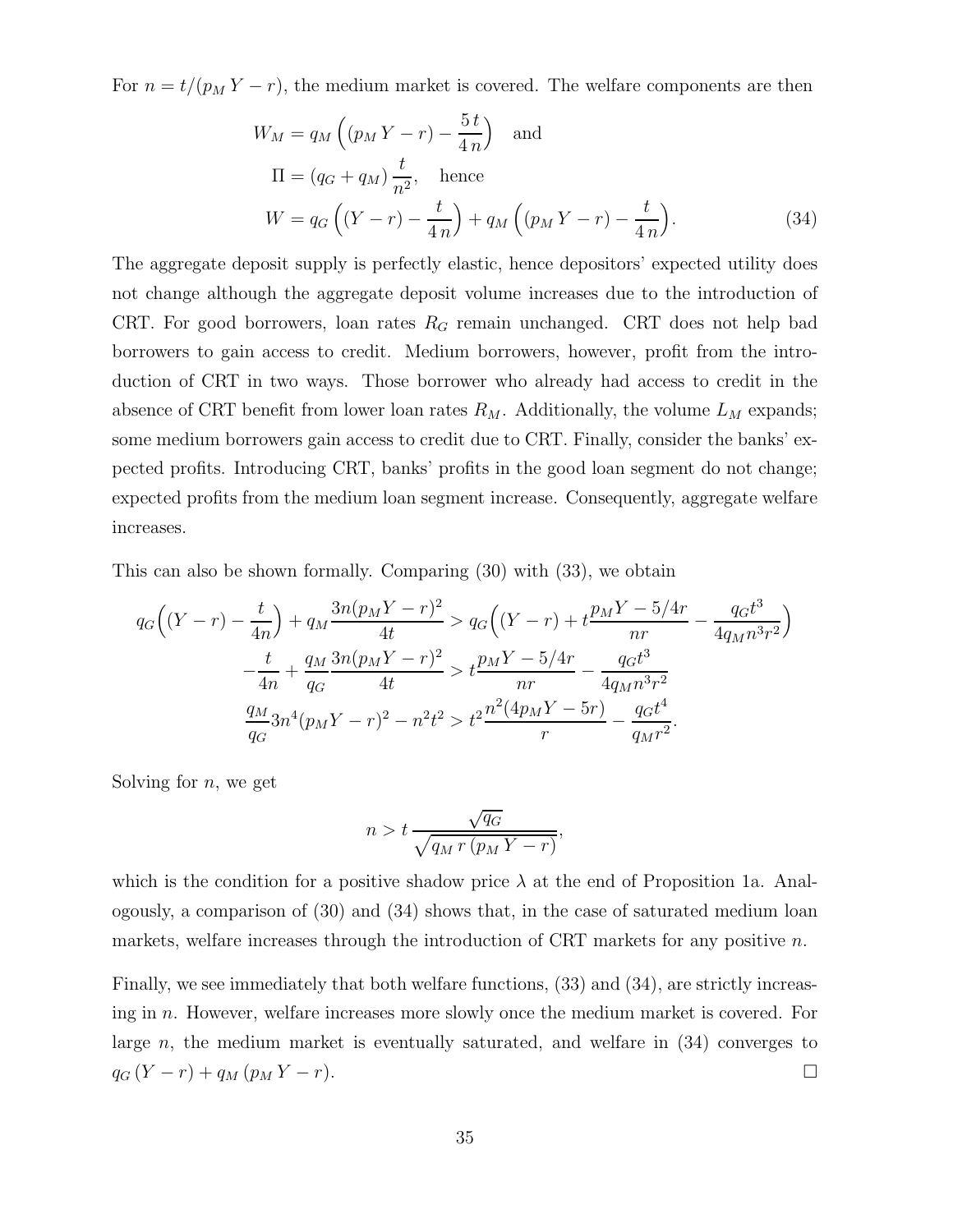Proof of Proposition 3a. We already noted that profit-maximizing banks that respect the constraint (11) set identical loan rates for medium and bad entrepreneurs, as given by (14). For good entrepreneurs, the loan rate is  $R_G = r + t/n$ , as in (21). Furthermore, in (14),  $\bar{p}$  is determined by  $\beta$ , and  $\beta$  is determined by  $\kappa$  in (13). Hence, the symmetric perfect Bayesian equilibrium is defined by (21) and (14), reflecting the profit maximizing behavior of banks, and (13), reflecting the rational beliefs of the insurers. Consequently, we have three equations for three variables,  $R_G$ ,  $R = R_M = R_B$ , and  $\bar{p}$  (the last of which defines  $\kappa$ ).

We can solve this system of equations for  $R_G$ , R, and  $\bar{p}$ . We find two solutions for  $\bar{p}$ ,

$$
\bar{p} = \frac{n^2 (p_B q_B + p_M q_M) r (p_M Y + r) - p_M q_G t^2 \pm \sqrt{A}}{n^2 Y [p_B q_B Y (p_M - p_B) + 2 r (p_M q_M + p_B q_B)] - 2 q_G t^2}, \text{ where}
$$
\n
$$
A = p_M^2 q_G^2 t^4 + n^4 r^2 [p_M q_M (p_M Y - r) + p_B q_B (p_B Y - r)]^2
$$
\n
$$
- 2 n^2 q_G r t^2 [p_B q_B (p_M^2 Y - p_B r) + p_M q_M (p_M^2 Y - p_M r)].
$$
\n(35)

Hence, there are also two solutions for R, whereas  $R_G = r + t/n$  in both cases. There are two equilibria with different values for R and  $\bar{p}$ , but identical  $R_G$ . The existence of multiple equilibria is intuitive. Assume that  $\bar{p}$ , the success probability expected by insurers, is relatively low. Then the insurers will demand a high premium for insuring credit risk. Therefore, banks have high marginal costs of granting medium and bad loans, and banks will pass on part of these costs to the entrepreneurs.  $R = R_M = R_B$  will be high, and the loan volumes  $l_M$  and  $l_B$  will be low. However, the profits from good loans do not depend on  $\bar{p}$ . Consequently, a bank can keep a larger fraction of medium loans on its books, so that  $\kappa$  is relatively low, and the average quality of insured loans is also low (implying a low  $\bar{p}$ ). Hence, the insurers' initial belief is justified in equilibrium. An analogous argument can be made for relatively large  $\bar{p}$ . Hence, the existence of multiple equilibria is intuitive, and it is confirmed by the algebraic expression of (35).

However, the equilibrium with the larger  $\bar{p}$  is Pareto-efficient. Insurers are indifferent between the two equilibria. Entrepreneurs prefer the equilibrium with higher loan volumes and lower loan rates, i.e. that with higher  $\bar{p}$ . Banks prefer the equilibrium with lower credit insurance premia, i.e. that with higher  $\bar{p}$ . Consequently, in the following, we will concentrate on the Pareto-efficient equilibrium, that with the positive sign in (35).

Some statements of Proposition 3a follow immediately. First statement:  $R_G$  is unaffected by CRT; the determining equation is the same as in the absence of CRT. Consequently,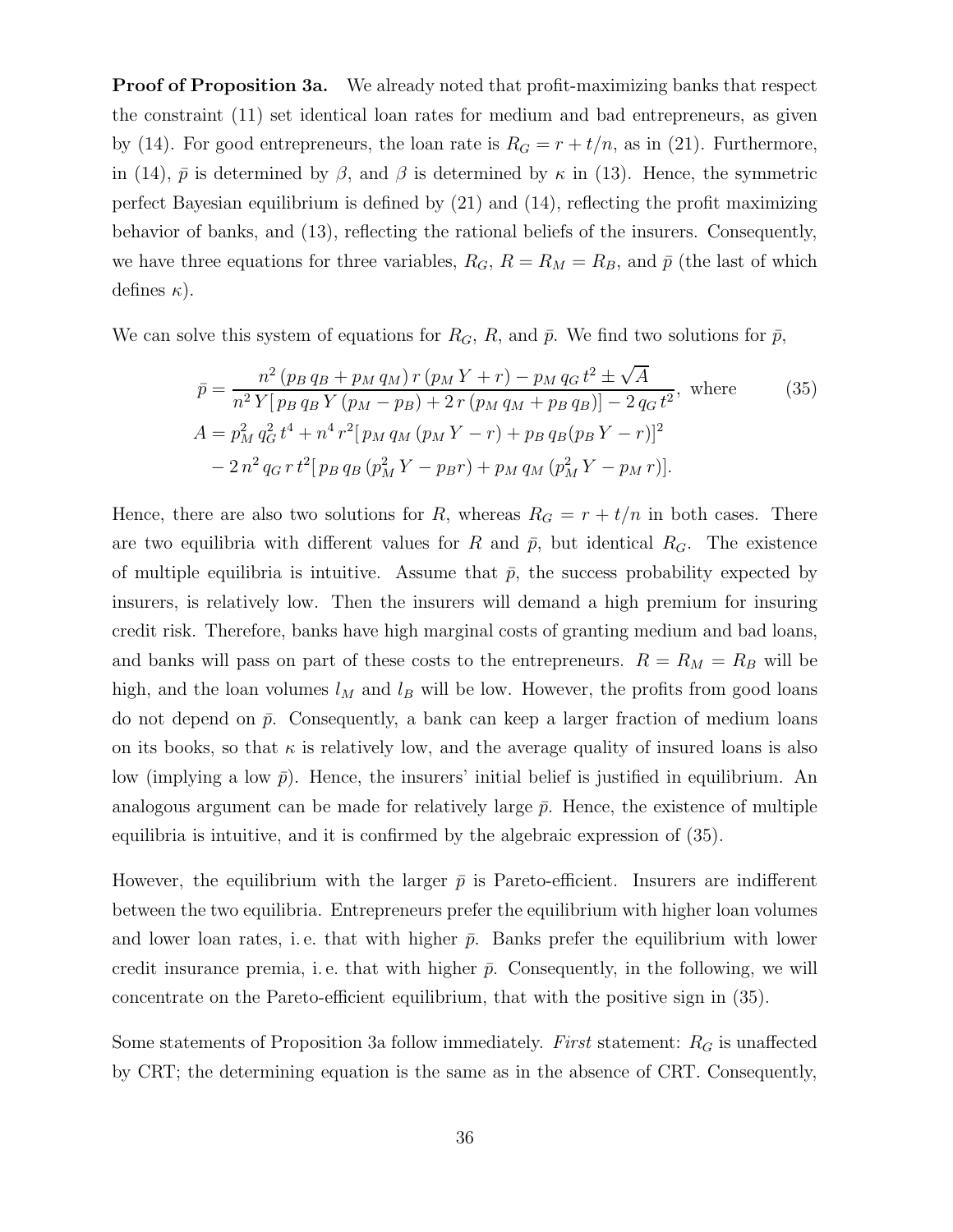the coverage of the good loan segment does not change,  $L_G = q_G$ . Third statement: The amount of bad loans is strictly positive under private-information CRT, hence it increases due to CRT. Fifth statement: Expected profits of banks increase less than under public-information CRT because banks cannot commit to not granting loans to bad borrowers. In equilibrium, insurers will demand higher premia for insuring loans than with public-information CRT. Consequently, the costs of providing an additional loan are higher. Banks ultimately bear the costs arising from the lemons problem. Second statement: Banks' eagerness to lend to medium entrepreneurs is determined by marginal costs. These consist of refinancing costs r and of the costs from CRT (banks always insure the risk of the marginal medium loan). The latter costs are determined by  $\beta$ . The higher the probability  $\beta$  that an insured loan is medium, the lower are the costs of insurance. With public-information CRT,  $\beta = 1$  because no bad loans are granted; with private-information CRT,  $\beta$  < 1. As a consequence, the marginal costs are higher with private-information CRT, the loan volume  $l_M$  is smaller, and the loan rate  $R_M$  is higher. However, with a volume  $l_M$  like in the absence of CRT, banks do not need CRT. Hence with a positive volume of CRT,  $l_M$  must have increased. Fourth statement:  $\lambda$  is the shadow price of condition (11), which is identical to (1) for  $l_B = 0$ . A marginal increase in the capital buffer increases expected profits by  $\lambda$ . This increase in expected profits is due to the bank's ability to expand lending to medium (and bad) borrowers, and it hence depends on  $R_M$  (and  $R_B$ ). Since  $R_M$  is larger under private-information CRT than under public-information CRT, the shadow price  $\lambda$  must be larger. In comparison to the case without CRT, however,  $\lambda$  must decrease. As the volume of loans  $l_M$  and  $l_B$  increases, the according interest rate R falls, hence the shadow price of the binding condition  $(11)$  is smaller than in the absence of CRT.

Proof of Proposition 3b. Consider equation  $(11)$ ,

$$
(R_G - r) l_G + \bar{p} R (l_B + \kappa l_M) - (l_M + l_B) r \ge 0,
$$

and let the number of banks n increase. Competition and loan rates on the market for good loans are the same as in the absence of CRT (and as with public information). Hence, the good loan market is completely covered as before,  $dL_G/dn = 0$ , which proves the first statement of the proposition. An increase in n implies that  $(R_G - r)$  l<sub>G</sub> decreases;  $R_G$  decreases,  $l_G$  decreases, and r remains constant. Let us keep R fixed for the moment. Then, both  $l_M$  and  $l_B$  do not change as n increases. Hence, banks need to raise  $\kappa$  in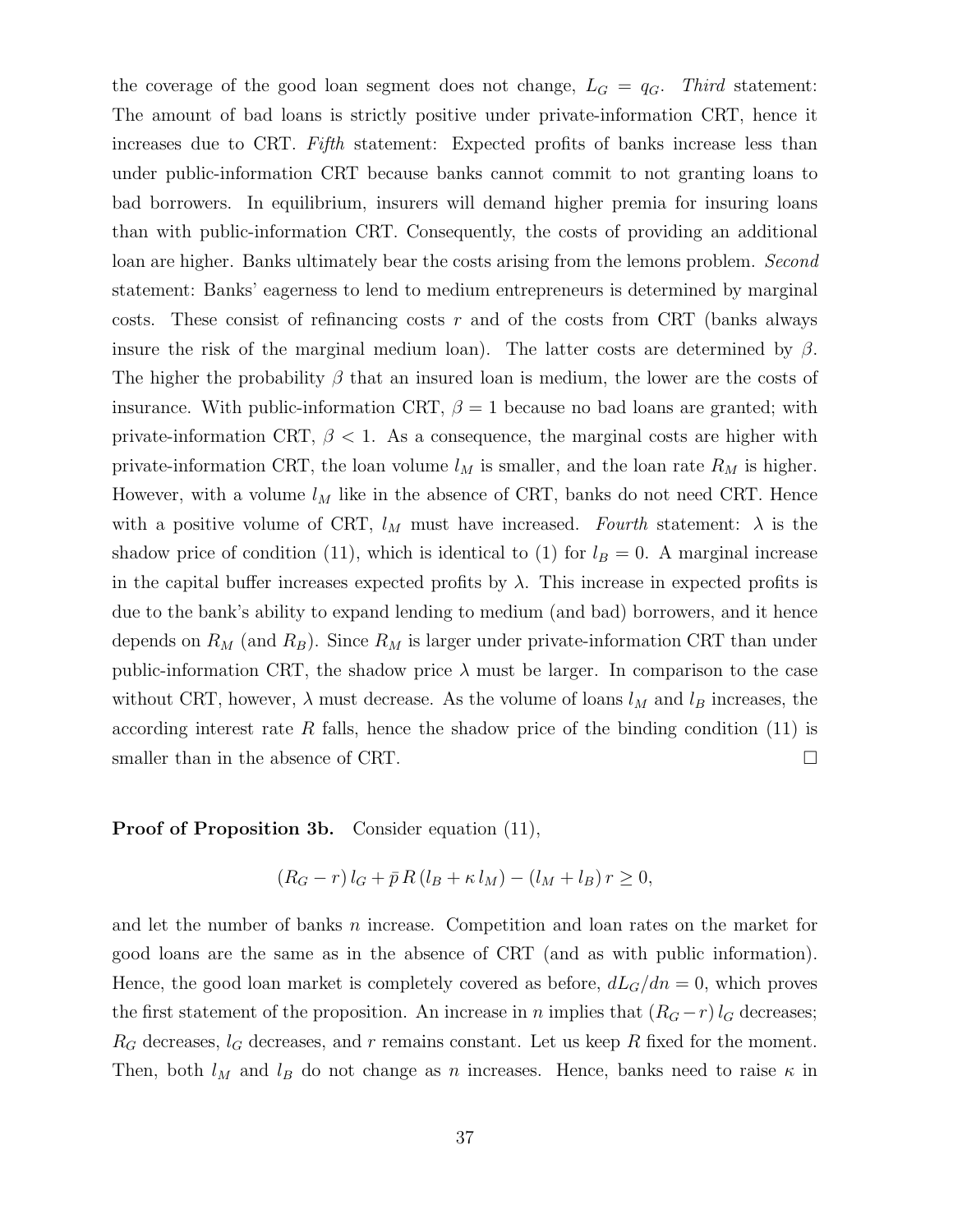order to fulfill (11). (13) reveals that  $\beta$  increases when a larger fraction of medium loans is insured (with constant loan volumes). Insurers anticipate a better quality of insured loans, and  $\bar{p} = \beta p_M + (1 - \beta) p_B$  increases as well. This means that the marginal profit from an insured loan,  $\bar{p} R - r$ , increases. Consequently, banks will expand loan volumes  $l_M$  and  $l_B$  by lowering loan rates  $R_M = R_B = R$ . This triggers off a reinforcing multiplier effect. Due to (11), banks need to increase  $\kappa$  even further. The final equilibrium has higher aggregate loan volumes  $L_M = n l_M$  and  $L_B = n l_B$  at lower loan rates R, and a higher share of insured medium loans  $\kappa$ . Of course,  $L_M$  and  $L_B$  can only rise until the loan segments are covered completely.

All these comparative statics hold only if the market for CRT does not break down. Mathematically, this happens if the term under the square root in (35), A, becomes negative, such that no real solution obtains. The critical  $\bar{n}$  below which the market for CRT breaks down is hence defined implicitly by

$$
\bar{n}^4 r^2 \left[ p_B q_B (p_B Y - r) + p_M q_M (p_M Y - r) \right]^2
$$
  
-2  $\bar{n}^2 q_G r t^2 \left[ p_B q_B (p_M^2 Y - p_B r) + p_M^2 q_M (p_M Y - r) \right] = p_M^2 q_G^2 t^4.$  (36)

Below this  $\bar{n}$ , all parameters are as in Section 3 (no CRT).

**Proof of Equation (15).** When the number of banks n increases, the bad loan segment will not necessarily be covered completely. To show this, we will derive the equilibrium where the bad loan segment is never covered and will then derive the condition, under which this equilibrium obtains.

If n goes to  $\infty$ , the profits from good loans go to zero. Consequently, banks must insure all loans that they grant,  $\kappa = 1$ . In an equilibrium where the bad market is not covered even for large n, banks always enjoy local monopolies over bad entrepreneurs. The expected profit on bad loans is

$$
l_B(\bar{p}\,R_B - r) = 2 q_B p_B \frac{\bar{p}\,R_B - r}{\bar{p}\,t} (Y - R_B),
$$

which is maximized for

$$
R_B = \frac{\bar{p}\,Y - r}{2\,\bar{p}},
$$

which yields an aggregate bad loan volume of

$$
L_B = n q_B p_B \frac{\bar{p}Y - r}{\bar{p}t}.
$$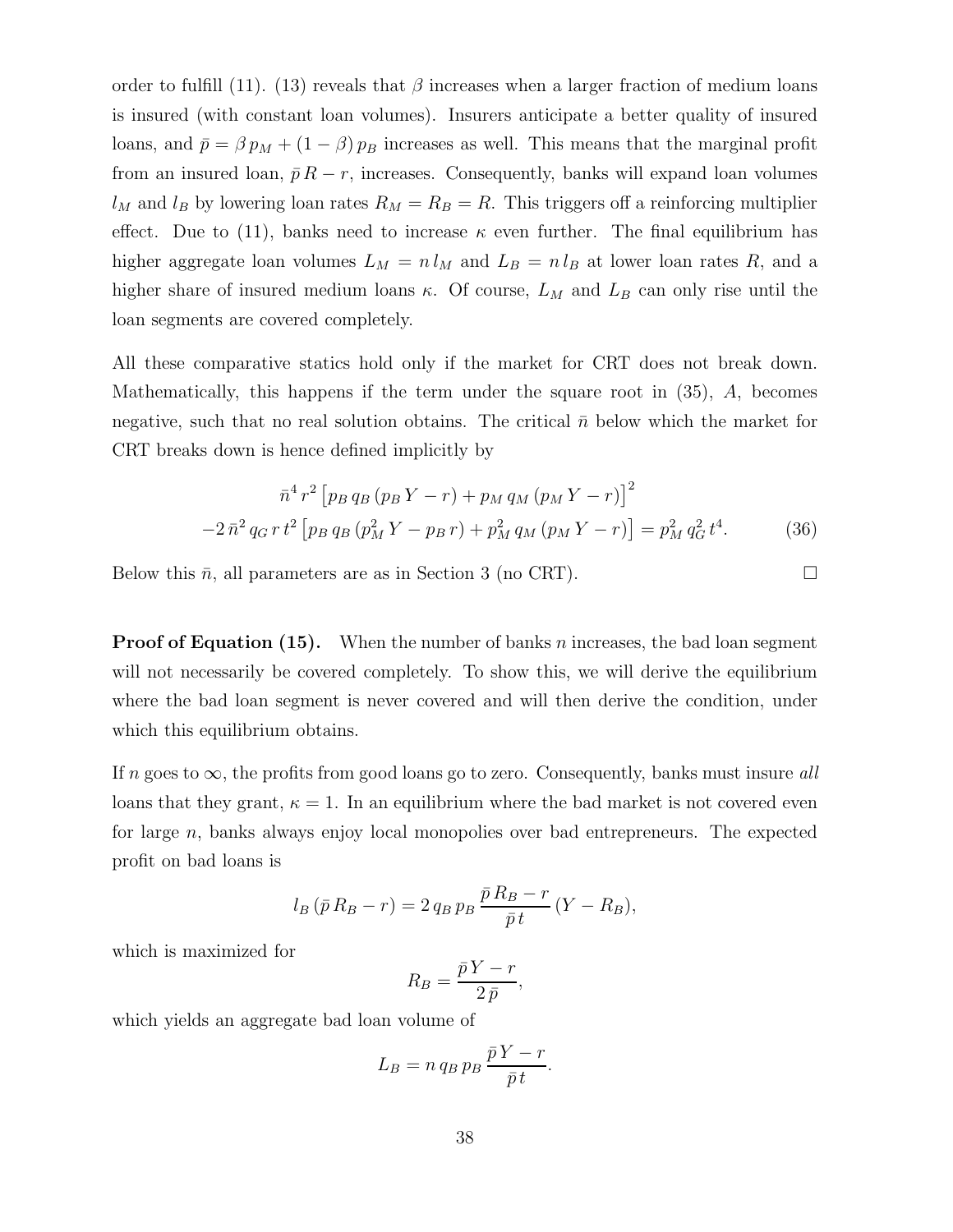The aggregate medium loan volume is  $L_M = q_M$ . Considering that  $\beta = \kappa l_M/(\kappa l_M + l_B)$ ,  $\kappa = 1$ , and  $l_M = q_M/n$ , we obtain

$$
\bar{p} = \beta p_M + (1 - \beta) p_B = \frac{\bar{p} p_M q_M t + n p_B^2 q_B (\bar{p} Y - r)}{\bar{p} q_M t + n p_B q_B (\bar{p} Y - r)}.
$$

The solution for  $\bar{p}$  is

$$
\bar{p} = \frac{Z \pm \sqrt{Z^2 - 4 n r p_B^2 q_B X}}{2 X},
$$

where  $X = q_M t + n q_B p_B Y$  and  $Z = n p_B q_B (p_B Y + r) + p_M q_M t$ . For large  $n \to \infty$ , we obtain  $X \approx n q_B p_B Y$  and  $Z \approx n p_B q_B (p_B Y + r)$ . *n* drops out of the expression for  $\bar{p}$ , hence now

$$
\bar{p} = \frac{p_B q_B (p_B Y + r) \pm [p_B q_B (P_B Y - r)]}{2 p_B q_B Y}.
$$

The two solutions are  $\bar{p} = p_B$  and  $\bar{p} = Y/r$ , the first of which is economically meaningless (it would imply that only bad loans are insured, but in this case, CRT would be prohibitively expensive).

With  $\kappa = 1$ , we have  $\beta = l_M/(l_M + l_B)$  and  $L_B = n \cdot l_B = \frac{n(1-\beta)}{\beta}$  $\frac{(1-\beta)}{\beta}$  l<sub>M</sub>. Considering that  $\bar{p} = r/Y = \beta p_M + (1 - \beta) p_B$  and  $l_M = q_M/n$ , we obtain

$$
L_B = q_M \frac{p_M Y - r}{r - p_B Y}.\tag{37}
$$

This volume can only be reached if it does not exceed  $q_B$ . This will happen if condition (16) holds; then, the market for bad loans is never covered completely, and the maximum volume of bad loans is as calculated above. If condition (16) does not hold, all bad entrepreneurs will get loans if competition is strong enough.

Proof of Proposition 3c. Aggregate welfare consists of the expected profits and utilities of banks, depositors, (good, medium, and bad) borrowers, and insurers. Depositors, good borrowers, and insurers are unaffected by the introduction of private-information CRT; banks and medium borrowers profit. Given that CRT is now based on private information, loans are also granted to bad borrowers with negative NPV projects. Bad borrowers profit from the improved access to credit. Summing up, the introduction of CRT increases aggregate welfare in spite of the expansion of negative NPV loans.

Now consider the limit of  $n \to \infty$ . The consequences of equation (15) for welfare are immediate. For  $n \to \infty$ , aggregate transportation costs vanish, and aggregate welfare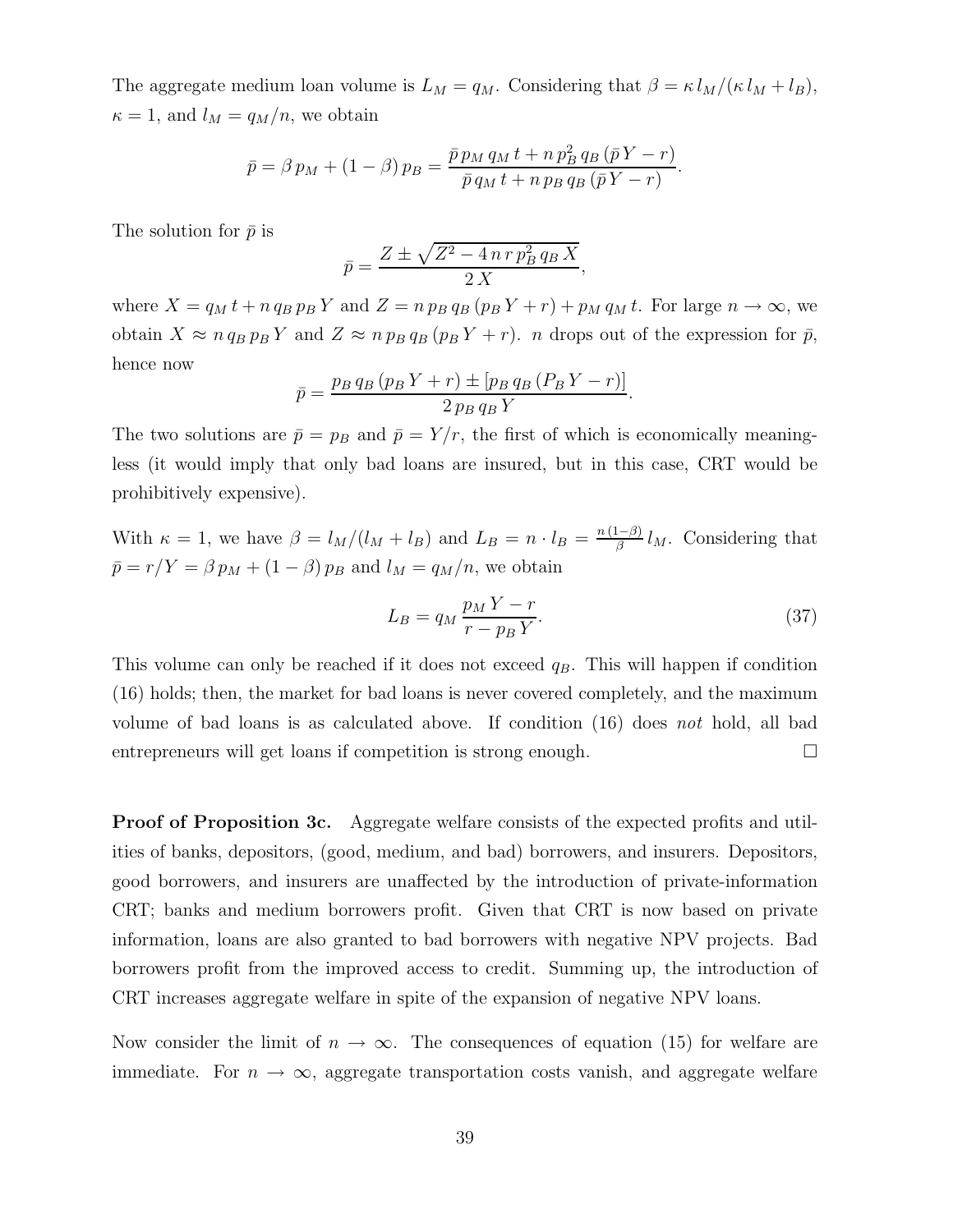equals the aggregate NPV of projects. If condition (16) holds, aggregate welfare is thus

$$
W = L_G(Y - r) + L_M(p_M Y - r) + L_B(p_B Y - r)
$$
  
=  $q_G(Y - r) + q_M(p_M Y - r) + q_M \frac{p_M Y - r}{r - p_B Y} (p_B Y - r)$   
=  $q_G(Y - r)$ .

The welfare gain from loans to medium entrepreneurs due to CRT is completely offset by the negative NPV of bad projects for high levels of competition.

If condition (16) does not hold, aggregate welfare is simply

$$
W = q_G(Y - r) + q_M (p_M Y - r) + q_B (p_B Y - r).
$$

All markets are covered for large  $n$ , hence the only effect of an increase in  $n$  is a reduction of transportation costs.  $\Box$ 

### References

- ALLEN, F., AND D. M. GALE (2005): "Systemic Risk and Regulation," in The Risks of Financial Institutions, ed. by M. Carey, and R. M. Stulz, pp. 341–375. The University of Chicago Press.
- Ashcraft, A., and J. Santos (2008): "Has the CDS Market Lowered the Cost of Corporate Debt?," Working Paper, SSRN.
- CERASI, V., AND J.-C. ROCHET (2008): "Solvency Regulation and Credit Risk Transfer," Working Paper, SSRN.
- Chiesa, G. (2008): "Optimal Credit Risk Transfer, Monitored Finance, and Banks," Journal of Financial Intermediation, 17(4), 464–477.
- DEGRYSE, H., AND S. ONGENA (2005): "Distance, Lending Relationships, and Competition," Journal of Finance,  $60(1)$ , 231–266.
- Dell'Ariccia, G., D. Igan, and L. Laeven (2008): "Credit Booms and Lending Standards: Evidence from the Subprime Mortgage Market," IMF Working Paper WP/08/106.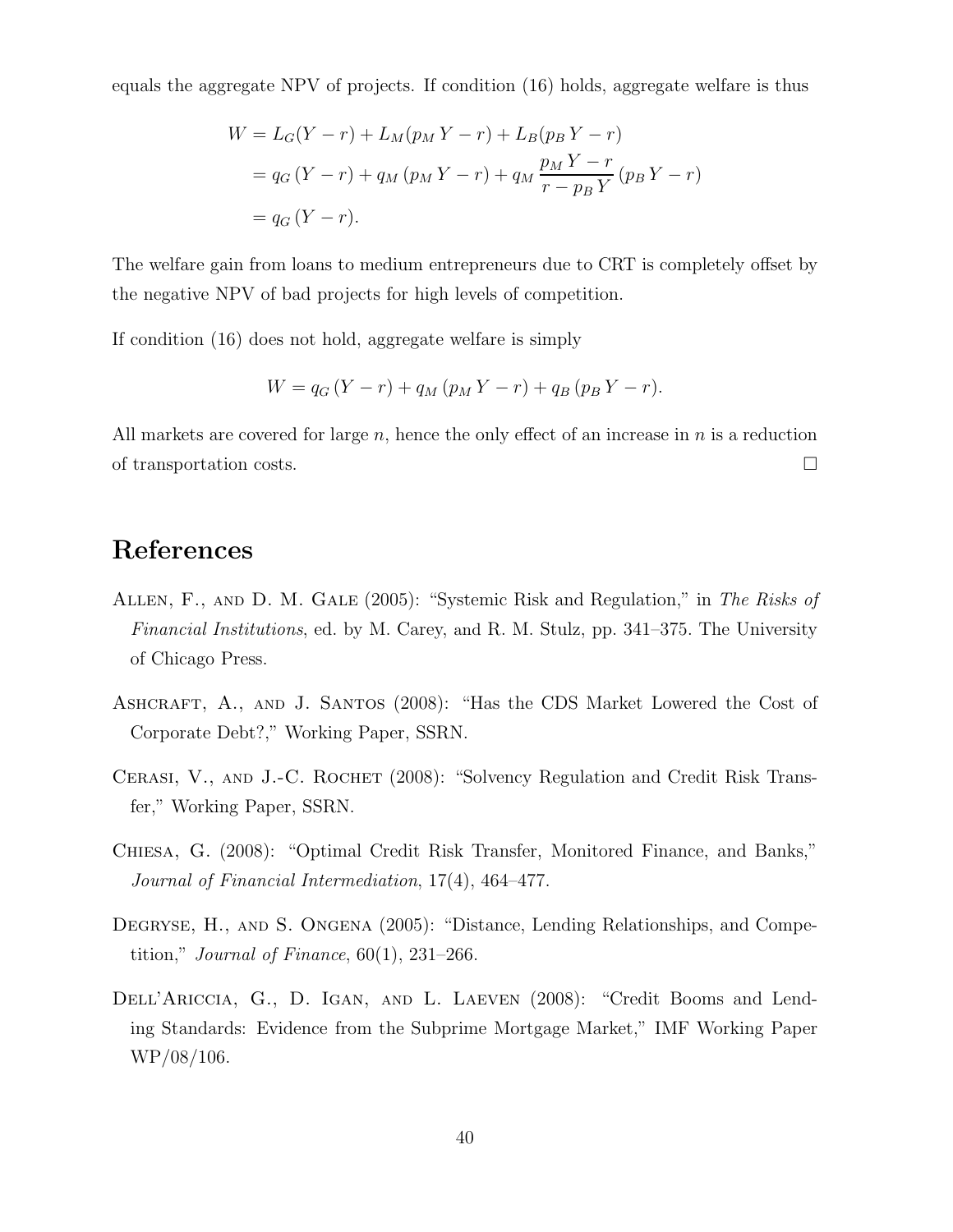- Duffie, D. (2007): "Innovations in Credit Risk Transfer: Implications for Financial Stability," BIS Working Paper No. 255.
- FREIXAS, X., AND J.-C. ROCHET (1997): *Microeconomics of Banking*. Cambridge University Press, Cambridge (MA).
- GORTON, G. B., AND G. G. PENNACCHI (1995): "Banks and Loan Sales Marketing Nonmarketeable Assets," Journal of Monetary Economics, 35, 389–411.
- KEYS, B., T. MUKHERJEE, A. SERU, AND V. VIG (2009a): "Did Securitization Lead to Lax Screening? Evidence from Subprime Loans," Quarterly Journal of Economics, forthcoming.
- (2009b): "Financial Regulation and Securitization: Evidence from Subprime loans," Working Paper, SSRN.
- Klein, M. A. (1973): "A Theory of the Banking Firm," Journal of Money, Credit, and Banking, 3(2), 205–218.
- Monti, M. (1972): "Deposits, Credit, and Interest Rate Determination under Alternative Bank Objectives," in Mathematical Methods in Investment and Finance, ed. by G. Szegő, and K. Shell, p. 431–454. North-Holland.
- MORRISON, A. D. (2005): "Credit Derivatives, Disintermediation, and Investment Decisions," *Journal of Business*,  $78(2)$ ,  $621-647$ .
- PARLOUR, C. A., AND G. PLANTIN (2008): "Loan Sales and Relationship Banking," Journal of Finance, 63(3), 1291–1314.
- PENNACCHI, G. G. (1988): "Loan Sales and the Cost of Bank Capital," *Journal of* Finance, 43(2), 375–396.
- PETERSEN, M. A. (2004): "Information: Hard and Soft," Mimeo Kellogg School of Management.
- Salop, S. C. (1979): "Monopolistic Competition with Outside Goods," Bell Journal of Economics,  $10(1)$ ,  $141-156$ .
- SHUBIK, M., AND R. LEVITAN (1980): *Market Structure and Behaviour*. Harvard University Press, Cambridge (MA).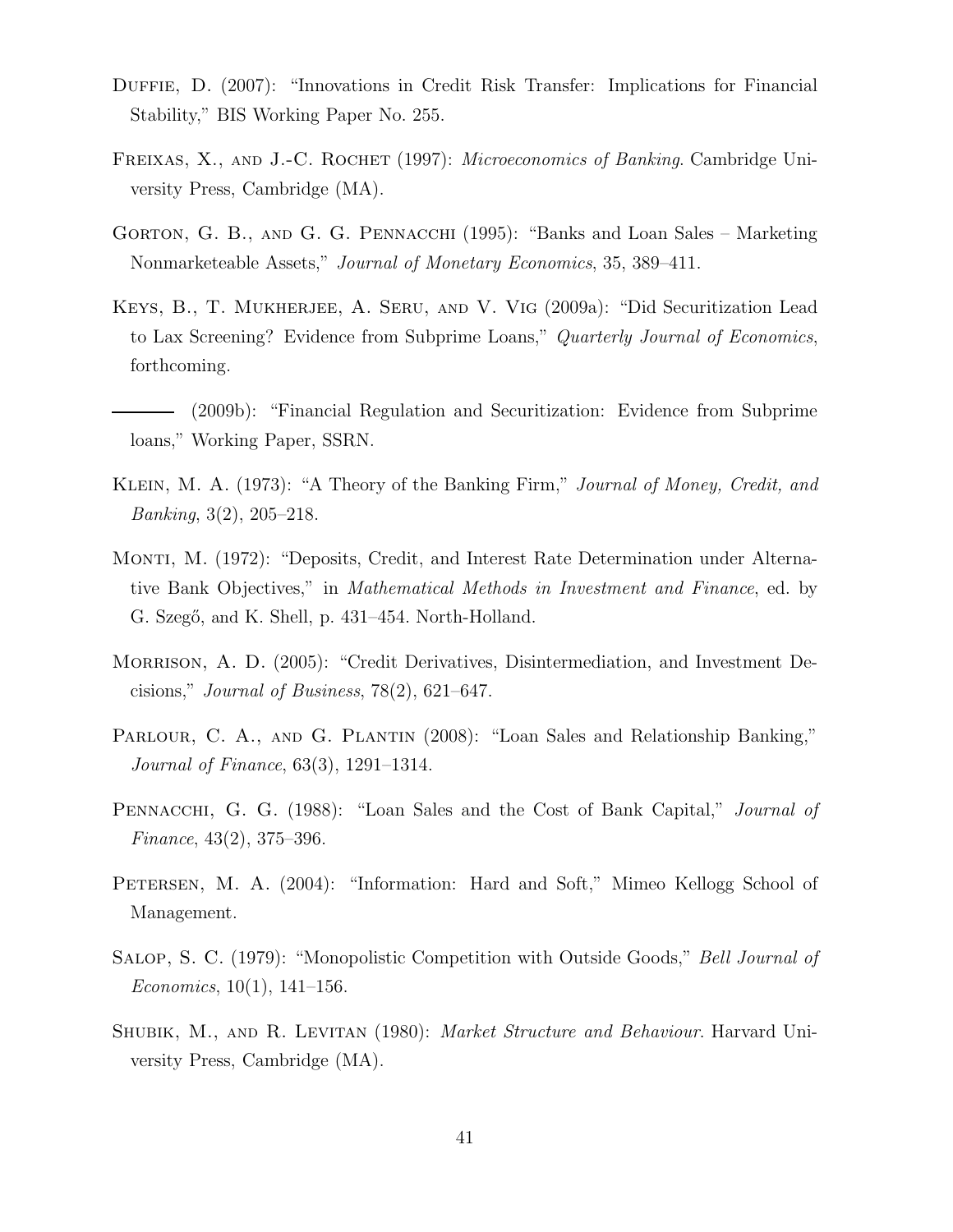- STEIN, J. (2002): "Information Production and Capital Allocation: Decentralized versus Hierarchical Firms," Journal of Finance, 57(5), 1891–1922.
- Vickery, J. (2007): "How Do Financial Frictions Shape the Product Market? Evidence from Mortgage Originations," Working Paper.
- WAGNER, W., AND I. W. MARSH (2006): "Credit Risk Transfer and Financial Sector Performance," Journal of Financial Stability, 2(2), 173–193.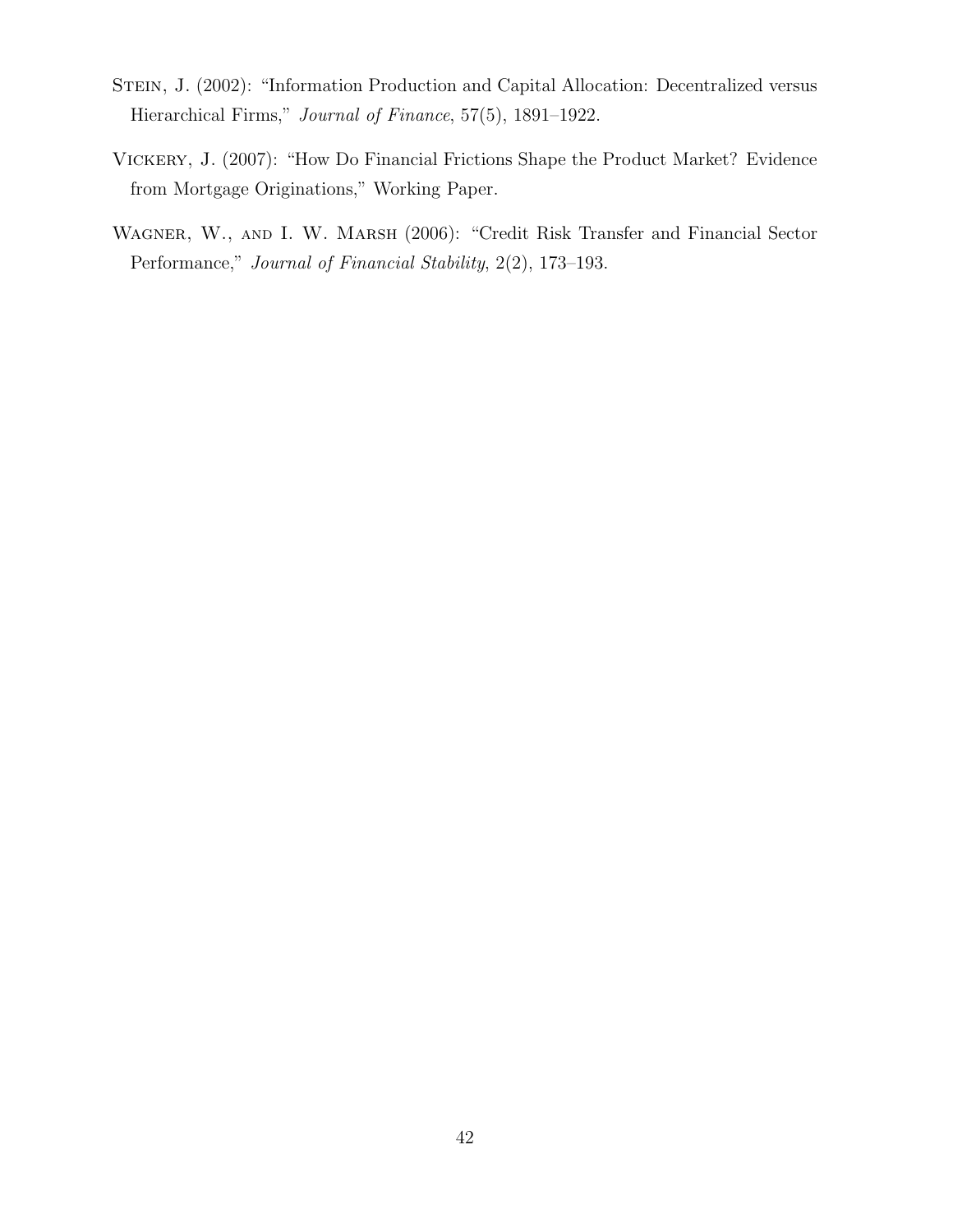### **Preprints 2009**

- 2009/32: Jansen J., Beyond the Need to Boast: Cost Concealment Incentives and Exit in Cournot Duopoly
- 2009/31: Fellner G., Sausgruber R., Traxler C., Testing Enforcement Strategies in the Field: Legal Threat, Moral Appeal and Social Information
- 2009/30: Lüdemann J., Rechtsetzung und Interdisziplinarität in der Verwaltungsrechtswissenschaft

 forthcoming in: Öffentliches Recht und Wissenschaftstheorie, Funke A., Lüdemann J., (Eds.), Tübingen, Mohr Siebeck, pp. 125-150

- 2009/29: Engel C., Rockenbach B., We Are Not Alone: The Impact of Externalities on Public Good Provision
- 2009/28: Gizatulina A., Hellwig M., Informational Smallness and the Scope for Limiting Information Rents
- 2009/27: Hahmeier M., Prices versus Quantities in Electricity Generation
- 2009/26: Burhop C., The Transfer of Patents in Imperial Germany
- 2009/25: Burhop C., Lübbers T., The Historical Market for Technology Licenses: Chemicals, Pharmaceuticals, and Electrical Engineering in Imperial Germany
- 2009/24: Engel C., Competition as a Socially Desirable Dilemma Theory vs. Experimental Evidence
- 2009/23: Morell A., Glöckner A., Towfigh E., Sticky Rebates: Rollback Rebates Induce Non-Rational Loyalty in Consumers Experimental Evidence
- 2009/22: Traxler C., Majority Voting and the Welfare Implications of Tax Avoidance
- 2009/21: Beckenkamp M., Engel C., Glöckner A., Irlenbusch B., Hennig-Schmidt H., Kube S., Kurschilgen M., Morell A., Nicklisch A., Normann H., Towfigh E., Beware of Broken Windows! First Impressions in Public-good Experiments
- 2009/20: Nikiforakis N., Normann H., Wallace B., Asymmetric Enforcement of Cooperation in a Social Dilemma

forthcoming in: Southern Economic Review, In Press.

- 2009/19: Magen S., Rechtliche und ökonomische Rationalität im Emissionshandelsrecht
- 2009/18: Broadberry S.N., Burhop C., Real Wages and Labour Productivity in Britain and Germany, 1871-1938: A Unified Approach to the International Comparison of Living Standards
- 2009/17: Glöckner A., Hodges S.D., Parallel Constraint Satisfaction in Memory-Based Decisions
- 2009/16: Petersen N., Review Essay: How Rational is International Law?

forthcoming in: European Journal of International Law, vol. 20, In Press.

- 2009/15: Bierbrauer F., On the legitimacy of coercion for the financing of public goods
- 2009/14: Feri F., Irlenbusch B., Sutter M., Efficiency Gains from Team-Based Coordination Large-Scale Experimental Evidence
- 2009/13: Jansen J., On Competition and the Strategic Management of Intellectual Property in Oligopoly
- 2009/12: Hellwig M., Utilitarian Mechanism Design for an Excludable Public Good

published in: Economic Theory, vol. 2009, no. July 14, Berlin/Heidelberg, Springer, 2009.

- 2009/11: Weinschenk P., Persistence of Monopoly and Research Specialization
- 2009/10: Horstmann N., Ahlgrimm A., Glöckner A., How Distinct are Intuition and Deliberation? An Eye-Tracking Analysis of Instruction-Induced Decision Modes
- 2009/09: Lübbers T., Is Cartelisation Profitable? A Case Study of the Rhenish Westphalian Coal Syndicate, 1893-1913